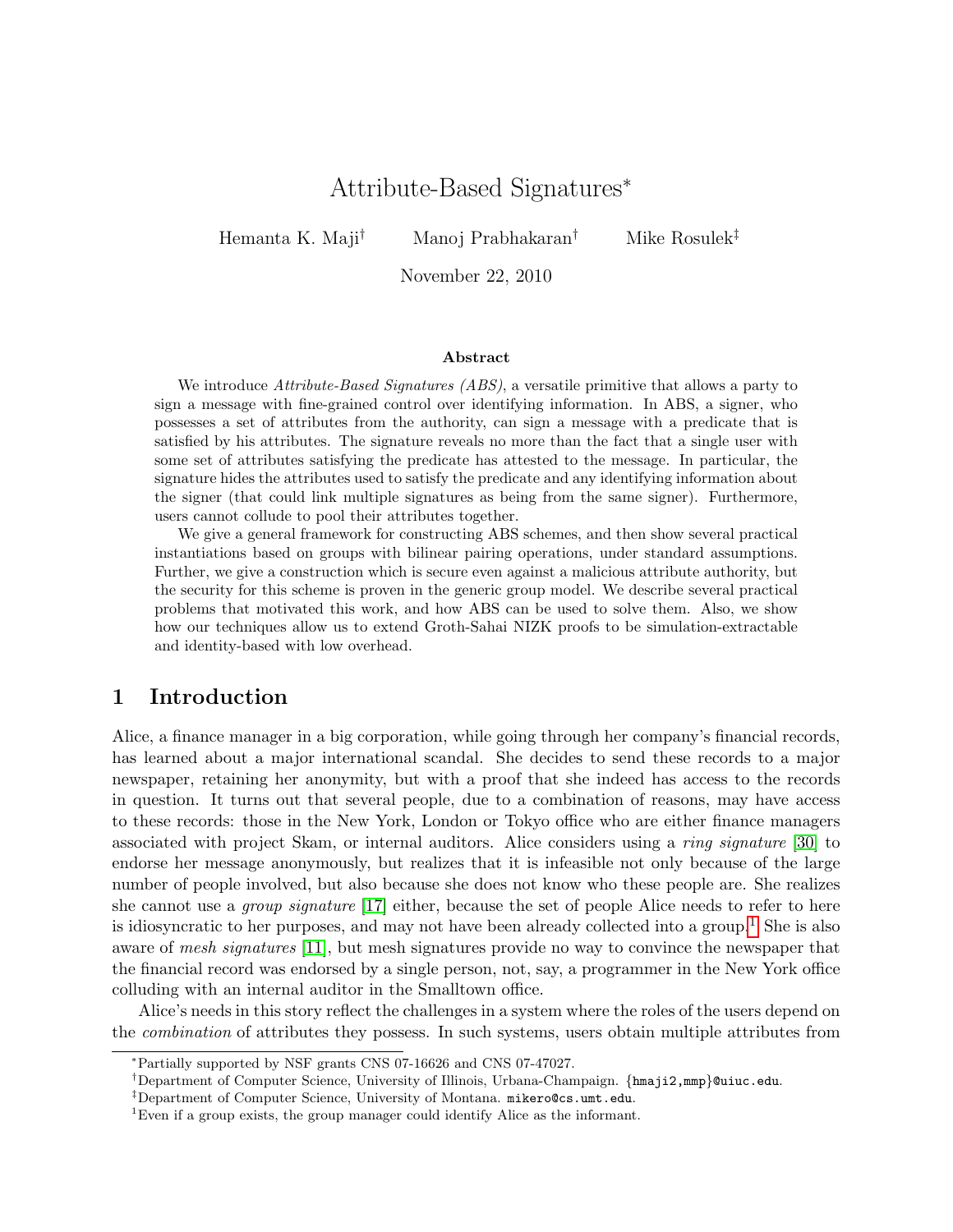one or more attribute authorities, and a user's capabilities in the system (e.g., sending or receiving messages, access to a resource) depend on their attributes. While offering several advantages, attribute-based systems also present fundamental cryptographic challenges. For instance, suppose Alice wants to simply send a message to the above group of people using an "attribute-based messaging" system; then to provide *end-to-end* secure communication, it must be possible for her to encrypt a message using attribute-keys (rather than individual users' keys). Recently cryptographic tools have emerged to tackle some of these challenges for encryption [\[33,](#page-15-1) [20,](#page-14-2) [4,](#page-13-0) [37\]](#page-15-2). In this work, we provide a solution for authentication, which among other things, will let Alice in the above example leak the financial records anonymously, but with the appropriate claim regarding her credentials.

#### Why attribute-based signatures?

The kind of authentication required in an attribute-based system differs from that offered by digital signatures, in much the same way public-key encryption does not fit the bill for attributebased encryption. An attribute-based solution requires a richer semantics, including anonymity requirements, similar to signature variants like group signatures [\[17\]](#page-14-0), ring signatures [\[30\]](#page-15-0), and mesh signatures [\[11\]](#page-14-1). The common theme in all these signature primitives is that they provide a guarantees of unforgeability and signer anonymity. A valid signature can only be generated in particular ways, but the signature does not reveal any further information about which of those ways was actually used to generate it.

More specifically, group and ring signatures reveal only the fact that a message was endorsed by one of a list of possible signers. In a ring signature, the list is public, chosen by the signer ad hoc, and given explicitly. In a group signature, the group must be prepared in advance by a group manager, who can revoke the anonymity of any signer. In mesh signatures, a valid signature describes an access structure and a list of pairs  $(m_i, vk_i)$ , where each  $vk_i$  is the verification key of a standard signature scheme. A valid mesh signature can only be generated by someone in posession of enough standard signatures  $\sigma_i$ , each valid under  $vk_i$ , to satisfy the given access structure.

In this work we introduce *attribute-based signatures (ABS)*. Signatures in an ABS scheme describe a message and a predicate over the universe of attributes. A valid ABS signature attests to the fact that "a single user, whose attributes satisfy the predicate, endorsed the message." We emphasize the word "single" in this informal security guarantee; ABS signatures, as in most attribute-based systems, require that colluding parties not be able to pool their attributes together.<sup>[2](#page-1-0)</sup> Furthermore, attribute signatures do not reveal more than the claim being made regarding the attributes, even in the presence of other signatures.

Ring and group signatures are then comparable to special cases of ABS, in which the only allowed predicates are disjunctions over the universe of attributes (identities). Only one attribute is required to satisfy a disjunctive predicate, so in these cases collusion is not a concern. As in ring signatures, ABS signatures use ad hoc predicates. Mesh signatures allow more fine-grained predicates, but do not provide hiding of signature data that would be needed in an ABS scheme. A straight-forward application of mesh signatures as an ABS scheme would either allow collusion (as in the previous example, a New York programmer colluding with a Smalltown auditor to satisfy the "New York auditor" predicate) or allow signatures to be associated with a pseudonym of the signer (thus linking several signatures as originating from the same signer).

<span id="page-1-0"></span><sup>&</sup>lt;sup>2</sup>Note that for attribute-based *encryption*, if collusion is allowed there are fairly easy solutions; but for ABS, even after allowing collusion (for instance by considering all users to have the same identity while generating keys), the residual primitive is essentially a mesh signature, which is already a non-trivial cryptographic problem.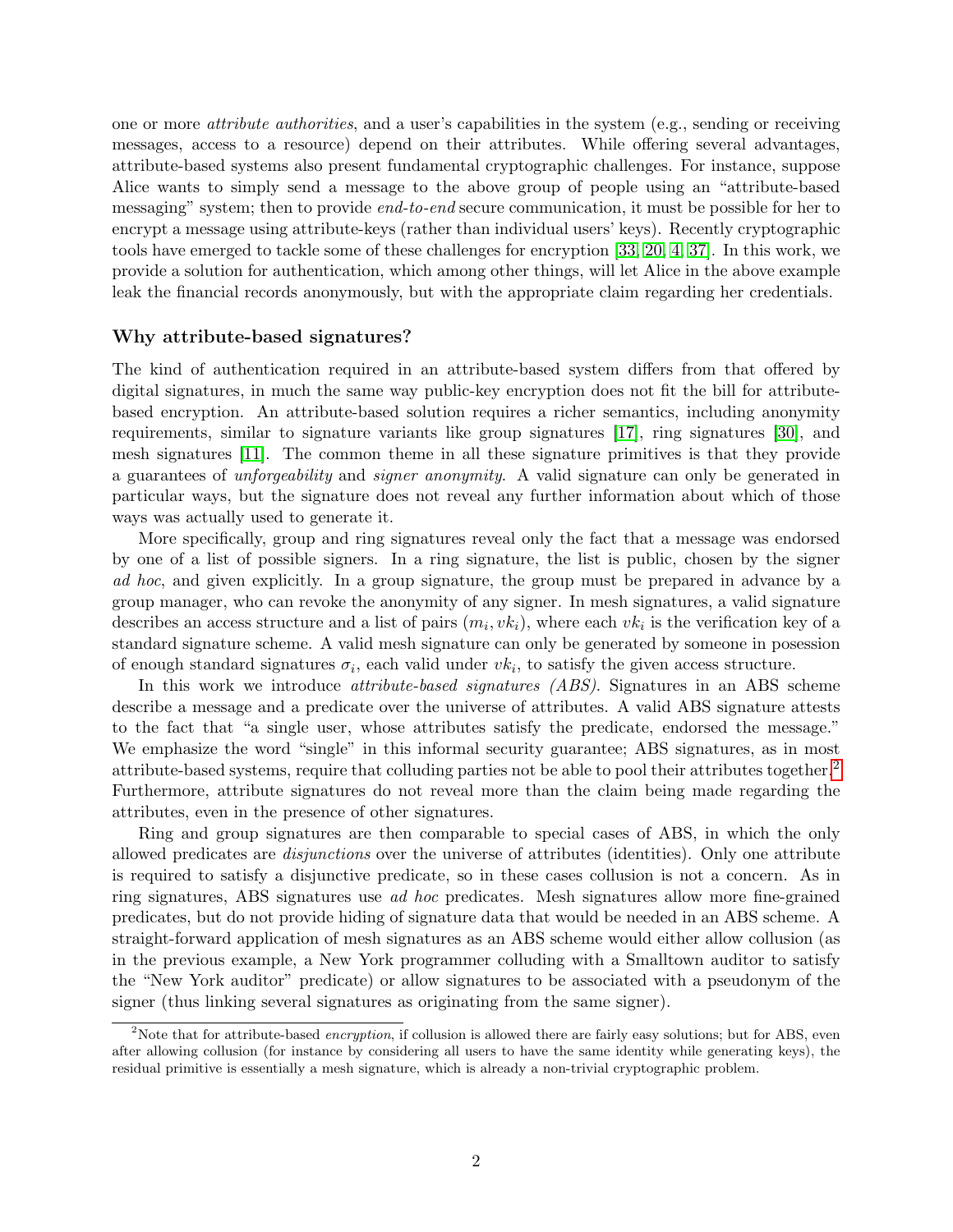### Applications

Attribute-based signatures have natural applications in many systems where users' capabilities depend on possibly complex combinations of attributes. ABS is a natural choice for simple authentication in such systems. One of our motivations for developing such schemes comes from the authentication requirements in an Attribute-Based Messaging (ABM) system. In addition to the "leaking secrets" application described above, in Section [6](#page-12-0) we also identify applications in trust negotiation systems.

### Overview of Our Results

We introduce the concept of Attribute-Based Signatures (ABS) as a powerful primitive with several applications and several efficient instantiations. Our main technical contributions in this work are the following:

• A formal security definition for ABS, that includes the guarantees of unforgeability (even in the presence of collusion) and privacy for the signer.

• A general framework for constructing ABS schemes. Our framework consists of a "credential bundle" representing the attributes associated with a single user and a non-interactive proof of credential ownership that can be bound to a message. The credential bundle must have the property that multiple users should not be able to collude and combine their credentials. The proof system must have some zero-knowledge-like guarantee so that the signature does not leak information about the signer's identity or attributes.

We instantiate this framework using Boneh-Boyen [\[8\]](#page-14-3) or Waters [\[36\]](#page-15-3) signatures as the credential bundle, and Groth-Sahai NIZK proofs [\[22\]](#page-14-4) as the efficient non-interactive proof system. These instantiations provide practical ABS schemes secure under standard assumptions in bilinear groups.

• We present a practical ABS scheme suitable for high throughput systems. This construction deviates from our framework of credential bundles and proof of credential ownership. In this scheme we do employ a credential bundle scheme (same as the one in the last item above), but use a novel randomization technique to blind the actual attributes. This gives the best efficiency among our schemes. Further, this scheme remains secure even against a corrupt attribute-authority. However, the security of this scheme is proven in the heuristic generic-group model (augmented to handle groups with bilinear pairings).

• One of the most striking features of our construction is that it is very easily amenable to natural multi-authority settings. We describe practical considerations related to such a deployment.

• In Appendix [E](#page-24-0) we show how our techniques of incorporating digital signatures and noninteractive proofs can be used to add *simulation-extractability* to the Groth-Sahai proof system, several orders of magnitude more efficiently than the only other comparable scheme, constucted by Groth in [\[21\]](#page-14-5).

Which among the above schemes will suit an application will depend on the specific efficiency and security requirements in the system. In all these schemes, the privacy is unconditional, and it is only the unforgeability that depends on computational assumptions. Within a large enterprise setting (with pre-authenticated users) where the threat of forgery may be limited but the volume of signatures may be large, the final scheme may be the most suited. In more susceptible systems with a high security requirement, one of the schemes based on the Groth-Sahai proof systems maybe more suitable (at the expense of efficiency). The choice also depends on whether the application demands high-volume real-time performance (as in a messaging system) or involves only offline signing and verification (as in leaking a secret).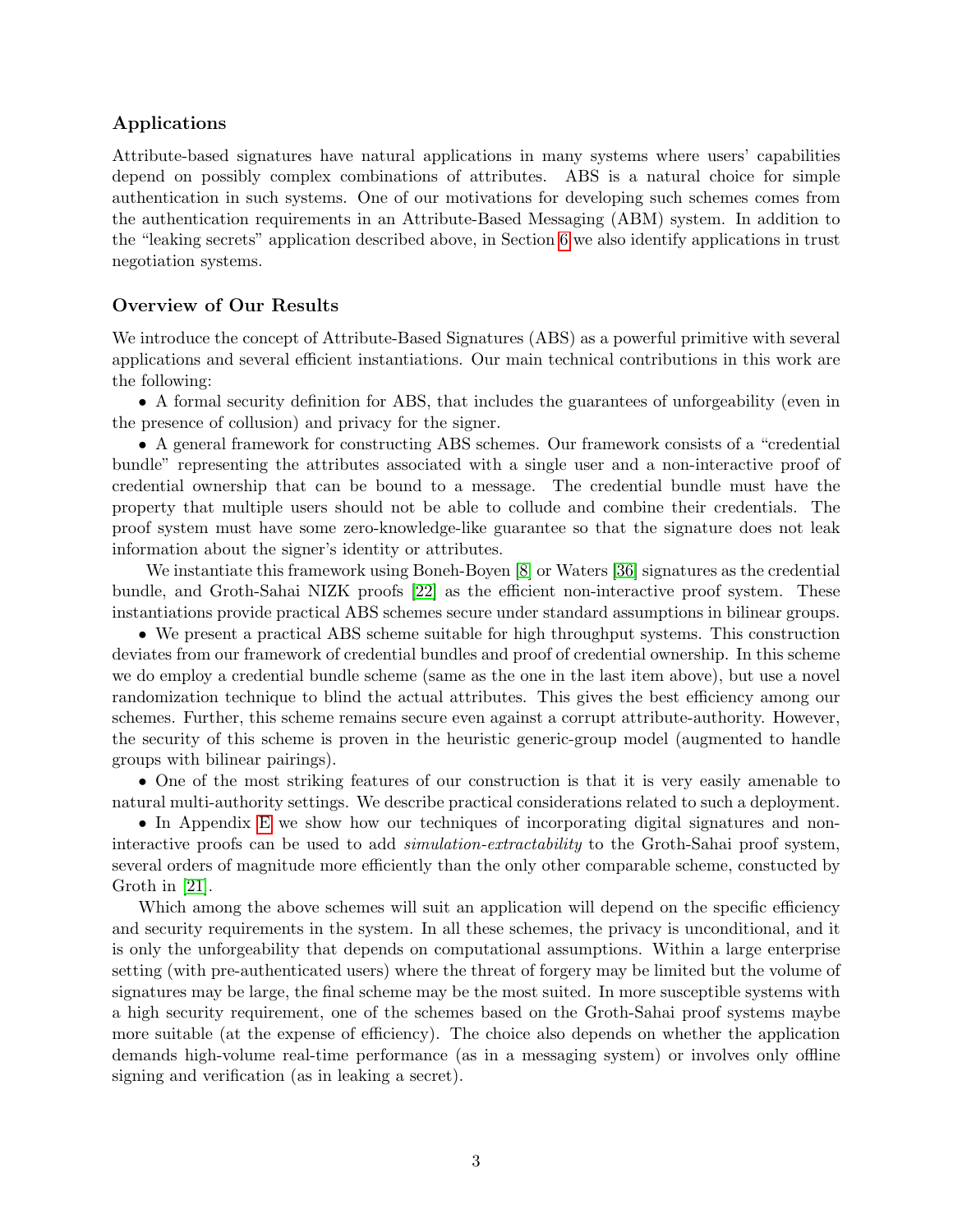All of our instantiations depend on expressing the attribute predicate as a monotone-span program, which is the state of the art for attribute-based cryptography [\[20,](#page-14-2) [4,](#page-13-0) [37\]](#page-15-2). We remark that unlike in many constructions of attribute-based encryption schemes, we achieve "full security" in all our constructions. That is, we do not weaken the definition in the manner of "selective-ID" security. Nor do we need to limit our construction to a small universe of attributes. In all our instantiations, attributes can be arbitrary strings: given a collision-resistant hash function, an a priori unbounded attribute universe can be used.

### Further Related Work

Groups with bilinear pairings have been used to construct identity-based (e.g., [\[10\]](#page-14-6)) and attributebased encryption schemes [\[33,](#page-15-1) [20,](#page-14-2) [4\]](#page-13-0). Non-interactive zero-knowledge proofs (including identitybased proofs) have previously been used in the context of efficient constructions of signature primitives [\[2,](#page-13-1) [24,](#page-14-7) [12,](#page-14-8) [21\]](#page-14-5).

Khader [\[26,](#page-15-4) [25\]](#page-14-9) proposes a notion called *attribute-based group signatures*. This primitive hides only the identity of the signer, but reveals which attributes the signer used to satisfy the predicate. It also allows a group manager to identify the signer of any signature (which is similar to the semantics of group signatures [\[17\]](#page-14-0)); in contrast we require signer privacy to hold against everyone, including all authorities.

Subsequent to a preliminary (unpublished) version of this work, Li and Kim [\[28\]](#page-15-5) gave an ABS scheme that supports predicates which are solely conjunctions of attributes (hence privacy is required only for the identity of the signer and not for the attributes used in satisfying the predicate), and is restricted to a "selective" unforgeability definition. Guo and Zeng [\[23\]](#page-14-10) construct an attribute-based signature scheme, although their definition of security did not include any privacy for the signer. Shahandashti and Safavi-Naini [\[34\]](#page-15-6) and Li et al. [\[27\]](#page-15-7) construct efficient ABS schemes that support predicates consisting of a single threshold gate.

Binding a non-interactive proof to a message, as we do, is also a feature of identity-based proofs [\[24\]](#page-14-7), in which every proof is bound to some identity, and proofs under one identity cannot be used to forge any proofs under a different identity. Indeed, such ID-based proofs have been used to construct signature-like primitives; however the construction from [\[24\]](#page-14-7) does not have all the properties we need.

Anonymous credentials [\[16\]](#page-14-11) is one primitive that has some parallels with ABS, but with goals that differ from ABS in several important ways. ABS could be considered as providing some of the functionality of AC as a very special case, but with a weaker anonymity guarantee. Conversely, some of the techniques used to construct efficient AC systems bear some resemblance to some of our efficient ABS constructions. In Appendix [B](#page-17-0) we discuss these similarities and differences in more detail.

Another related primitive (but much simpler than ABS) is identity-based signatures (IBS) [\[35\]](#page-15-8). It is well-known that a simple scheme using traditional certificates realizes IBS, but dedicated schemes aimed at achieving better efficiency have been widely studied. We refer the reader to a comprehensive survey by Bellare et al. [\[3\]](#page-13-2) for details.

Supporting multiple attribute-authorities is crucial to many attribute-based systems. Previously, there has been much interest on this aspect for attribute-based *encryption* schemes; see Chase et al. [\[14,](#page-14-12) [15\]](#page-14-13). The constructions in this paper readily generalize to the multi-authority setting.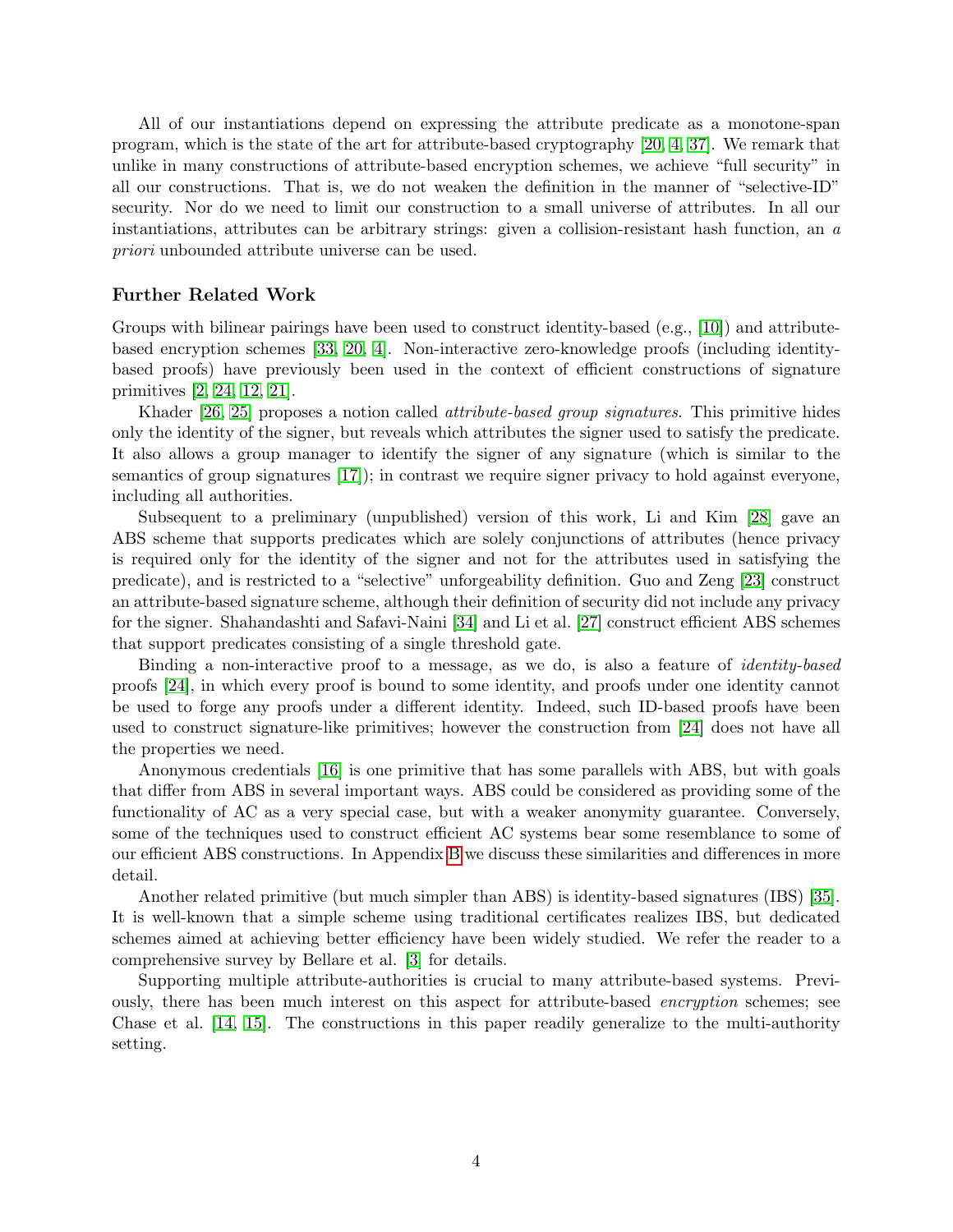## 2 Preliminaries

### <span id="page-4-0"></span>2.1 Groups with Bilinear Pairings

Let  $\mathbb{G}, \mathbb{H}, \mathbb{G}_T$  be cyclic (multiplicative) groups of order p, where p is a prime. Let g be a generator of G, and h be a generator of  $\mathbb{H}$ . Then  $e : \mathbb{G} \times \mathbb{H} \to \mathbb{G}_T$  is a bilinear pairing if  $e(g, h)$  is a generator of  $\mathbb{G}_T$ , and  $e(g^a, h^b) = e(g, h)^{ab}$  for all a, b. We review several standard cryptographic assumptions in such groups:

<span id="page-4-1"></span>**Definition 1** (q-SDH assumption [\[8\]](#page-14-3)). Let G, H, and G<sub>T</sub> be as above. The q-Strong Diffie-Hellman  $(q\text{-SDH})$  assumption holds in  $(\mathbb{G}, \mathbb{H})$  if, given the elements  $(g, g^x, g^{x^2}, \ldots, g^{x^q}, h, h^x) \in \mathbb{G}^{q+1} \times \mathbb{H}^2$ , for random choice of  $x \leftarrow \mathbb{Z}_p$  and random generators  $g \in \mathbb{G}$ ,  $h \in \mathbb{H}$ , it is computationally infeasible to compute any pair of the form  $(c, g^{\frac{1}{x+c}}) \in \mathbb{Z}_p \times \mathbb{G}$ .

**Definition 2** (SXDH assumption [\[22\]](#page-14-4)). Let  $\mathbb{G}$ ,  $\mathbb{H}$ , and  $\mathbb{G}_T$  be as above. The Symmetric External Diffie-Hellman (SXDH) assumption holds in  $(\mathbb{G}, \mathbb{H})$  if the standard Decisional Diffie-Hellman (DDH) assumption holds simultaneously in  $\mathbb G$  and  $\mathbb H$ .

**Definition 3** (DLIN assumption [\[9\]](#page-14-14)). Let  $\mathbb{G}$ ,  $\mathbb{H}$ , and  $\mathbb{G}_T$  be as above, but with  $\mathbb{G} = \mathbb{H}$ . The Decision-Linear (DLIN) assumption holds in  $\mathbb G$  if, given the elements  $(g^x, g^y, g^{rx}, g^{sy}, g^t) \in \mathbb G^5$ , for a random choice of  $x, y, r, s \leftarrow \mathbb{Z}_p$ , it is computationally infeasible to determine whether  $t = r + s$ or t is random in  $\mathbb{Z}_p$ .

### 2.2 Monotone Span Programs

Let  $\Upsilon : \{0,1\}^n \to \{0,1\}$  be a monotone boolean function. A monotone span program for  $\Upsilon$  over a field F is an  $\ell \times t$  matrix M with entries in F, along with a labeling function  $a : [\ell] \to [n]$  that associates each row of M with an input variable of  $\Upsilon$ , that, for every  $(x_1, \ldots, x_n) \in \{0,1\}^n$ , satisfies the following:

$$
\Upsilon(x_1, \dots, x_n) = 1 \iff \exists \, \vec{v} \in \mathbb{F}^{1 \times \ell} : \vec{v} \mathbf{M} = [1, 0, 0, \dots, 0]
$$
  
and  $(\forall i : x_{a(i)} = 0 \Rightarrow v_i = 0)$ 

In other words,  $\Upsilon(x_1,\ldots,x_n)=1$  if and only if the rows of M indexed by  $\{i \mid x_{a(i)}=1\}$  span the vector  $[1, 0, 0, \ldots, 0].$ 

We call  $\ell$  the length and t the width of the span program, and  $\ell+t$  the size of the span program. Every monotone boolean function can be represented by some monotone span program, and a large class do have compact monotone span programs. In particular, given a circuit expressed using threshold gates, with the *i*-th gate being an  $\binom{\ell_i}{t}$  $\begin{bmatrix} \ell_i \\ t_i \end{bmatrix}$  threshold gate, it is easy to recursively construct a monotone span program with length  $\sum_i (\ell_i - 1) + 1$  and width  $\sum_i (t_i - 1) + 1$ .

### 2.3 Non-Interactive Proofs

We refer the reader to [\[22\]](#page-14-4) for detailed definitions of non-interactive witness-indistinguishable (NIWI) proofs, but give a brief overview of the necessary definitions here. A NIWI scheme is comprised of the following main algorithms:

- NIWI. Setup: Outputs a reference string  $crs$ .
- NIWI. Prove: On input  $(crs, \Phi; x)$ , where  $\Phi$  is a boolean formula and  $\Phi(x) = 1$ , outputs a proof π.
- NIWI. Verify: On input  $(crs; \Phi; \pi)$ , outputs a boolean.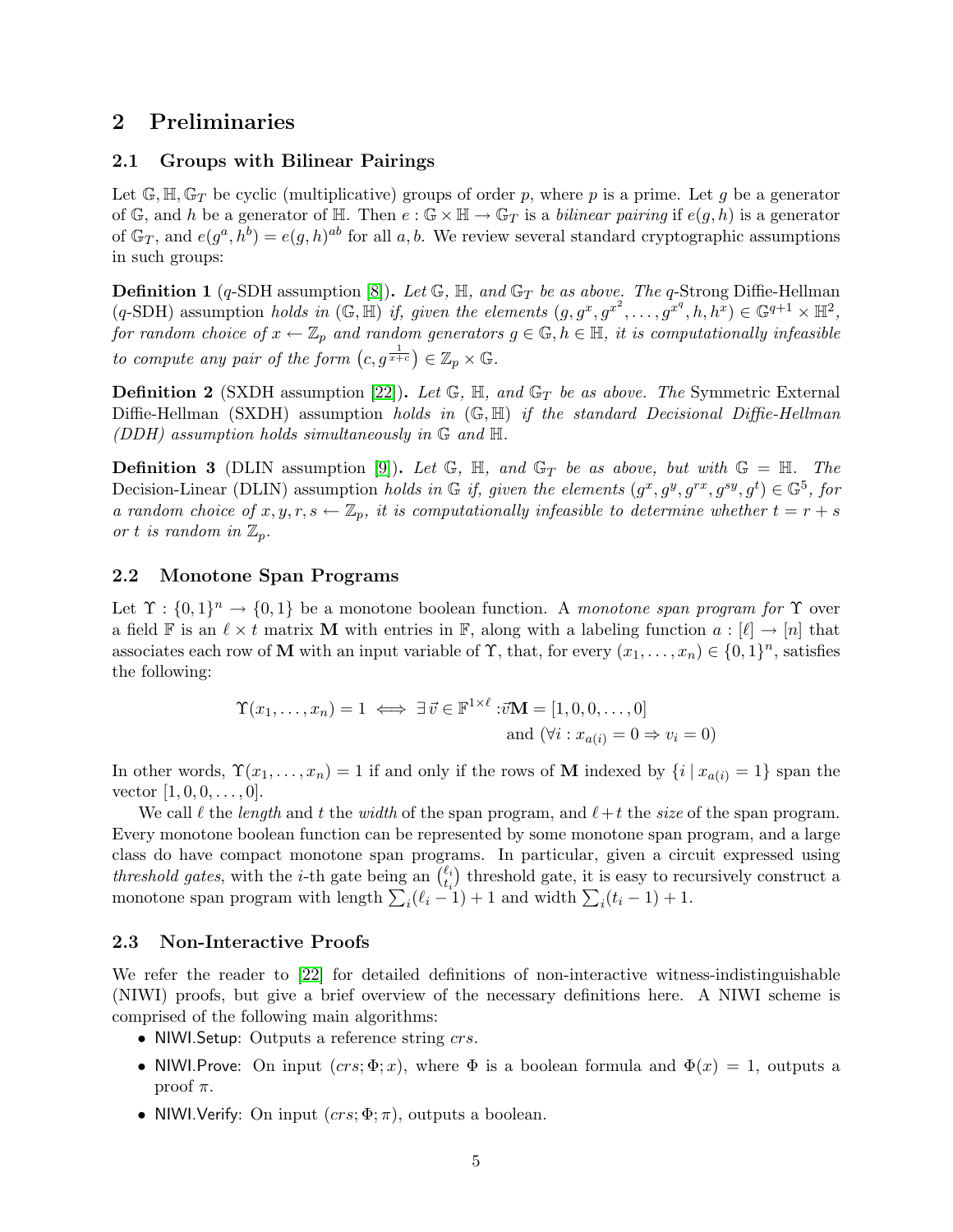The completeness requirement is that NIWI.Verify(crs;  $\Phi$ ; NIWI.Prove(crs;  $\Phi$ ; x)) = 1, if  $\Phi(x) = 1$ (i.e., x is a witness for  $\Phi$ ). The (perfect) witness indistinguishability requirement is that the distributions NIWI.Prove $(crs; \Phi; x_1)$  and NIWI.Prove $(crs; \Phi; x_2)$  are identical when  $x_1$  and  $x_2$  are witnesses for  $\Phi$ . For the soundness/proof of knowledge requirement, we require the following additional algorithms:

- NIWI.SimSetup: Outputs a simulated reference string  $crs$  and trapdoor  $\psi$ .
- NIWI. Extract: On input  $(crs, \psi; \Phi; \pi)$ , outputs a witness x.

We require that the crs output by NIWI.SimSetup is indistinguishable to that of NIWI.Setup. Further, we require that for every  $(crs, \psi) \leftarrow$  NIWI.SimSetup, if NIWI.Verify $(crs, \Phi; \pi) = 1$  then NIWI.Extract $(crs, \psi; \Phi; \pi)$  outputs a valid witness for  $\Phi$ , with overwhelming probability.

## 3 Attribute-Based Signatures: Definitions and Security

We present the formal definitions of attribute-based signatures (ABS). An overview of how ABS can be used in an attribute-based system can be found in Appendix [A](#page-15-9)

Let  $A$  be the universe of possible attributes. A *claim-predicate* over  $A$  is a monotone boolean function, whose inputs are associated with attributes of A. We say that an attribute set  $A \subseteq A$ satisfies a claim-predicate  $\Upsilon$  if  $\Upsilon(\mathcal{A}) = 1$  (where an input is set to be true if its corresponding attribute is present in  $\mathcal{A}$ ).

**Definition 4** (ABS). An Attribute-Based Signature (ABS) scheme is parameterized by a universe of possible attributes A and message space M, and consists of the following four algorithms.

- ABS. TSetup (to be run by a signature trustee: Generates public reference information  $TPK$ .
- ABS. A Setup *(to be run by an attribute-issuing authority): generates a key pair APK, ASK*  $\leftarrow$ ABS.ASetup.
- ABS. Attr Gen: On input  $(ASK, A \subseteq A)$ , outputs a signing key  $SK_A$ .<sup>[3](#page-5-0)</sup>
- ABS. Sign: On input  $(PK = (TPK, APK), SK_A, m \in M, \Upsilon)$ , where  $\Upsilon(\mathcal{A}) = 1$ , outputs a signature  $\sigma$ .
- ABS.Ver: On input  $(PK = (TPK, APK), m, \Upsilon, \sigma)$ , outputs a boolean value.

<span id="page-5-1"></span>**Definition 5** (Correctness). We call an ABS scheme correct if for all  $TPK \leftarrow$  ABS.TSetup, all purported APK, all messages m, all attribute sets  $A$ , all signing keys  $SK_A \leftarrow$ ABS.AttrGen(ASK, A), all claim-predicates  $\Upsilon$  such that  $\Upsilon(\mathcal{A}) = 1$ , and all signatures  $\sigma \leftarrow$ ABS. Sign  $(PK = (TPK, APK), SK_A, m, \Upsilon)$ , we have ABS. Ver( $PK = (TPK, APK), m, \Upsilon, \sigma$ ) = 1.

We present two formal definitions that together capture our desired notions of security. Slightly weaker security requirements may also be useful for most applications, but we use the stronger ones because our constructions satisfy them and because they are much easier to work with.

For simplicity, we only present definitions for the simpler case of a single attribute-issuing authority. The definitions for multiple authorities are analogous, and we discuss this case in Section [5.](#page-11-0)

<span id="page-5-2"></span>**Definition 6** (Perfect Privacy). An ABS scheme is perfectly private if, for all honestly generated  $TPK \leftarrow$  ABS. TSetup, all purported  $APK$ , all attribute sets  $\mathcal{A}_1, \mathcal{A}_2,$  all

<span id="page-5-0"></span><sup>&</sup>lt;sup>3</sup> For simplicity, we treat the signing key as a monolithic quantity. However, in our construction the signing key consists of separate components for each attribute in A, and the ABS. Sign algorithm needs only as much of  $SK_A$  as is relevant to the claim-predicate.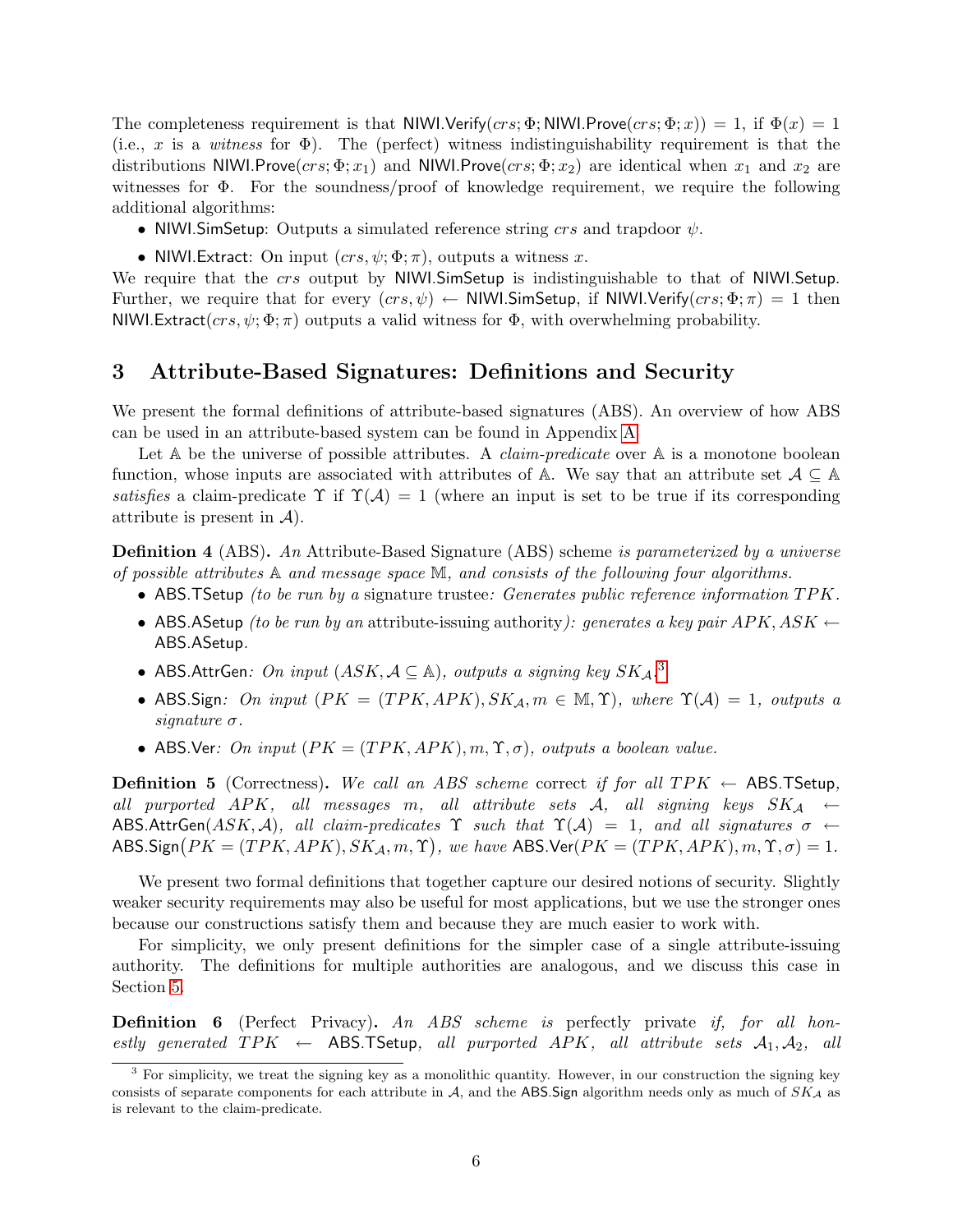$\begin{array}{l} SK_1 \;\;\leftarrow\;\; \mathsf{ABS}. \mathsf{AttrGen}(\mathit{ASK}, \mathcal{A}_1), \;\; SK_2 \;\;\leftarrow\;\; \mathsf{ABS}. \mathsf{AttrGen}(\mathit{ASK}, \mathcal{A}_2), \;\; all \;\; messages \;\; m, \;\; and \;\; all \;\; \mathsf{R} \end{array}$ claim-predicates  $\Upsilon$  such that  $\Upsilon(\mathcal{A}_1) = \Upsilon(\mathcal{A}_2) = 1$ , the distributions ABS. Sign(PK,  $SK_1, m, \Upsilon$ ) and  $ABS.Sign(PK, SK_2, m, \Upsilon)$  are equal.

In other words, the signer's privacy relies only on the signature trustee, and not the attributeissuing authority. Even a malicious and computationally unbounded attribute-issuing authority cannot link a signature to a set of attributes or the signing key used to generate it.

We slightly overload notation and write  $\mathsf{ABS}.\mathsf{Sign}(\mathit{ASK}, m, \Upsilon)$  (i.e., with the attribute authority's private key ASK instead of  $PK$  and  $SK<sub>A</sub>$ ) to denote the following procedure: first, run  $SK_A \leftarrow ABS.AttrGen(ASK, A)$  for any arbitrary A satisfying  $\Upsilon$ ; then output the result of ABS.Sign( $PK, SK_A, m, \Upsilon$ ). For convenience in the experiment below we use ABS.Sign( $ASK, \cdot, \cdot$ ) to generate signatures requested by the adversary. This is reasonable when the scheme satisfies perfect privacy, since any other way of letting the adversary obtain signatures will result in the same distribution.

<span id="page-6-0"></span>**Definition 7** (Unforgeability). An ABS scheme is unforgeable if the success probability of any polynomial-time adversary in the following experiment is negligible:

- 1. Run  $TPK \leftarrow$  ABS. TSetup and  $(APK, ASK) \leftarrow$  ABS. ASetup. Give  $PK = (TPK, APK)$  to the adversary.
- 2. The adversary is given access to two oracles: ABS.AttrGen( $ASK, \cdot$ ) and ABS.Sign( $ASK, \cdot, \cdot$ ).
- 3. At the end the adversary outputs  $(m^*, \Upsilon^*, \sigma^*)$ .

We say the adversary succeeds if  $(m^*, \Upsilon^*)$  was never queried to the ABS. Sign oracle, and ABS.Ver( $PK, m^*, \Upsilon^*, \sigma^*$ ) = 1, and  $\Upsilon^*(\mathcal{A}) = 0$  for all  $\mathcal{A}$  queried to the ABS.AttrGen oracle.

Thus any signature which could not have been legitimately made by a *single* one of the adversary's signing keys is considered a forgery. Note that we do not consider it a forgery if the adversary can produce a *different* signature on  $(m, \Upsilon)$  than the one he received from the signing oracle.

## 4 Constructing ABS Schemes

### 4.1 Credential Bundles

We introduce a new generic primitive called *credential bundles*, which we use in our ABS constructions. Credential bundles model the intuitive requirements of publicly verifiable attributes that resist collusion.

**Definition 8** (Credential bundle scheme). A credential bundle scheme is parameterized by a message space M, and consists of the following three algorithms.

- CB.Setup: Outputs a verification key vk and a secret key sk.
- CB.Gen: On input  $(sk, \{m_1, \ldots, m_n\} \subseteq M)$ , outputs a tag  $\tau$  and values  $\sigma_1, \ldots, \sigma_n$ .
- CB.Ver: On input  $(vk, m, (\tau, \sigma))$ , outputs a boolean value.

The scheme is correct if, for all  $(\tau, \sigma_1, \ldots, \sigma_n) \leftarrow \textsf{CB}.\textsf{Gen}(sk, m_1, \ldots, m_n)$ , we have  $CB.\mathsf{Ver}(vk, m_i, (\tau, \sigma_i)) = 1$  for all i.

Clearly by excluding some of the  $\sigma_i$ 's from an existing bundle, one can generate a new bundle on a subset of attributes. Our main security definition requires that taking a subset of a single bundle is the only way to obtain a new bundle from existing bundles; in particular, attributes from several bundles cannot be combined.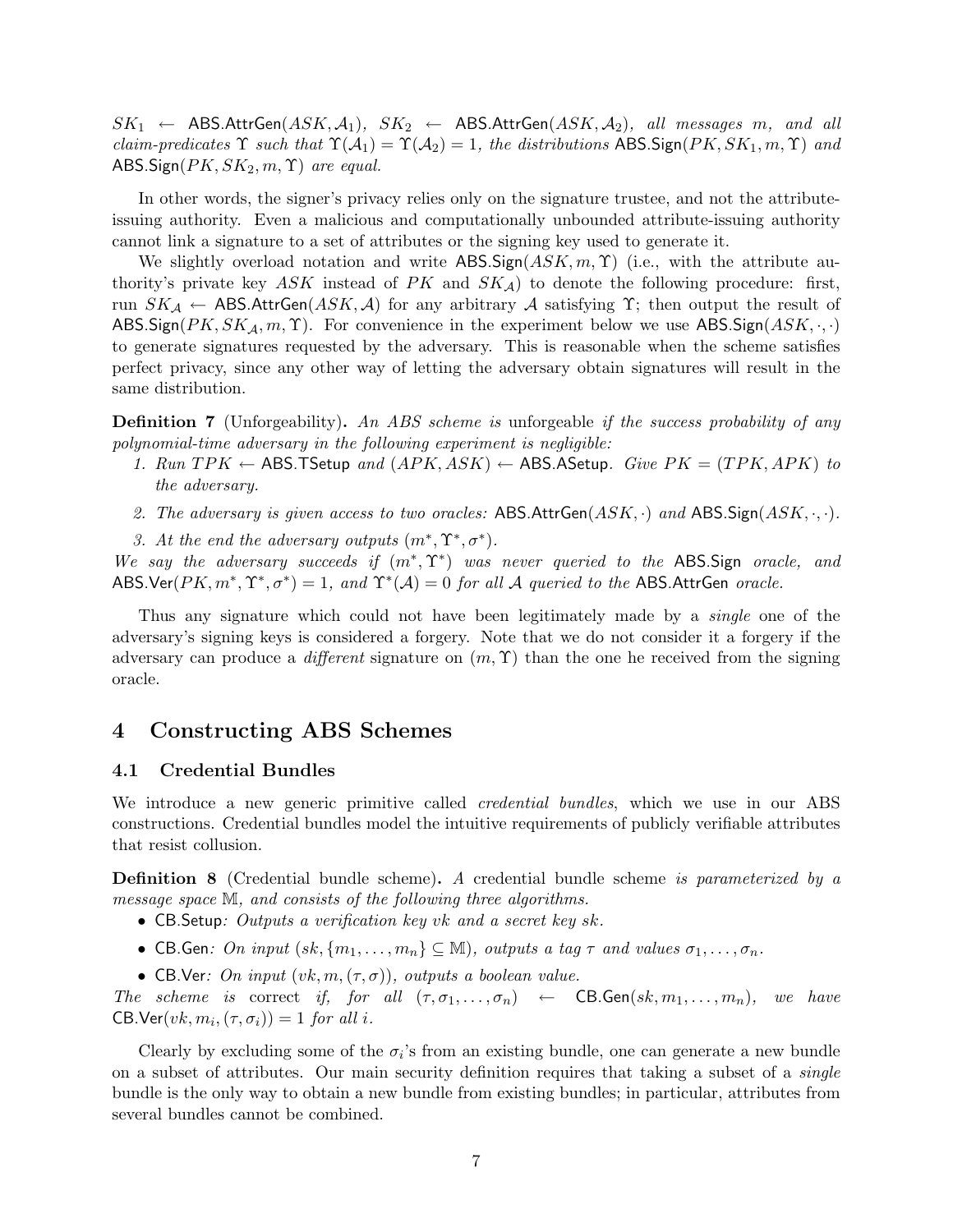**Definition 9.** A credential bundle scheme is secure if the success probability of any polynomial-time adversary in the following experiment is negligible:

- 1. Run  $(vk, sk) \leftarrow \text{CB}$ . Setup, and give vk to the adversary.
- 2. The adversary is given access to an oracle  $CB.Gen(sk, \cdot)$ .
- 3. At the end the adversary outputs  $(\tau^*, (m_1^*, \sigma_1^*), \ldots, (m_n^*, \sigma_n^*)$ .

We say the adversary succeeds if  $CB$ . Ver $(vk, m_i^*, (\tau^*, \sigma_i^*)) = 1$  for all  $i \leq n$ , and if no superset of  ${m_1^*, \ldots, m_n^*}$  was ever queried (in a single query) to the CB.Gen oracle.

From any plain digital signature scheme we can easily construct a credential bundle scheme in which the bundle is a collection of signatures of messages " $\tau \|m_i$ ", where each  $m_i$  is the name of an attribute and  $\tau$  is an identifier that is unique to each user (e.g., an email address). Conversely, when a credential bundle scheme is restricted to singleton sets of messages, its unforgeability definition is equivalent to normal digital signature unforgeability. Despite this equivalence under black-box reductions, the syntax of credential bundles more closely models our desired semantics for ABS.

#### 4.2 A Framework for ABS

Our generic ABS construction for the case of a single attribute authority is given in Figure [1.](#page-8-0) The construction generalizes easily to the multiple attribute authority case (Section [5\)](#page-11-0). At a high level, to sign a message m with claim-predicate  $\Upsilon$ , the signer proves that she possesses either a credential bundle containing either sufficient attributes to satisfy  $\Upsilon$ , or a "pseudo-attribute" identified with the pair  $(m, \Upsilon)$ . Only the signature trustee is capable of generating bundles involving pseudoattributes (these are verified against the trustee's verification key  $tvk$ ), but it never does so. Thus the proof is convincing that the signer satisfied Υ. However, in the security reduction, the pseudoattribute provides a mechanism to bind the NIWI proof to a message and give simulated signatures. In Appendix [C.1](#page-18-0) we prove the following:

<span id="page-7-1"></span>Theorem 1. Given a NIWI argument of knowledge scheme and any secure credential bundle scheme (equivalently, any digital signature scheme), the construction in Figure [1](#page-8-0) is a secure ABS scheme. Further, if the NIWI argument is perfectly hiding, the ABS scheme is perfectly private.

#### 4.3 Practical Instantiation 1

Our first practical instantiation uses Groth-Sahai proofs [\[22\]](#page-14-4) as the NIWI component and Boneh-Boyen signatures [\[7\]](#page-14-15) as the credential bundle component. One notable feature of this choice is that attributes in the scheme are simply Boneh-Boyen signatures on messages of the form "userid $\|\text{attr"}.$ 

This instantiation requires cyclic groups of prime order equipped with bilinear pairings (Sec-tion [2.1\)](#page-4-0). The Groth-Sahai system can prove satisfiability of *pairing-product equations* in such groups, and the main challenge in this instantiation is expressing the logic of the claim-predicate and the Boneh-Boyen signature verification in this limited vocabulary. We identify  $\mathbb{Z}_p^*$  with the universe of attributes, where  $p$  is the size of the cyclic group used in the scheme.<sup>[4](#page-7-0)</sup>

Boneh-Boyen signatures We briefly review the Boneh-Boyen digital signature scheme [\[8\]](#page-14-3). As before, we suppose there is a bilinear pairing  $e : \mathbb{G} \times \mathbb{H} \to \mathbb{G}_T$ , where  $\mathbb{G}$  and  $\mathbb{H}$  have prime order p, and where g is a generator of  $\mathbb{G}$ , and h is a generator of  $\mathbb{H}$ . The scheme, described below, is strongly unforgeable under the q-SDH assumpion (Definition [1\)](#page-4-1).

<span id="page-7-0"></span><sup>&</sup>lt;sup>4</sup>More precisely  $\mathbb{A} \cup \mathbb{A}' \subseteq \mathbb{Z}_p^*$  where  $\mathbb{A}'$  is the universe of pseudo-attributes. As is standard, the universe of (pseudo-)attributes can be extended to  $\{0,1\}^*$  by applying a collision-resistant hash with range  $\mathbb{Z}_p^*$ .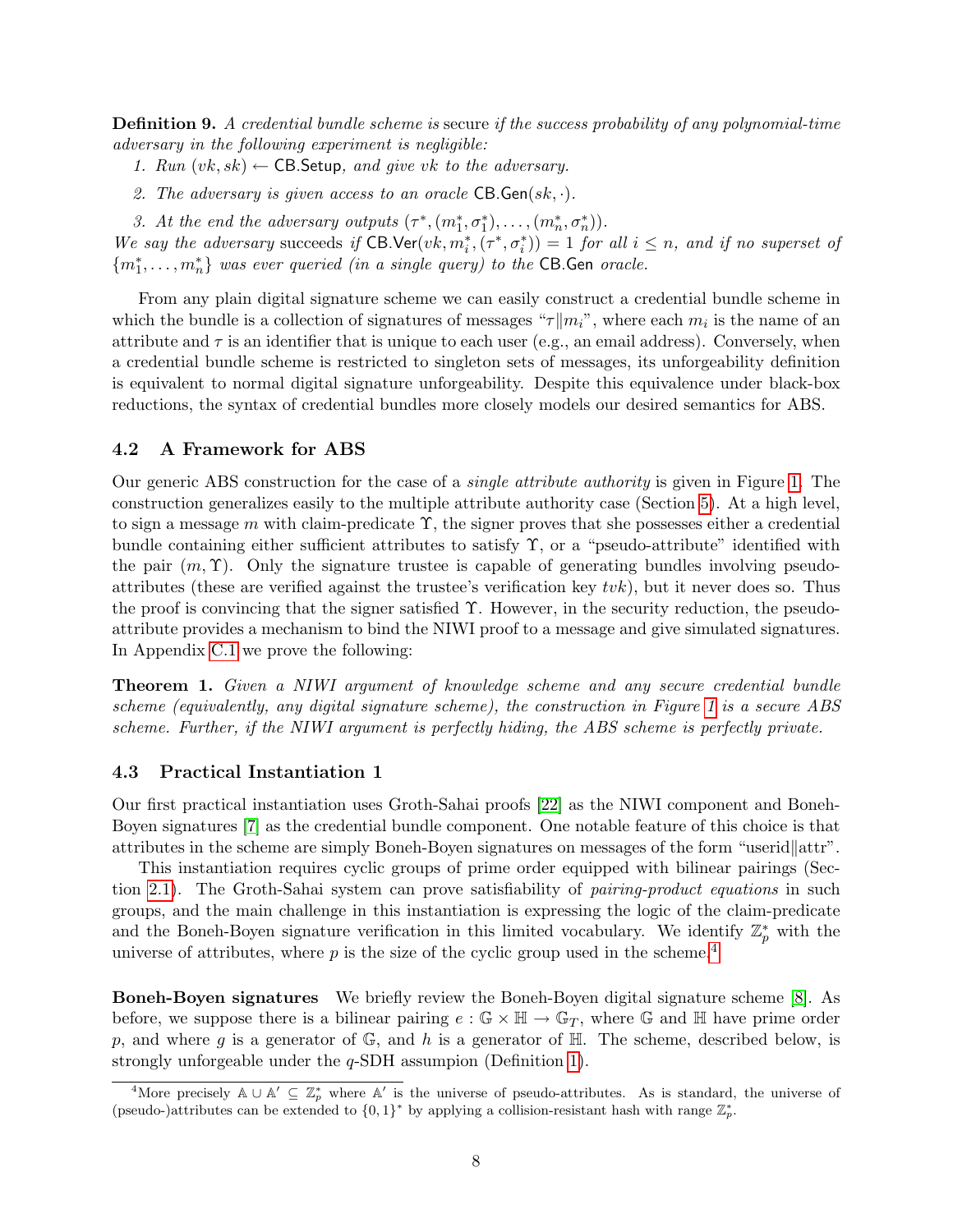Let  $A$  be the desired universe of ABS attributes. Let  $A'$  denote a space of *pseudo-attributes*, where  $\mathbb{A} \cap \mathbb{A}' = \emptyset$ . For every message m and claim-predicate  $\Upsilon$  we associate a psuedo-attribute  $a_{m,\Upsilon} \in \mathbb{A}'$ . Let CB be a secure credential bundle scheme, with message space  $\mathbb{A} \cup \mathbb{A}'$ , and let NIWI be a perfect NIWI proof of knowledge scheme. Our ABS construction is as follows:

- ABS. TSetup: The signature trustee runs  $crs \leftarrow$  NIWI. Setup as well as  $(tvk, tsk) \leftarrow$  CB. Setup and publishes  $TPK = (crs, tvk)$ .
- ABS.ASetup: The attribute-issuing authority runs  $(avk, ask) \leftarrow$  CB.Setup and publishes  $APK =$ avk and sets  $ASK = ask$ .
- ABS.AttrGen( $ASK$ , A): Ensure that A contains no pseudo-attributes. Then output the result of  $CB.Gen(ask, \mathcal{A}).$
- ABS.Sign( $PK, SK_A, m, \Upsilon$ ): Assume that  $\Upsilon(A) = 1$ . Parse  $SK_A$  as  $(\tau, {\{\sigma_a \mid a \in A\}})$ .  $\Upsilon$  is a formula over formal variables A. Define  $\widetilde{\Upsilon} := \Upsilon \vee a_{m,\widetilde{\Upsilon}}$ , where  $a_{m,\Upsilon} \in A'$  is the pseudoattribute associated with  $(m, \Upsilon)$ . Thus, we still have  $\Upsilon(\mathcal{A}) = 1$ . Let  $\{a_1, \ldots, a_n\}$  denote the attributes appearing in  $\Upsilon$ . Let  $vk_i$  be avk if attribute  $a_i$  is a pseudo-attribute, and tvk otherwise. Finally, let  $\Phi[vk, m, \Upsilon]$  denote the following boolean expression:

<span id="page-8-1"></span>
$$
\exists \tau, \sigma_1, \dots, \sigma_n : \widetilde{\Upsilon}\Big(\big\{a_i \mid \mathsf{CB}.\mathsf{Ver}\big(vk_i, a_i, (\tau, \sigma_i)\big) = 1\big\}\Big) = 1 \tag{1}
$$

For each *i*, set  $\hat{\sigma}_i = \sigma_{a_i}$  from  $SK_{\mathcal{A}}$  if it is present, and to any arbitrary value otherwise (since then its value does not matter). Compute  $\pi \leftarrow \text{NIWI.Prove}(crs; \Phi[vk, m, \Upsilon]; (\tau, \hat{\sigma}_1, \dots, \hat{\sigma}_n)).$ Output  $\pi$  as the ABS signature.

ABS.Ver( $PK, m, \Upsilon, \pi$ ): Output the result of NIWI.Verify( $crs; \Phi[vk, m, \Upsilon]; \pi$ ).

<span id="page-8-0"></span>Figure 1: General framework for an ABS scheme.

- DS.KeyGen: Choose random  $b, c, d \leftarrow \mathbb{Z}_p$  and compute  $B = g^b, C = g^c, D = g^d$ . The verification key is  $(B, C, D) \in \mathbb{G}^3$ , and the signing key is  $(b, c, d) \in (\mathbb{Z}_p)^3$ .
- $DS. Sign(sk, m \in \mathbb{Z}_p$ : Choose random  $r \leftarrow \mathbb{Z}_p$ ; output  $\sigma = (h^{1/(b+cm+dr)}, t) \in \mathbb{H} \times \mathbb{Z}_p$ .

DS.Ver $(vk, m, \sigma = (S, r))$ : Output 1 if  $e(BC^mD^r, S) = e(g, h)$ , and 0 otherwise.

Expressing the Non-Interactive Proof using Pairing Equations We use the notation introduced in Figure [1.](#page-8-0) We must show how the statement  $\Phi[vk, m, \Upsilon]$  (equation [1\)](#page-8-1) can be efficiently encoded in the Groth-Sahai system when the credential bundles use Boneh-Boyen signatures.

Groth-Sahai proofs work by first giving a commitment to the values of the witness, and then proving that the commited values satisfy given pairing equations. Suppose we commit to a group element Z (where the group G or H will be clear from context), then we will let  $\langle Z \rangle$  denote the formal variable corresponding to that commitment. Thus, we express the statements to be proven as pairing equations whose formal variables we will write in the  $\langle Z \rangle$  notation.

Suppose the modified predicate  $\tilde{\Upsilon}$  has a canonical monotone span program **M** of size  $\ell \times t$ , where the *i*th row corresponds to the  $a(i)$ -th attribute mentioned in  $\Upsilon$ . To establish  $\Phi[vk, m, \Upsilon]$ ,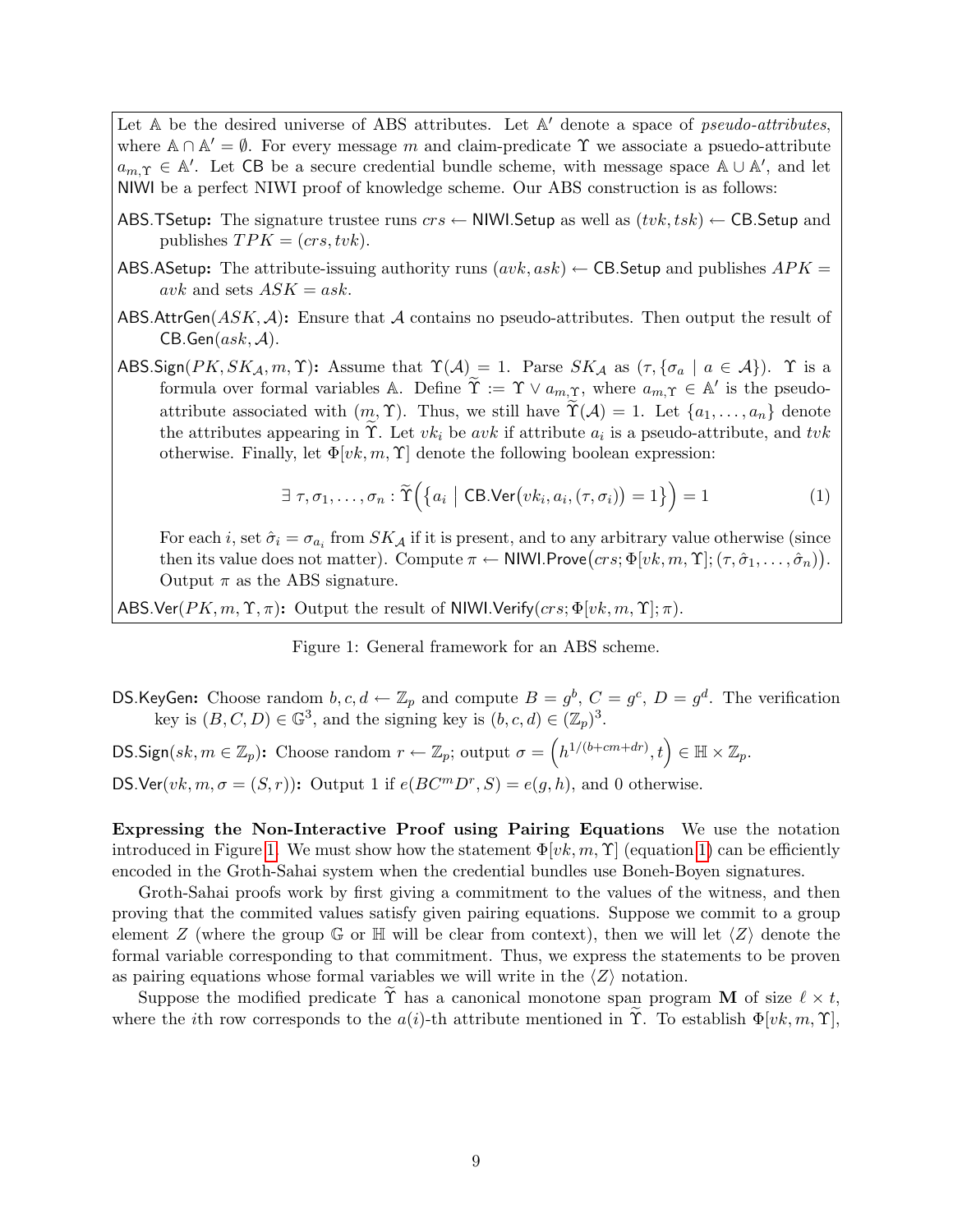we prove the following equation, which implies it:

$$
\exists \tau, \sigma_1, \dots, \sigma_n, v_1, \dots, v_n : \vec{v} \mathbf{M} = [1, 0, \dots, 0]
$$

$$
\wedge \bigwedge_{i=1}^{\ell} \left[ v_i \neq 0 \Rightarrow \text{CB.Ver}(vk, a_{a(i)}, (\tau, \sigma_{a(i)})) = 1 \right]
$$

Then, in addition to  $\tau$ ,  $\{\sigma_i\}$ , we will have the signer commit to the vector  $\vec{v}$  which can be canonically computed from his satisfying assignment of  $\Upsilon$ .

This new boolean expression is a conjunction of two kinds of clauses: The first has the form  $\exists \vec{v} : \vec{v} \mathbf{M} = [1, \dots, 0].$  To prove it, we commit to the values  $g^{v_i}$  and prove the following pairing equations (for each  $j \in [t]$ ):

$$
\prod_{i=1}^{\ell} e(\langle g^{v_i} \rangle, h^{\mathbf{M}_{i,j}}) = \begin{cases} e(g, h) & \text{if } j = 1\\ e(g^0, h) & \text{otherwise} \end{cases}
$$

The other clauses have the form  $\exists \tau, \sigma, v : [v \neq 0 \Rightarrow \text{CB.Ver}(vk, m, (\tau, \sigma)) = 1]$ . When we use Boneh-Boyen signatures as the instantiation of credential bundles, these clauses can be simplified to

$$
\exists \tau, \sigma, v : [v \neq 0 \Rightarrow \text{DS.Ver}(vk, \tau || m, \sigma) = 1]
$$

where DS.Ver is the Boneh-Boyen signature verification.

It is crucial that the proof is a proof of knowledge, so the simulator can extract the credential bundles. Thus we commit to  $\tau$  and r bitwise, since they are elements of  $\mathbb{Z}_p$  and could not otherwise be efficiently extracted in the Groth-Sahai scheme. In this way, the extractor can extract the bits and reconstruct the entire witness  $\tau$  and  $r$ <sup>[5](#page-9-0)</sup>. Let  $(\tau, \sigma = (S, r), v)$  be a witness to the above expression. Express  $\tau$  bitwise as  $\tau = \sum_i \tau_i 2^i$ . Then  $\tau || m$  may be identified with a number  $m2^{|\tau|} + \sum_i \tau_i 2^i$ . Similarly, interperet r bitwise as  $r = \sum_i r_i 2^i$ .

Using the same notation as before, we can prove satisfiability of the clause as follows. We commit to each  $r_i$  and  $\tau_i$  in both groups, as  $g^{r_i}, h^{r_i}, g^{\tau_i}, h^{\tau_i}$ , and then prove that each is indeed a single bit, using the following pairing equations for all  $i$ .

$$
e(\langle g^{r_i} \rangle, h) = e(g, \langle h^{r_i} \rangle);
$$
  
\n
$$
e(\langle g^{r_i} \rangle, \langle h^{r_i} \rangle) = e(\langle g^{r_i} \rangle, h);
$$
  
\n
$$
e(\langle g^{r_i} \rangle, \langle h^{r_i} \rangle) = e(\langle g^{r_i} \rangle, h);
$$
  
\n
$$
e(\langle g^{r_i} \rangle, \langle h^{r_i} \rangle) = e(\langle g^{r_i} \rangle, h).
$$

Next, observe that the pairing equation  $e(BC^{\tau||m}D^r, S^v) = e(g^v, h)$  is logically equivalent to the expression  $v \neq 0 \Rightarrow DS.Ver(vk, \tau || m, (S, r)) = 1$ , which we need to prove. However, the prover cannot directly compute  $BC^{\tau||m}D^r$  or  $S^v$  given the committed values. Thus the prover commits to some additional intermediate values  $S^v \in \mathbb{H}$  and  $C^{\tau}, D^r \in \mathbb{G}$ , and proves the following equations:

$$
e(\langle D^r \rangle, h) = \prod_i e(D^{2^i}, \langle h^{r_i} \rangle); \qquad e(\langle g^v \rangle, \langle S \rangle) = e(g, \langle S^v \rangle);
$$
  
\n
$$
e(\langle C^{\tau} \rangle, h) = \prod_i e(C^{2^i}, \langle h^{\tau_i} \rangle);
$$
  
\n
$$
e(\langle g^v \rangle, h) = e(BC^{2^{|\tau|}m}, \langle S^v \rangle) e(\langle C^{\tau} \rangle, \langle S^v \rangle) e(\langle D^r \rangle, \langle S^v \rangle).
$$

Note that since m and  $|\tau|$  are public, all the coefficients in these equations can be publicly computed. This completes the description of how we encode the required logic into the Groth-Sahai proof system.

<span id="page-9-0"></span><sup>&</sup>lt;sup>5</sup>We remark that the proof need not be a proof of knowledge with respect to  $\vec{v}$ , so it was safe to use these values directly in  $\mathbb{Z}_p$ .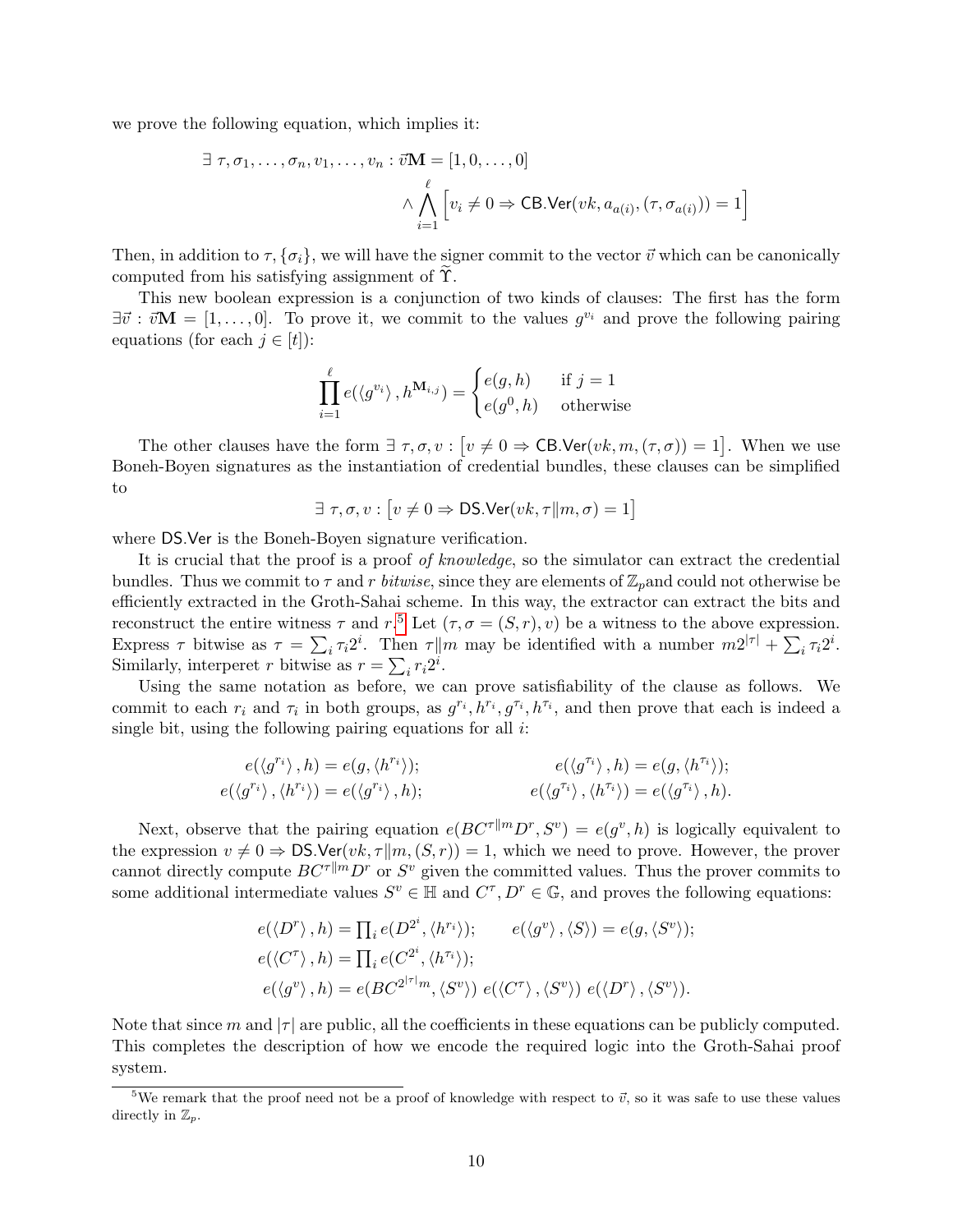There are two instantiations of the Groth-Sahai proof system over prime order groups, based on the DLIN and SXDH assumptions, both of which are suitable for our purposes. Using these we obtain the following (a more detailed analysis of the efficiency is given in Appendix [C.2\)](#page-18-1).

**Theorem 2.** Under the q-SDH and either DLIN or SXDH assumptions, there is an ABS scheme supporting claim-predicates represented as monotone span programs, with signatures consisting of  $O(ks)$  group elements, where s is the size of the monotone span program.

#### 4.4 Practical Instantiation 2

We can also instantiate our framework using the same approach as above, but with the signature scheme of Waters [\[36\]](#page-15-3). Signatures in Waters' scheme do not include any elements of  $\mathbb{Z}_p$ . This fact allows us to avoid the inefficiency of committing to many components of the Boneh-Boyen signatures in a bitwise fashion. Furthermore, Waters signatures are secure under the much weaker BDH assumption, which is implied by the assumptions required for Groth-Sahai proofs. Thus this instantiation does not require the additional q-SDH assumption. However, as a tradeoff, the Waters instantiation requires larger public parameters: a linear (in the security parameter) number of group elements, not the constant number of group elements needed by the Boneh-Boyen instantiation.

The details of this instantiation follow a similar approach as the previous one, incorporating the verification equation of the Waters signature. In Appendix [C.3](#page-19-0) we prove the following:

Theorem 3. Under either the DLIN or SXDH assumptions, there is an ABS scheme supporting claim-predicates represented as monotone span programs, with signatures consisting of  $O(k + s)$ group elements, where s is the size of the monotone span program.

### <span id="page-10-1"></span>4.5 Practical Instantiation 3

We now present an ABS scheme which is our most practical. Signatures in the scheme consist of exactly  $s + 2$  group elements, where s is the size of the claim-predicate's monotone span program. This scheme does not use the Groth-Sahai proof system; we use our own randomization techniques to blind the attributes that are used in signing. One additional advantage of avoiding a NIZK proof system is that the privacy of the signers is provided even against a malicious signature trustee; in contrast the above NIZK-based constructions rely on the signature trustee to set up a common reference string honestly.

Our approach is motivated by the construction of mesh signatures [\[11\]](#page-14-1), but incorporates the efficient credential bundles of the previous construction, as well as the concept of "pseudoattributes" to bind a message to the signature. In Appendix [D,](#page-21-0) we give a high-level motivation of the details of this scheme. Below we give a description of the construction:

This construction supports all claim-predicates whose monotone span programs have width at most  $t_{\text{max}}$ , where  $t_{\text{max}}$  is an arbitrary parameter. We treat  $\mathbb{A} = \mathbb{Z}_p^*$  as the universe of attributes, where p is the size of the cyclic group used in the scheme.<sup>[6](#page-10-0)</sup>

ABS. TSetup: Choose suitable cyclic groups G and H of prime order p, equipped with a bilinear pairing  $e: G \times H \to G_T$ . Choose a collision-resistant hash function  $\mathcal{H}: \{0,1\}^* \to \mathbb{Z}_p^*$ . Choose random generators:  $g \leftarrow G; \quad h_0, \ldots h_{t_{\text{max}}} \leftarrow H.$  The trustee public key is  $TPK = (G, H, \mathcal{H}, g, h_0, \ldots, h_{t_{\text{max}}}).$ 

<span id="page-10-0"></span><sup>&</sup>lt;sup>6</sup>As always, the universe of attributes can be further extended to  $\{0,1\}^*$  by applying a collision-resistant hash having range  $\mathbb{Z}_p^*$ . For simplicity of presentation, we do not include this modification.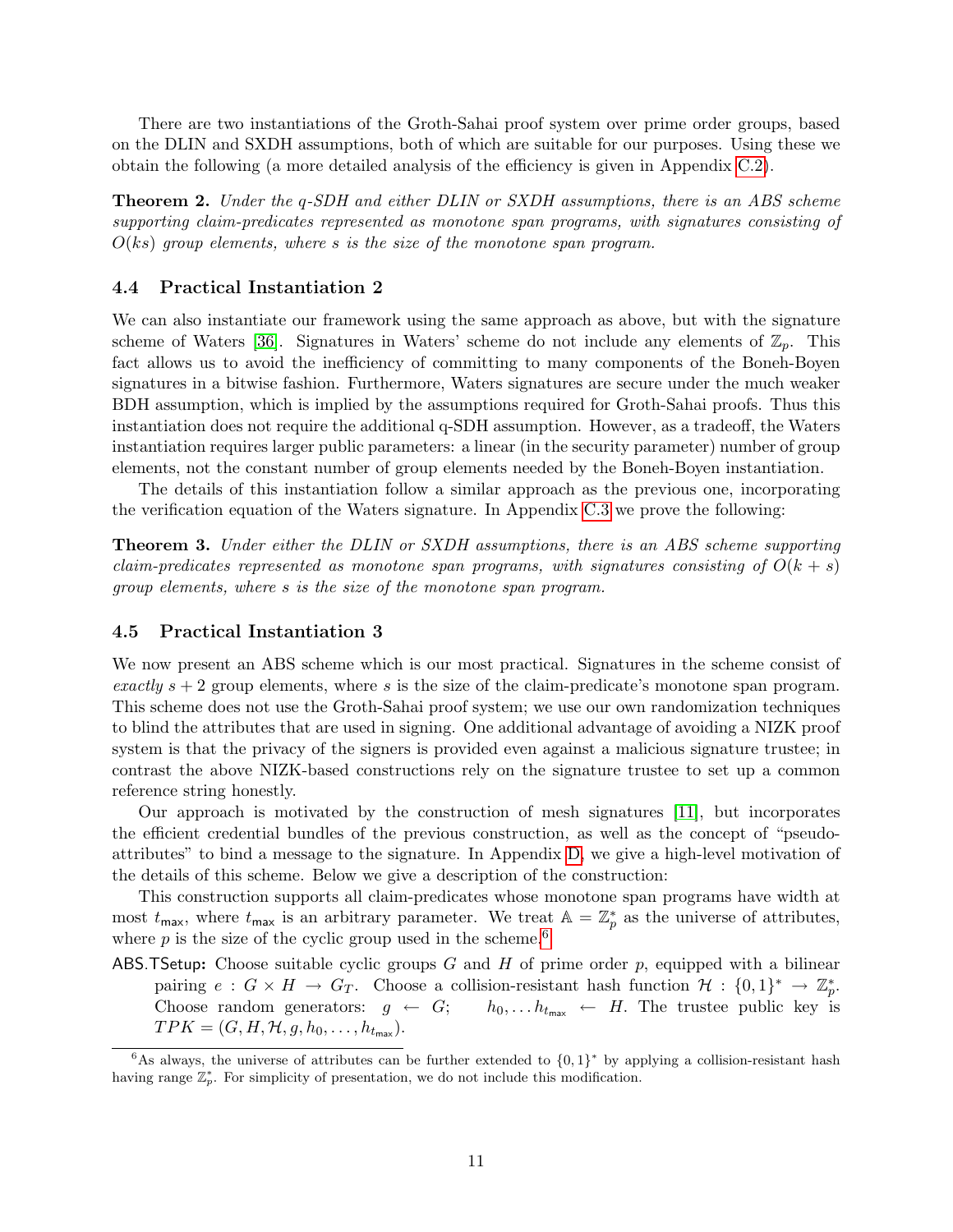ABS.ASetup: Choose random  $a_0, a, b, c \leftarrow \mathbb{Z}_p^*$  and set:

$$
C = g^c
$$
;  $A_0 = h_0^{a_0}$ ;  $A_j = h_j^a$  and  $B_j = h_j^b$  ( $\forall j \in [t_{\text{max}}]$ ).

The master key is  $ASK = (a_0, a, b)$ . The public key  $APK$  is  $(A_0, \ldots, A_{t_{\text{max}}}, B_1, \ldots, B_{t_{\text{max}}}, C)$ 

ABS.AttrGen: On input ASK as above and attribute set  $A \subseteq A$ , Choose random generator  $K_{\text{base}} \leftarrow G.$  Set:

$$
K_0 = K_{\text{base}}^{1/a_0}; \qquad K_u = K_{\text{base}}^{1/(a+bu)} \quad (\forall u \in \mathcal{A})
$$

The signing key is then  $SK_{\mathcal{A}} = (K_{\text{base}}, K_0, \{K_u \mid u \in \mathcal{A}\}).$ 

ABS.Sign: On input  $(PK, SK_A, m, \Upsilon)$  such that  $\Upsilon(\mathcal{A}) = 1$ , first convert  $\Upsilon$  to its corresponding monotone span program  $\mathbf{M} \in (\mathbb{Z}_p)^{\ell \times t}$ , with row labeling  $u : [\ell] \to \mathbb{A}$ . Also compute the vector  $\vec{v}$  that corresponds to the satisfying assignment A. Compute  $\mu = \mathcal{H}(m||\Upsilon)$ .

Pick random  $r_0 \leftarrow \mathbb{Z}_p^*$  and  $r_1, \ldots r_\ell \leftarrow \mathbb{Z}_p$  and compute:

$$
Y = K_{\text{base}}^{r_0}; \qquad S_i = (K_{u(i)}^{v_i})^{r_0} \cdot (Cg^{\mu})^{r_i} \quad (\forall i \in [\ell]);
$$
  

$$
W = K_0^{r_0}; \qquad P_j = \prod_{i=1}^{\ell} (A_j B_j^{u(i)})^{M_{ij} \cdot r_i} \quad (\forall j \in [t]).
$$

We note that the signer may not have  $K_{u(i)}$  for every attribute  $u(i)$  mentioned in the claimpredicate. But when this is the case,  $v_i = 0$ , and so the value is not needed. The signature is  $\sigma = (Y, W, S_1, \ldots, S_{\ell}, P_1, \ldots, P_t).$ 

ABS.Ver: On input  $(PK, \sigma = (Y, W, S_1, \ldots, S_\ell, P_1, \ldots, P_t), m, \Upsilon)$ , first convert  $\Upsilon$  to its corresponding monotone span program  $\mathbf{M} \in (\mathbb{Z}_p)^{\ell \times t}$ , with row labeling  $u : [\ell] \to \mathbb{A}$ . Compute  $\mu = \mathcal{H}(m||\Upsilon)$ . If  $Y = 1$ , then output reject. Otherwise check the following constraints:

$$
e(W, A_0) \stackrel{?}{=} e(Y, h_0)
$$
  

$$
\prod_{i=1}^{\ell} e(S_i, (A_j B_j^{u(i)})^{M_{ij}}) \stackrel{?}{=} \begin{cases} e(Y, h_1) e(Cg^{\mu}, P_1), & j = 1\\ e(Cg^{\mu}, P_j), & j > 1, \end{cases}
$$

for  $j \in [t]$ . Return accept if all the above checks succeed, and reject otherwise.

The security proof of this scheme is given in Appendix [D.1.](#page-22-0)

Theorem 4. In the generic group model, there is an ABS scheme supporting claim-predicates represented as monotone span programs, with signatures consisting of  $s + 2$  group elements, where s is the size of the monotone span program.

### <span id="page-11-0"></span>5 Multiple Attribute-Authorities

Our first two intantiations of ABS (indeed, our general framework) can be easily extended for use in an environment with multiple attribute-issuing authorities. Except in a centralized enterprise setting, a single user would acquire her attributes from different authorities (e.g., different government agencies, different commercial services she has subscribed to, different social networks she is registered with and so on). These different attribute authorities may not trust each other, nor even be aware of each other. Indeed, some attribute authorities may be untrustworthy, and this should not affect the trustworthiness of attributes acquired from other authorities, or of ABS signatures involving trustworthy attributes.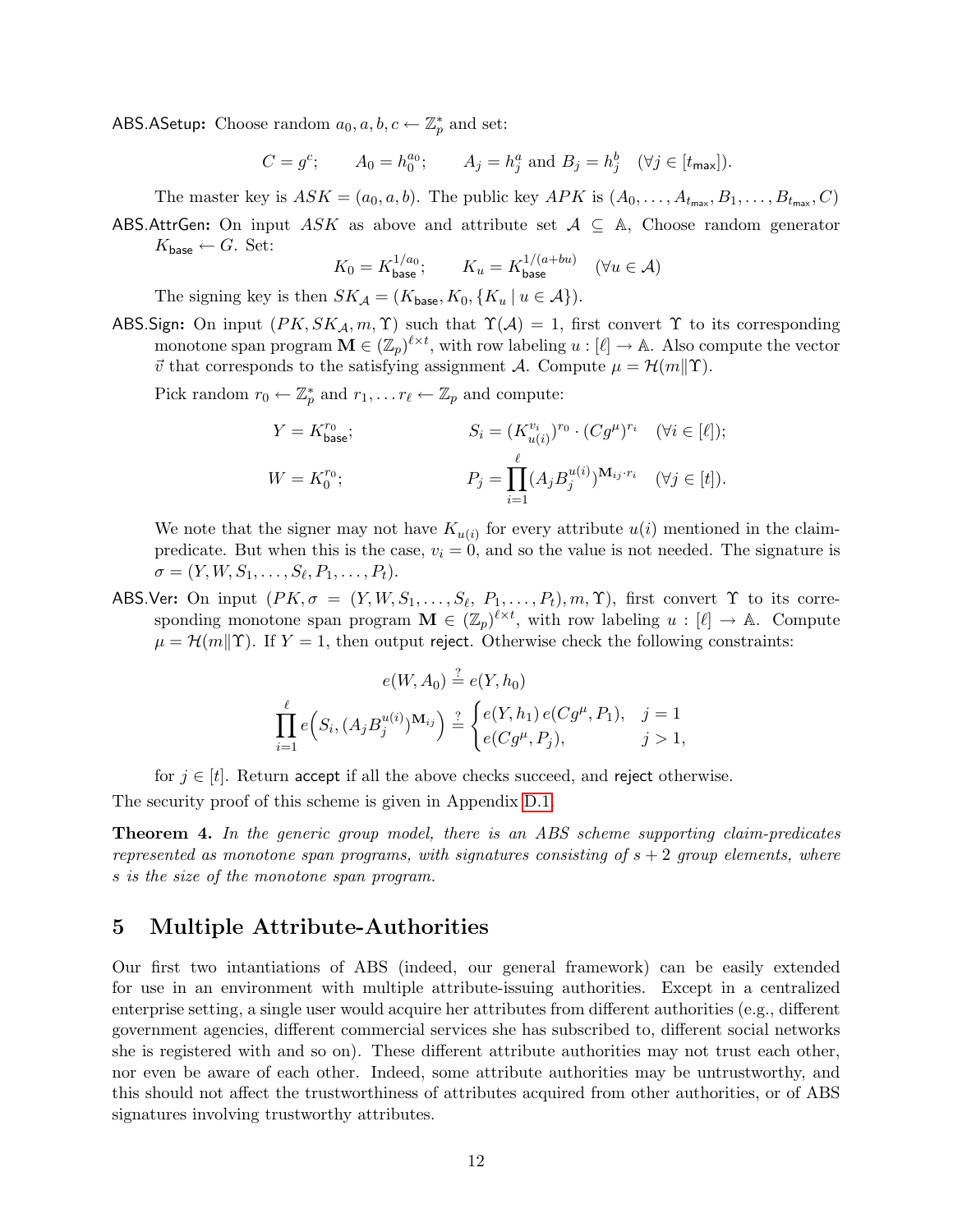Apart from these mutually distrusting attribute authorities, we still require a (possibly separate) signature trustee to set up the various public parameters of the ABS signature scheme itself. A signature trustee does not have to trust any attribute authority. The attribute authorities use only the public keys from the signature trustee. As long as the signature trustee is trusted, then the ABS signatures are secure and leak no information about the identity or attributes of the signer. The only requirement for compatibility among attribute authorities is that they all have a mechanism for agreeing on a user's userid (say, an email address) so that a user's bundle of credentials may contain compatible attributes from several authorities.

Finally, the claim-predicate in the ABS signature must carry the identity of the attributeauthorities who own the various attributes (possibly as meta-data attached to the attribute description). Given this information, the statement proven in the non-interactive proof can be modified to refer to the appropriate digital signature verification keys corresponding to each attribute, including the pseudo-attribute. If one attribute authority's signatures are compromised, then an ABS verifier should not give much importance to attributes from that authority. However, the ABS signatures themselves are still valid (in that they indeed attest to the given claim-predicate being satisfied) as long as the trustee is uncorrupted.

## <span id="page-12-0"></span>6 Applications

We identify several natural applications of ABS schemes:

Attribute-based messaging Attribute-Based Messaging, or ABM, (e.g., [\[5\]](#page-13-3)) provides an example of a quintessential attribute-based system. In an ABM system, messages are addressed not by the identities of the recipients, but by a predicate on users' attributes which the recipients must satisfy. The users need not be aware of each other's identities or attributes. To provide end-toend message privacy (against users whose attributes do not satisfy the sender's policy), one can use ciphertext-policy attribute-based encryption, as proposed by Bethencourt, Sahai and Waters [\[4\]](#page-13-0). However, there was no satisfactory way to achieve *authentication* (i.e., for the receiver to verify that the sender also satisfied a particular policy) in an ABM system until now. Existing cryptographic technology, including certificates and mesh signatures, would not provide an adequate level of anonymity for the senders while simultaneously preventing collusions.

In a typical ABM system, a certain degree of authorization is required to send messages to certain groups of users. That is, an attribute-based access control mechanism must decide whether to allow a messaging attempt from a sender, depending on both the attributes of the sender and the attribute-based address attached to the message. ABS can be used to authenticate a sender to the ABM system itself (as opposed to the scenario above, where the sender was authenticating to the message recipient). As the messaging system can publicly verify the ABS signature, this solution eliminates the need for the messaging system to query the attribute database to determine the sender's authorization. Indeed, the messaging system need not know the sender's identity at all.

Finally, because our construction is so readily suited for multi-authority settings, ABS is a natural choice for inter-domain ABM systems. However, there are many engineering and cryptographic challenges involved in other aspects of a truly inter-domain ABM system. For example, Chase's proposal [\[14\]](#page-14-12) for multi-authority attribute-based encryption (originally for the schemes in [\[33,](#page-15-1) [20\]](#page-14-2), but can be extended to the one in [\[4\]](#page-13-0)) requires all the attribute-authorities to share secret keys with a central authority, thereby requiring the central authority to trust all the attribute authorities. In contrast, our ABS system requires no such trust between the signature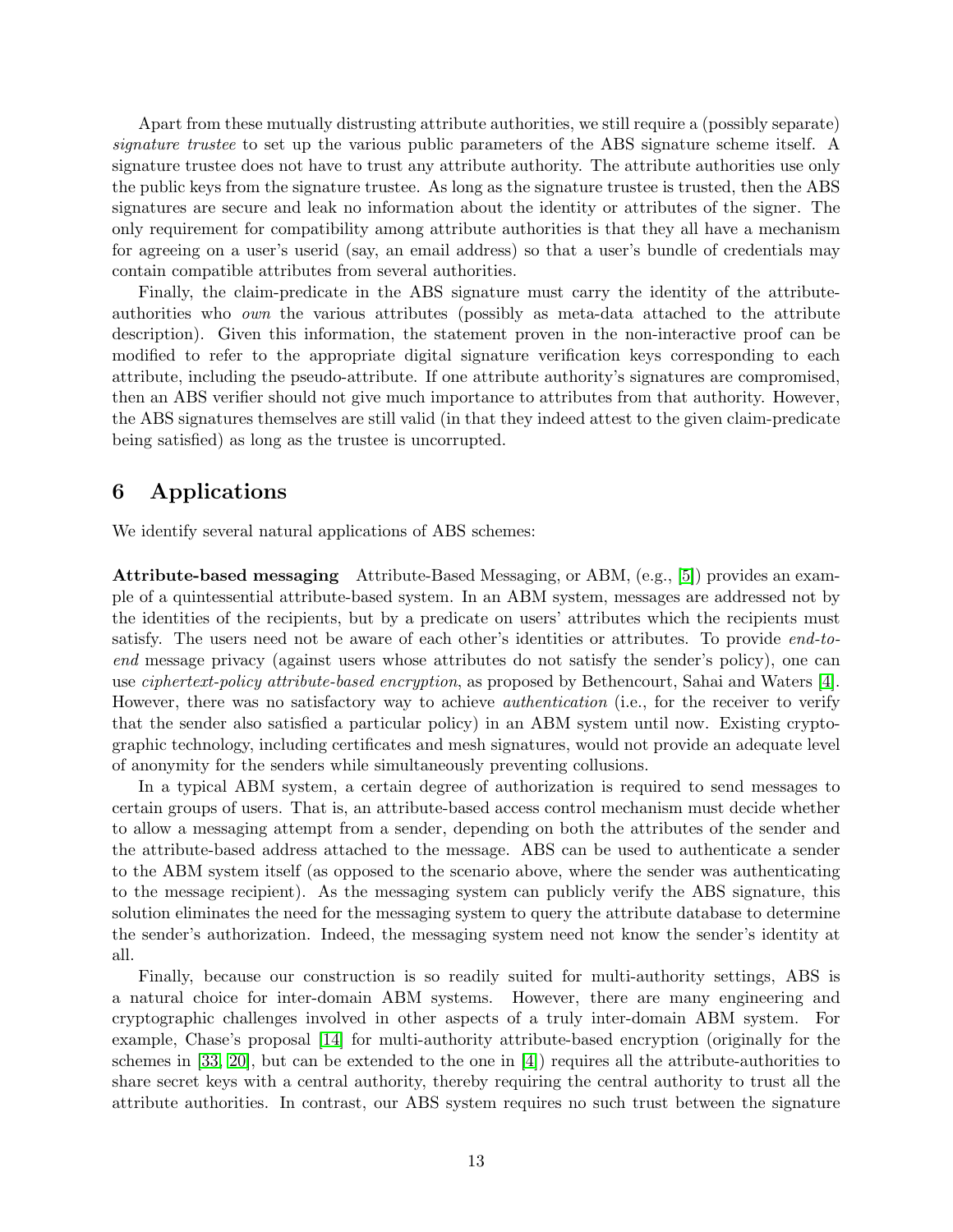trustee and attribute authorities. As such, ABS is much better suited to practical inter-domain attribute-based systems than its encryption counterparts.

Attribute-based authentication and trust-negotiation ABS can also be used as a more general fine-grained authentication mechanism. For instance, a server can publish its access policy for a particular resource along with its encryption public key. When a client wishes to access the resource, the server issues a random challenge string. The client can then generate a session key for (private-key) communication, generate an ABS signature of (challenge, sessionkey) under the server's policy, and send these to the server encrypted under the server's public key. Thereafter, the client and server can communicate using the shared session key. This simple protocol is robust even against a man in the middle.

This technique can be extended to multiple rounds as a simple *trust negotiation* protocol, in which two parties progressively reveal more about their attributes over several rounds of interaction. Several recent works also consider cryptographic approaches to trust negotiation that give more privacy to users than is achieved when they simply take turns revealing their attributes [\[29,](#page-15-10) [19\]](#page-14-16). Instead of these techniques, ABS can provide a sophisticated way to reveal partial information about one's attributes that is natural for this setting. Being able to bind a message to such a proof about one's attributes, as ABS permits, also allows one to protect the trust negotiation from outside attack, using an approach as above. At each step of the negotiation, the active party can choose an "ephemeral key" for secure (private-key) communication and sign it using ABS. This approach prevents a man-in-the-middle attacks by an adversary who has enough attributes to intercept the first few steps of the negotiation.

Leaking secrets The classical application for which the notion of ring-signatures was developed by Rivest, Shamir and Tauman [\[30\]](#page-15-0) is "leaking secrets," that we used as the motivating example in the opening of this paper. Ring signatures support only claim-predicates which are disjunctions. Mesh signatures are an extension of this concept which allow more sophisticated claim-predicates, but permit multiple parties to pool their attributes (atomic signatures). This is not necessarily the intended semantics in natural secret-leaking environment. ABS, on the other hand, provides the semantics that a single user (not a coalition) whose attributes satisfy the stated predicate attests to the secret.

## References

- <span id="page-13-4"></span>[1] M. Belenkiy, M. Chase, M. Kohlweiss, and A. Lysyanskaya. P-signatures and noninteractive anonymous credentials. In R. Canetti, editor, TCC, volume 4948 of Lecture Notes in Computer Science, pages 356– 374. Springer, 2008.
- <span id="page-13-1"></span>[2] M. Bellare, D. Micciancio, and B. Warinschi. Foundations of group signatures: Formal definitions, simplified requirements, and a construction based on general assumptions. In E. Biham, editor, EUROCRYPT, volume 2656 of Lecture Notes in Computer Science, pages 614–629. Springer, 2003.
- <span id="page-13-2"></span>[3] M. Bellare, C. Namprempre, and G. Neven. Security proofs for identity-based identification and signature schemes. Journal of Cryptology, 22(1):1–61, January 2009. Preliminary version appeared in Eurocrypt 2004.
- <span id="page-13-0"></span>[4] J. Bethencourt, A. Sahai, and B. Waters. Ciphertext-policy attribute-based encryption. In IEEE Symposium on Security and Privacy, pages 321–334, 2007.
- <span id="page-13-3"></span>[5] R. Bobba, O. Fatemieh, F. Khan, C. A. Gunter, and H. Khurana. Using attribute-based access control to enable attribute-based messaging. In ACSAC, pages 403–413. IEEE Computer Society, 2006.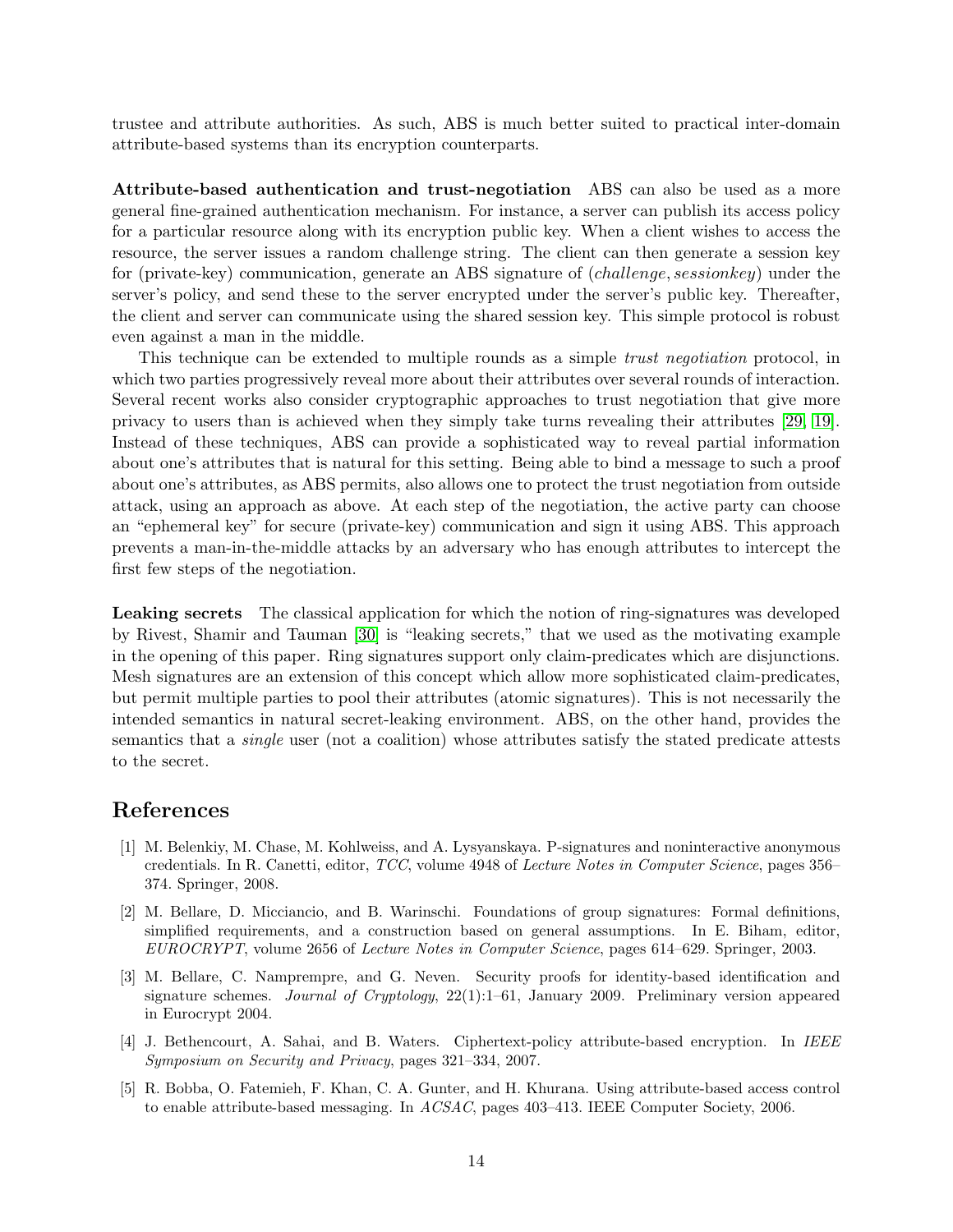- <span id="page-14-19"></span>[6] R. Bobba, O. Fatemieh, F. Khan, A. Khan, C. Gunter, H. Khurana, and M. Prabhakaran. Attribute based messaging: Access control and confidentiality. Manuscript (under submission), 2008.
- <span id="page-14-15"></span>[7] D. Boneh and X. Boyen. Secure identity based encryption without random oracles. In M. K. Franklin, editor, CRYPTO, volume 3152 of Lecture Notes in Computer Science, pages 443–459. Springer, 2004.
- <span id="page-14-3"></span>[8] D. Boneh and X. Boyen. Short signatures without random oracles. In C. Cachin and J. Camenisch, editors, EUROCRYPT, volume 3027 of Lecture Notes in Computer Science, pages 56–73. Springer, 2004.
- <span id="page-14-14"></span>[9] D. Boneh, X. Boyen, and H. Shacham. Short group signatures. In M. K. Franklin, editor, CRYPTO, volume 3152 of Lecture Notes in Computer Science, pages 41–55. Springer, 2004.
- <span id="page-14-6"></span>[10] D. Boneh and M. K. Franklin. Identity-based encryption from the Weil pairing. SIAM J. Comput., 32(3):586–615, 2003.
- <span id="page-14-1"></span>[11] X. Boyen. Mesh signatures. In M. Naor, editor, EUROCRYPT, volume 4515 of Lecture Notes in Computer Science, pages 210–227. Springer, 2007.
- <span id="page-14-8"></span>[12] X. Boyen and B. Waters. Compact group signatures without random oracles. In S. Vaudenay, editor, EUROCRYPT, volume 4004 of Lecture Notes in Computer Science, pages 427–444. Springer, 2006.
- <span id="page-14-17"></span>[13] J. Camenisch and T. Groß. Efficient attributes for anonymous credentials. In P. Ning, P. F. Syverson, and S. Jha, editors, ACM Conference on Computer and Communications Security, pages 345–356. ACM, 2008.
- <span id="page-14-12"></span>[14] M. Chase. Multi-authority attribute based encryption. In S. P. Vadhan, editor, TCC, volume 4392 of Lecture Notes in Computer Science, pages 515–534. Springer, 2007.
- <span id="page-14-13"></span>[15] M. Chase and S. S. M. Chow. Improving privacy and security in multi-authority attribute-based encryption. In E. Al-Shaer, S. Jha, and A. D. Keromytis, editors, ACM Conference on Computer and Communications Security, pages 121–130. ACM, 2009.
- <span id="page-14-11"></span>[16] D. Chaum. Security without identification: Transaction systems to make big brother obsolete. Commun. ACM, 28(10):1030–1044, 1985.
- <span id="page-14-0"></span>[17] D. Chaum and E. van Heyst. Group signatures. In EUROCRYPT, pages 257–265, 1991.
- <span id="page-14-18"></span>[18] A. De Santis and G. Persiano. Zero-knowledge proofs of knowledge without interaction. In 33rd FOCS, pages 427–436. IEEE Computer Society Press, 1992.
- <span id="page-14-16"></span>[19] K. B. Frikken, J. Li, and M. J. Atallah. Trust negotiation with hidden credentials, hidden policies, and policy cycles. In NDSS. The Internet Society, 2006.
- <span id="page-14-2"></span>[20] V. Goyal, O. Pandey, A. Sahai, and B. Waters. Attribute-based encryption for fine-grained access control of encrypted data. In A. Juels, R. N. Wright, and S. D. C. di Vimercati, editors, ACM Conference on Computer and Communications Security, pages 89–98. ACM, 2006.
- <span id="page-14-5"></span>[21] J. Groth. Simulation-sound NIZK proofs for a practical language and constant size group signatures. In X. Lai and K. Chen, editors, ASIACRYPT, volume 4284 of Lecture Notes in Computer Science, pages 444–459. Springer, 2006.
- <span id="page-14-4"></span>[22] J. Groth and A. Sahai. Efficient non-interactive proof systems for bilinear groups. In N. P. Smart, editor, EUROCRYPT, volume 4965 of Lecture Notes in Computer Science, pages 415–432. Springer, 2008.
- <span id="page-14-10"></span>[23] S. Guo and Y. Zeng. Attribute-based signature scheme. In International Conference on Information Security and Assurance, pages 509–511. IEEE, 2008.
- <span id="page-14-7"></span>[24] J. Katz, R. Ostrovsky, and M. O. Rabin. Identity-based zero knowledge. In C. Blundo and S. Cimato, editors, SCN, volume 3352 of Lecture Notes in Computer Science, pages 180–192. Springer, 2004.
- <span id="page-14-9"></span>[25] D. Khader. Attribute based group signature with revocation. Cryptology ePrint Archive, Report 2007/241, 2007. <http://eprint.iacr.org/2007/241>.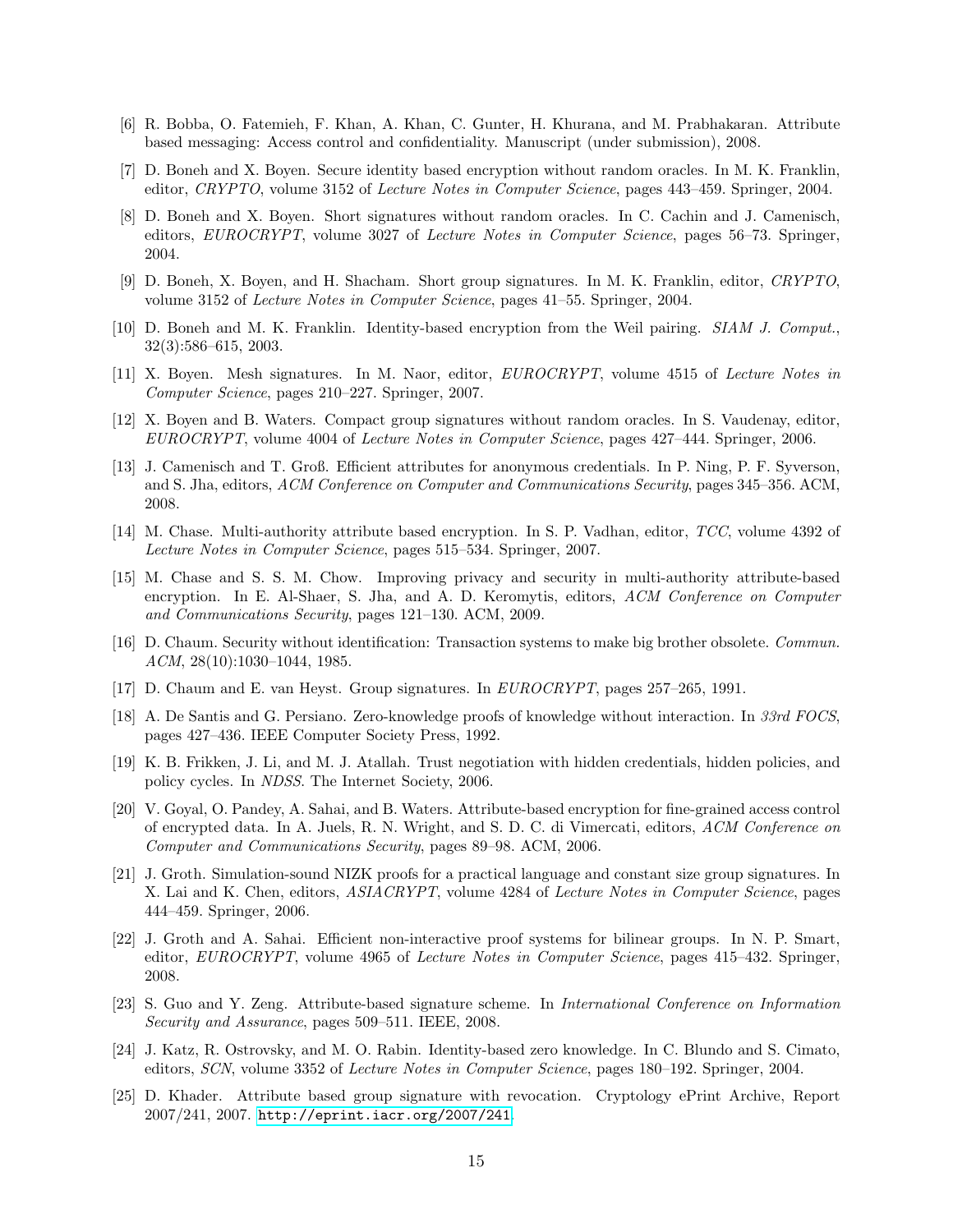- <span id="page-15-4"></span>[26] D. Khader. Attribute based group signatures. Cryptology ePrint Archive, Report 2007/159, 2007. <http://eprint.iacr.org/2007/159>.
- <span id="page-15-7"></span>[27] J. Li, M. H. Au, W. Susilo, D. Xie, and K. Ren. Attribute-based signature and its applications. In D. Feng, D. A. Basin, and P. Liu, editors, ASIACCS, pages 60–69. ACM, 2010.
- <span id="page-15-5"></span>[28] J. Li and K. Kim. Attribute-based ring signatures. Cryptology ePrint Archive, Report 2008/394, 2008. <http://eprint.iacr.org/2008/394>.
- <span id="page-15-10"></span>[29] N. Li, W. Du, and D. Boneh. Oblivious signature-based envelope. Distributed Computing, 17(4):293–302, 2005.
- <span id="page-15-0"></span>[30] R. L. Rivest, A. Shamir, and Y. Tauman. How to leak a secret. In C. Boyd, editor, ASIACRYPT, volume 2248 of Lecture Notes in Computer Science, pages 552–565. Springer, 2001.
- <span id="page-15-12"></span>[31] J. Rompel. One-way functions are necessary and sufficient for secure signatures. In Proc. 22nd STOC, pages 387–394. ACM, 1990.
- <span id="page-15-13"></span>[32] A. Sahai. Non-malleable non-interactive zero knowledge and adaptive chosen-ciphertext security. In FOCS, pages 543–553, 1999.
- <span id="page-15-1"></span>[33] A. Sahai and B. Waters. Fuzzy identity-based encryption. In R. Cramer, editor, *EUROCRYPT*, volume 3494 of Lecture Notes in Computer Science, pages 457–473. Springer, 2005.
- <span id="page-15-6"></span>[34] S. F. Shahandashti and R. Safavi-Naini. Threshold attribute-based signatures and their application to anonymous credential systems. In B. Preneel, editor, AFRICACRYPT, volume 5580 of Lecture Notes in Computer Science, pages 198–216. Springer, 2009.
- <span id="page-15-8"></span>[35] A. Shamir. Identity-based cryptosystems and signature schemes. In CRYPTO, pages 47–53, 1984.
- <span id="page-15-3"></span>[36] B. Waters. Efficient identity-based encryption without random oracles. In R. Cramer, editor, EUROCRYPT, volume 3494 of Lecture Notes in Computer Science, pages 114–127. Springer, 2005.
- <span id="page-15-2"></span>[37] B. Waters. Ciphertext-policy attribute-based encryption: An expressive, efficient, and provably secure realization. Cryptology ePrint Archive, Report 2008/290, 2008. <http://eprint.iacr.org/2008/290>.

## <span id="page-15-9"></span>A Using ABS

Attribute-based signatures are just a cryptographic primitive fully defined by the above described algorithms and the security and correctness guarantees. To be useful in a system, ABS has to be used appropriately. Here we describe the typical usage scenario for ABS.

For the sake of expositional clarity, in this section we consider a setting with a single authority who sets up the system parameters and public keys, and also issues private keys for each user, for each of the user's attributes.[7](#page-15-11)

Mapping Attributes Before describing the operation of the system, we need to relate the attributes as used in ABS with the attributes that occur in a real-life system. In a typical system one encounters attributes which have a name and optionally a value. For instance a user may possess an attribute named age, with a numerical value 25. On the other hand, some attributes may not have any value attached to them; for instance a user could possess an attribute named student. ABS, as described above, supports only the latter kind of attributes. Nevertheless, since the names supported by ABS are free-form strings, one could encode a (name, value) pair into a single string using an appropriate (standardized) encoding scheme.

<span id="page-15-11"></span><sup>7</sup>We do not consider the technical issues of how the authority establishes the identity of a user before handing it any keys. Also, we consider it the authority's prerogative to determine which attributes should be given to each requesting user.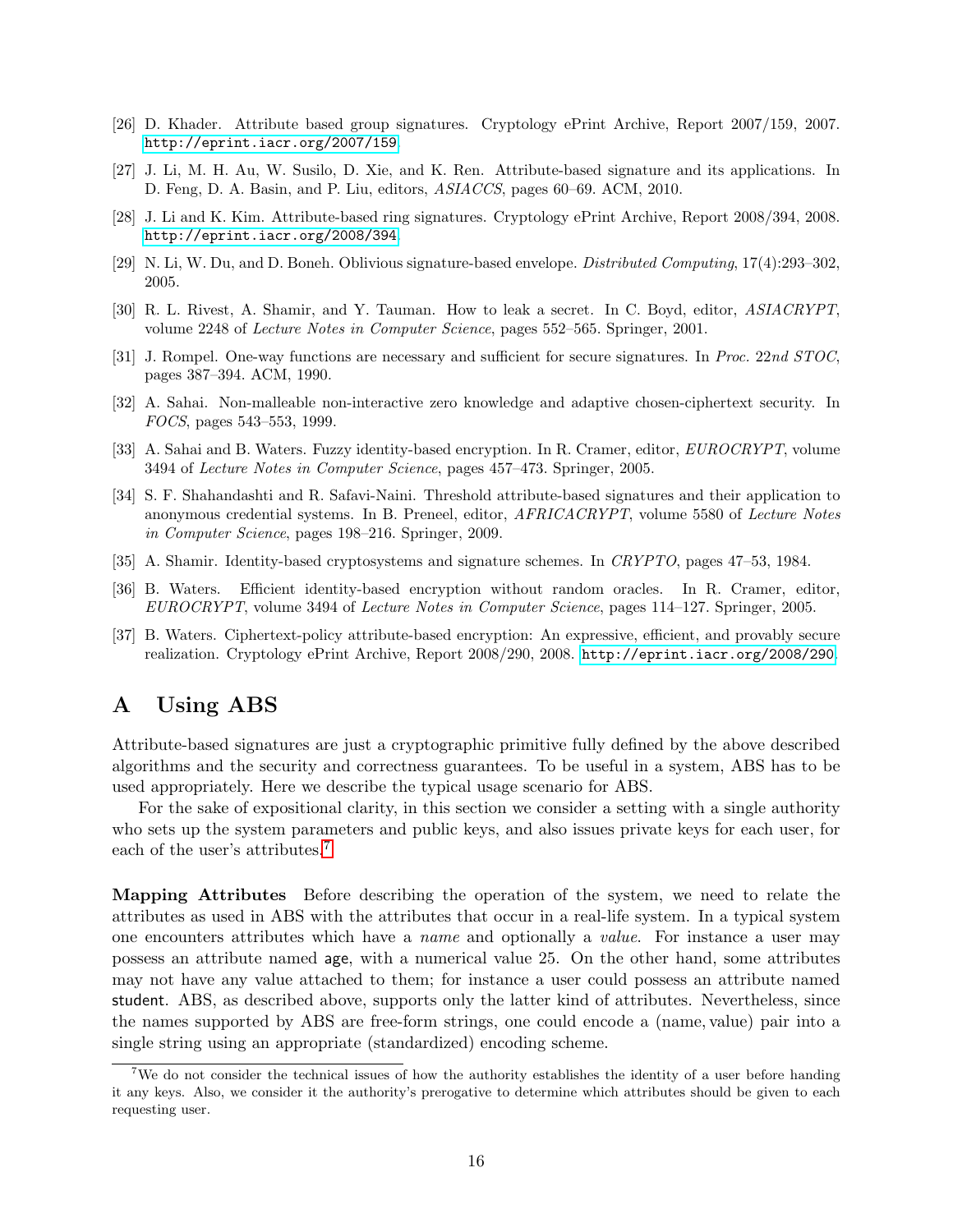But it is not enough to encode the attributes; one must also translate the predicates involving the (name, value) pair into predicates in terms of the encoded string. The above encoding is sufficient if the predicates involve only equality conditions. But for numerical attributes, other comparisons (like " $\geq$ ", " $\leq$ ") are also important. This can be taken care of by representing a single numerical attribute by a few value-less attributes, as has been already pointed out in [\[20,](#page-14-2) [4\]](#page-13-0). We remark that at the cost of increasing the number of value-less attributes used (thereby increasing private-key size of the user), one can reduce the size of the predicate representing a comparison condition, leading to faster operations (signing and verification, in our case).

Another issue regarding mapping real-life attributes to ABS attributes relates to attribute expiry and revocation issues. As discussed below, the collusion-resistance property of ABS provides suitable flexibility to support revocation. But the exact manner in which this flexibility is used is a design decision that trades off efficiency and security parameters.

Typical System with ABS In a typical institutional setting, the signature trustee and attributeissuing authority coincide. In that case, the authority runs the ABS.TSetup and ABS.ASetup routines to generate a global key pair for the scheme, and publishes the public key PK. This public-key will be picked up by all users who need to create or verify signatures in the system.

Later, each user visits the authority to obtain private keys corresponding to her attributes. Let  $A \subseteq A$  be the set of attributes that the authority wants to give to this user. Then the authority runs ABS. AttrGen to generate a signing key  $SK_{\mathcal{A}}$  corresponding to the set of attributes possessed by that user.

After this, parties can sign and verify messages without further interaction with the authority. As long as the authority is uncorrupted, the unforgeability guarantee holds. Further, even if the authority is corrupt, the perfect privacy guarantee holds for the signer.[8](#page-16-0)

**Changing Attributes** In the scenario above the authority issued a single key  $SK_A$  for the set of attributes  $\mathcal{A}$ . Once issued this attribute set is never changed. This is usually not satisfactory. There are two possible solutions that ABS offers.

When a user's attribute set changes, the authority can reissue an entire new set of signing keys, generated via ABS.AttrGen. This is akin to establishing a new user with new set of attributes. By the collusion-resistance the user cannot combine keys in the new set with keys in the old set (or any other set for that matter). The user can of course still create signatures using the old set of attributes, so the attributes should be designed to include expiry information if the system requires revoking the old attributes.

Alternately, if the user simply acquires new attributes, it is not necessary to issue a totally new key set. Though not apparent from the syntax presented above, in fact our ABS construction allows the authority to augment a key  $SK_{\mathcal{A}}$  to  $SK_{\mathcal{A}\cup\mathcal{A}}$ . (The syntax for this operation is made explicit in our definitions for multi-authority ABS in the full-version, where keys are issued for one attribute at a time.) To allow for augmenting signing keys with new attributes, the authority could either maintain some state per user (to remember the randomness used to generate the key  $SK_A$ ), or provide a signed certificate of some public randomness that the user can keep and must bring back when requesting each new attribute, or more practically use a pseudorandom function such as AES to obtain this randomness as a function of the user's identity. In the latter case, the authority only needs to remember just one additional pseudorandom function seed (or AES key).

<span id="page-16-0"></span><sup>8</sup>Of course, if the authority wishes to reveal the user's attributes, it can; but irrespective of what the authority reveals, the signer has the guarantee that creating a signature reveals no further information about its attributes (beyond the fact that its attributes satisfied the claim-predicate).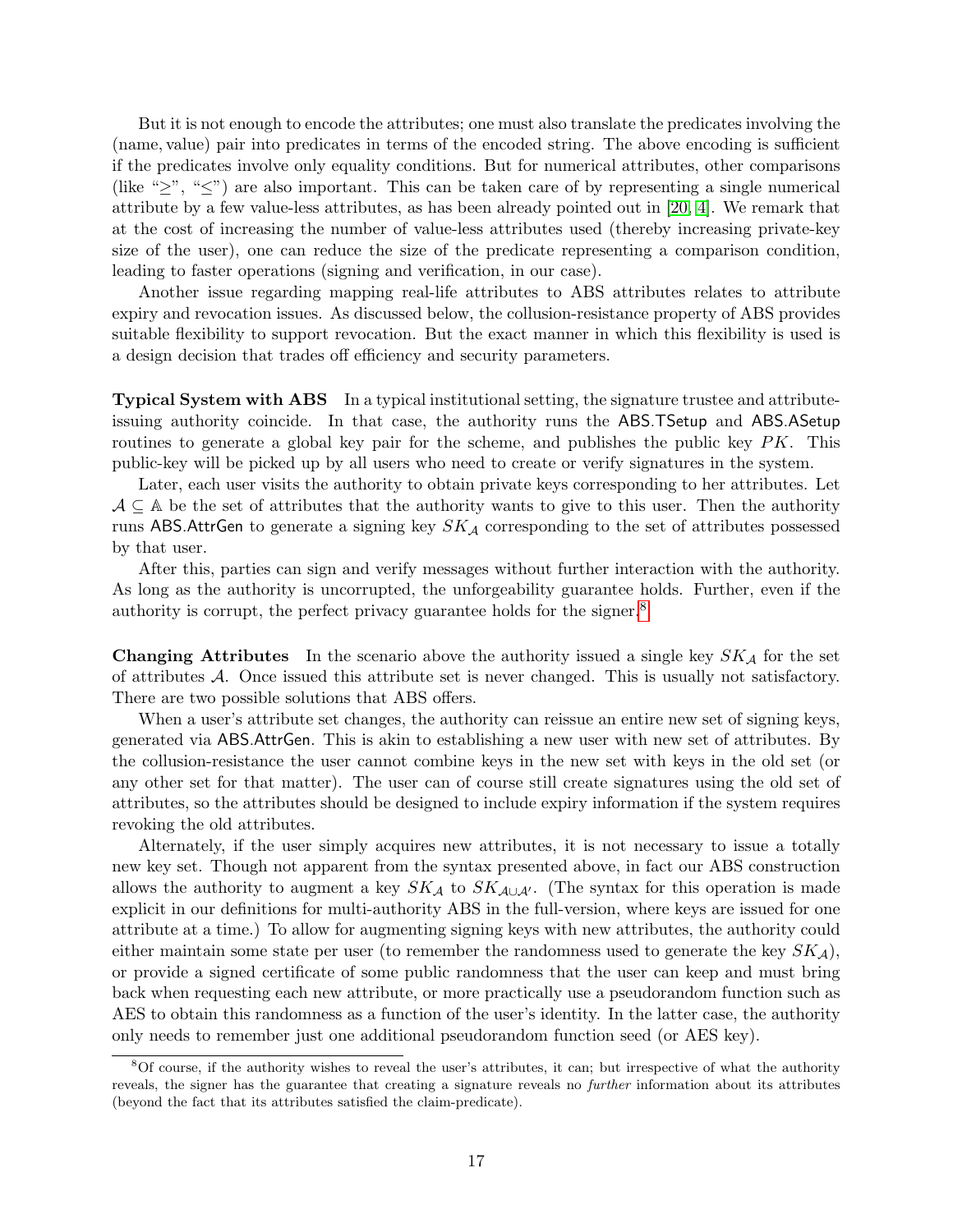## <span id="page-17-0"></span>B Comparison with Anonymous Credentials

It is useful to compare and contrast ABS with the widely studied notion of anonymous credentials (AC) [\[16\]](#page-14-11). Like ABS, anonymous credential systems allow users to anonymously demonstrate posession of attributes. Further, a recent AC scheme [\[1\]](#page-13-4) uses similar basic tools as a couple of our ABS schemes, namely Groth-Sahai NIZK schemes. However, the goals of AC differ from ABS in several important ways.

To understand the difference between AC and ABS, consider using a multi-authority ABS system to approximate an AC scheme: a user will use an attribute each from the different attribute authorities as her credentials from them. The user can then use signatures from an ABS scheme to prove the possession of credential from any authority, in an anonymous manner (for instance, by signing a challenge nonce and a signature key used for further communication).

On the positive side, the ABS approach extends to using an unbounded number of attributes from each authority, and further revealing only a predicate of the attributes possessed, rather than the individual attributes themselves. Note that the former requires that with a small, fixed amount of public key material, the attribute-issuing authority in an ABS scheme can manage an unbounded universe of attributes. In contrast, an authority in an AC scheme (including the one in [\[1\]](#page-13-4)) is typically considered to be responsible for only a single attribute. Put differently, in AC schemes, the public key material scales linearly with the number of attributes in the system, whereas in ABS the public key scales with the number of authorities, but is independent of the number of attributes in the system. More recently, [\[13\]](#page-14-17) considers allowing an unbounded universe of attributes, without suffering a corresponding blowup in the public key, but their construction allows only a single level of disjunctions or conjunctions of attributes.

On the flip side, ABS does not provide the kind of anonymity against authorities that an AC system provides. Indeed, a significant complication that arises in constructing an AC scheme has to do with ensuring that when the same user registers with multiple authorities, her multiple registrations cannot be linked with each other. However, multi-authority ABS, as we have proposed, does not provide this kind of anonymity against the authorities; it allows colluding attribute authorities to find out which attributes a particular user has. Nevertheless, this information from the registration phase is the only information that an ABS system leaks; in particular, when a user proves the possession of credentials, even colluding authorities cannot identify the user. This provides sufficient anonymity in many access control applications, especially if anonymity is required against entities who do not themselves issue credentials.

The simpler anonymity guarantee in an ABS scheme comes with the advantage that an ABS scheme is significantly more efficient during attribute acquisition. In particular, AC schemes involve a zero-knowledge proof protocol during this phase, whereas for ABS, this phase can be implemented using little more than standard digital signatures.

Finally, ABS is a signature scheme as opposed to AC. While a signature scheme can be used for proving credentials and setting up an authenticated channel based on that, it has many more applications, and perhaps has a more intuitive semantics than an AC scheme.

In short, ABS is in some ways a simpler primitive compared to AC, with less demanding anonymity requirements, but with a richer and more expressive functionality, more efficient implementations, and several new applications.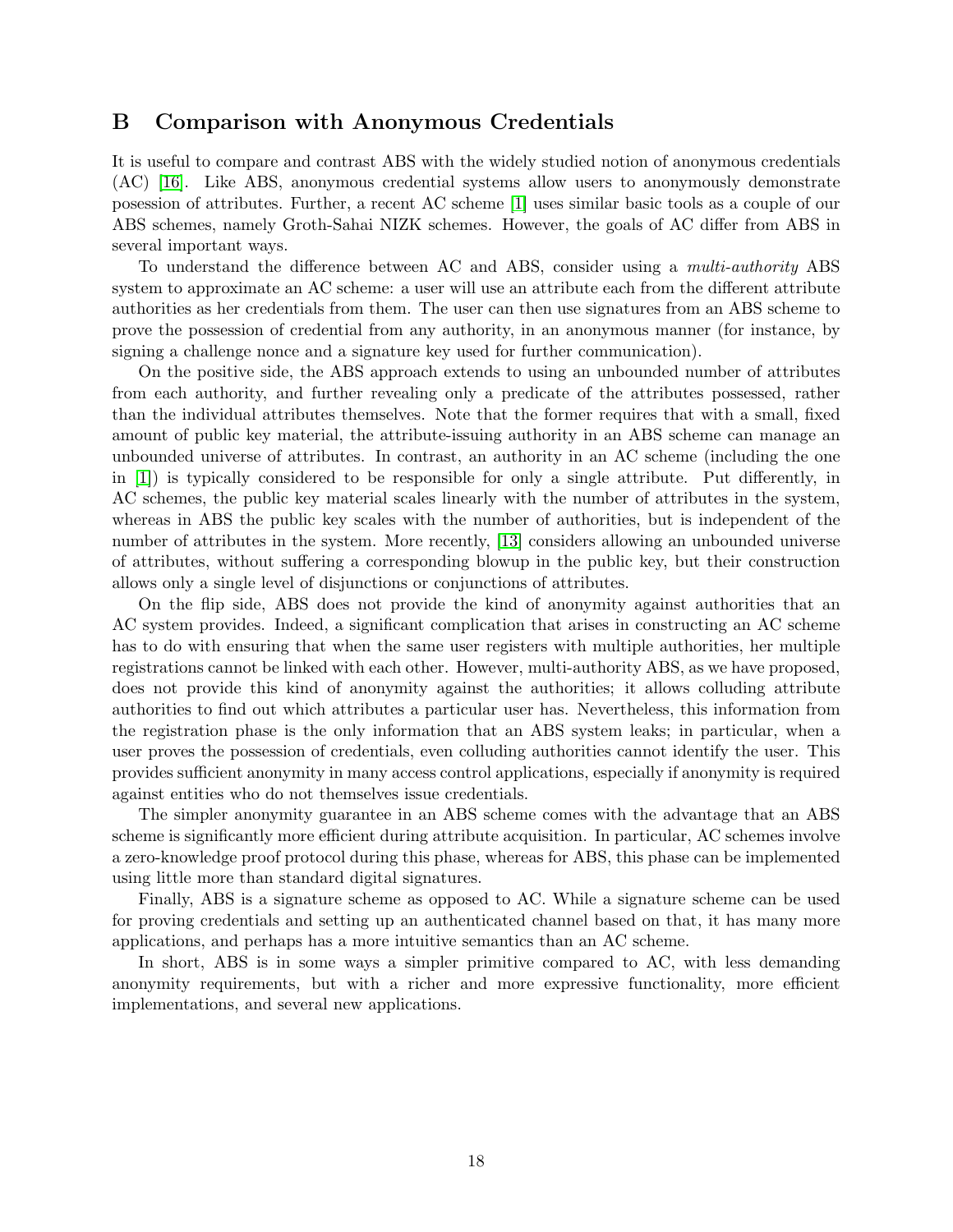## C Proofs and Details of our ABS Constructions

## <span id="page-18-0"></span>C.1 General Framework

Proof of Theorem [1.](#page-7-1) Perfect privacy follows directly from the perfect witness hiding of the NIWI scheme, which our ABS scheme instantiates using the perfectly hiding setup.

Assuming that the NIWI scheme is sound, we show that any adversary A that violates ABS unforgeability can be converted into an adversary  $A^*$  that violates the security of the underlying credential bundle scheme, with comparable advantage. Let  $A^*$  simulate a copy of  $A$ , and perform one of the following two simulations in the bundle security experiment:

Simulator 1: Receive from the experiment tvk and run  $(crs, \psi) \leftarrow$  NIWI.SimSetup. Give  $TPK = (crs, tvk)$  to A as the simulated result of ABS. TSetup. Run  $(APK, ASK) \leftarrow$  ABS. ASetup honestly and give APK to A. Whenever A makes a query  $A \subseteq A$  to the ABS.AttrGen oracle, compute the response honestly.

Whenever A makes a query  $(m, \Upsilon)$  to the ABS.Sign oracle, request from the CB.Gen oracle a singleton bundle for the pseudo-attribute associated with  $(m, \Upsilon)$ . Use the result as a witness to generate a NIWI proof of  $\Phi[vk, m, \Upsilon]$  to use as the simulated ABS signature.

Whenever A outputs a valid forgery  $(m^*, \Upsilon^*, \pi^*)$ , use NIWI. Extract with the trapdoor  $\psi$  to extract a witness for  $\Phi[vk, m^*, \Upsilon^*]$ . Extraction succeeds with overwhelming probability, thus we obtain a bundle that contains the pseudo-attribute associated with  $(m^*, \Upsilon^*)$  or sufficient attributes to satisfy Υ<sup>∗</sup> . If the bundle contains the pseudo-attribute, then it represents a forgery against tvk from the external forgery experiment, since  $A^*$  has never requested  $(m^*, \Upsilon^*)$  from its CB.Gen oracle.

Simulator 2: Similar to above, except receive a bundle signature verification key from the experiment and treat it as  $avk$  instead of  $tvk$ . Then generate  $tvk$  honestly, and give simulated ABS signatures to A by generating bundle signatures on the pseudo-attribute. Relay all of A's queries on its ABS.AttrGen oracle to the external CB.Gen oracle. Then when A outputs an ABS forgery, extract it. If the extracted bundle satisfies  $\Upsilon^*$  (rather than contains the associated pseudoattribute), then the bundle is a forgery in the external experimant.

Both simulations induce identical views for A, and the key observation is that any valid forgery by A must be extracted to give a forgery suitable for one of the two simulations.

By applying the security of the NIWI scheme in a straight-forward series of hybrids (first replace legitimate signatures with simulated signatures, then replace NIWI.Setup with NIWI.SimSetup), we see that the advantage of one of the two simulations in its unforgeability game is comparable to that of A in the ABS forgery game (losing only a factor of  $1/2$ ).  $\Box$ 

From this theorem and the constructions in [\[31,](#page-15-12) [18\]](#page-14-18), we see that polynomial-time ABS schemes exist if enhanced trapdoor permutations exist.

### <span id="page-18-1"></span>C.2 Efficiency of Instantiation 1

We simplify the following efficiency analysis by noting that  $n \leq \ell$ .

The proof requires  $\ell(5 + 4k)$  variables: for each  $i \in [\ell]$ , the prover must commit to  $g^{v_i}, S, S^{v_i}, D^r, C^{\tau}$  as well as all k of the bits of  $\tau, r$  in both groups (if  $\mathbb{G} = \mathbb{H}$ , then only  $\ell(5 + 2k)$ variables are needed).

There are  $t + 4\ell k$  quadratic  $\mathbb{Z}_p$  equations (these are equations where both the variables and the coefficients have known discrete logs): t to perform the matrix multiplication and  $4\ell k$  to establish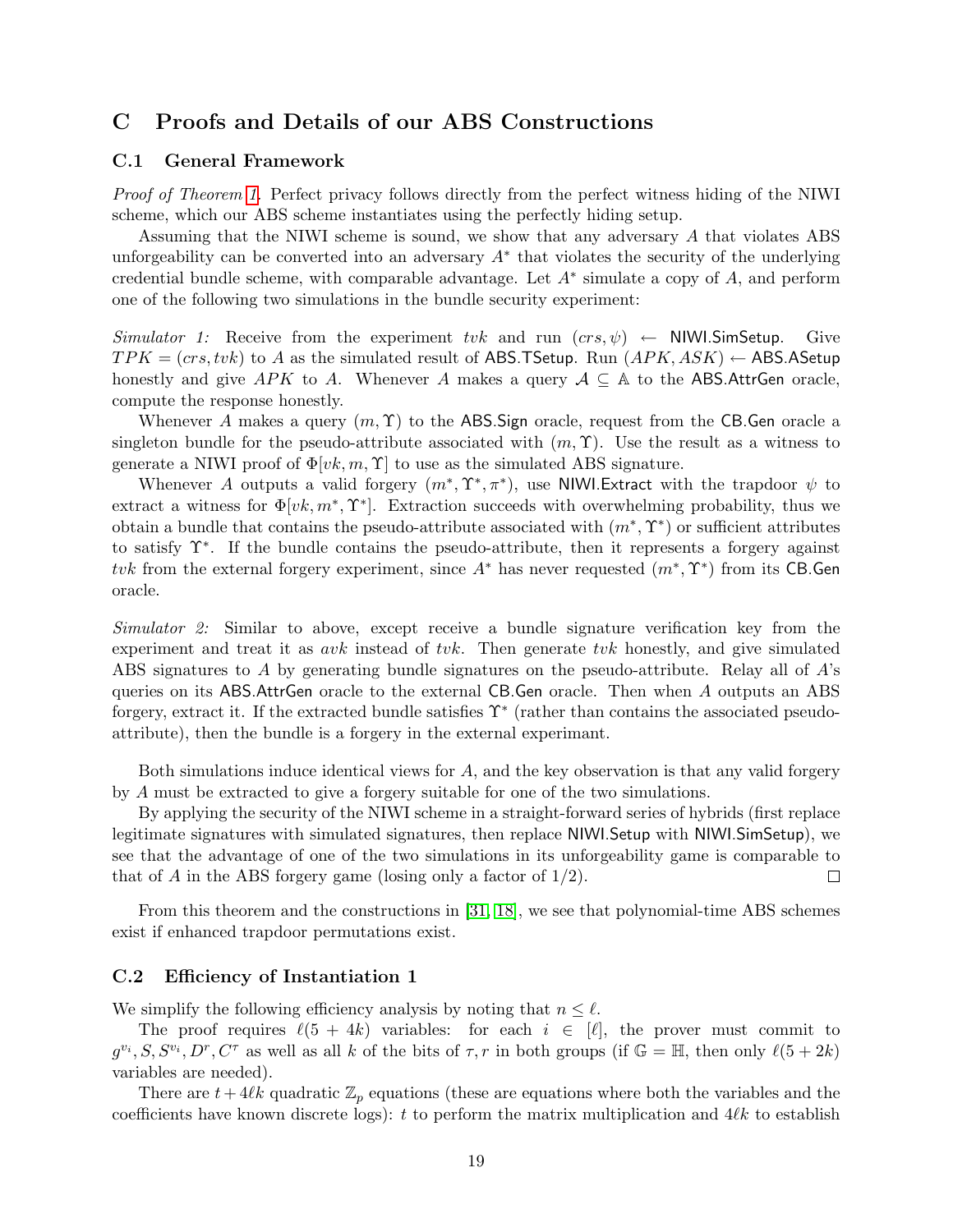$\tau_i, r_i \in \{0, 1\}$ . The t matrix multiplication equations are of a special form (all variables are in G) that some instantiations of Groth-Sahai can optimize. When  $\mathbb{G} = \mathbb{H}$ ,  $2\ell k$  of these equations are not needed.

There are  $3\ell$  multi-scalar product equations (these are equations where all variables and coefficients in one of the two groups have known discrete logs): for each  $i \in [\ell]$ , the equations involving  $S, D^r$ , and  $C^{\tau}$ .

Finally, there are  $\ell$  pairing-product equations (the most general form supported by Groth-Sahai): the equations that verify the main pairing equation for each  $i \in [\ell]$ .

Depending on the instantiation of Groth-Sahai used (based on either the SXDH or DLIN assumptions), the entire size of the ABS signature (measured in number of group elements) is given in the following table:

| $\#$ of group elts      | <b>SXDH</b>              | DLIN $(\mathbb{G} = \mathbb{H})$ |
|-------------------------|--------------------------|----------------------------------|
| $(5+4k)\ell$ vars       | $10\ell + 8\ell k$       | $15\ell + 6\ell k$               |
| $t + 4\ell k$ quadratic | $2t+16\ell k$            | $2t+12\ell k$                    |
| $3\ell$ multi-scalar    | $18\ell$                 | $27\ell$                         |
| $\ell$ pairing-prod     | 8l                       | $Q\rho$                          |
| signature size          | $36\ell + 2t + 24\ell k$ | $51\ell + 2t + 18\ell k$         |

We remark that the most efficient Groth-Sahai proof instantiation uses a composite subgroup decision problem, but working in a prime order subgroup of unknown size within a composite order group is incompatible with our approach. First, users must be able to compute  $\vec{v}$  and matrix M given a description of  $\Upsilon$  and a satisfying assignment. This may not always be possible if the linear algebra is in a field of unknown size. Second, Boneh-Boyen signatures are only known to be useful in groups of prime order.

### <span id="page-19-0"></span>C.3 Instantiation 2 Details

We can also instantiate our framework using the same approach as above, but with the signature scheme of Waters [\[36\]](#page-15-3). Signatures in Waters' scheme do not include any elements of  $\mathbb{Z}_p$ . This fact allows us to avoid the inefficiency of committing to many components of the Boneh-Boyen signatures in a bitwise fashion (though one bitwise commitment is needed for the tag  $\tau$  of the credential bundle). Furthermore, Waters signatures are secure under the much weaker BDH assumption, which is implied by the assumptions required for Groth-Sahai proofs. Thus this instantiation does not require the additional q-SDH assumption. However, as a tradeoff, the Waters instantiation requires larger public parameters: a linear (in the security parameter) number of group elements, not the constant number of group elements needed by the Boneh-Boyen instantiation.

Waters signatures We briefly review the Waters digital signature scheme [\[36\]](#page-15-3). As before, we suppose there is a bilinear pairing  $e : \mathbb{G} \times \mathbb{H} \to \mathbb{G}_T$ , where G and H have prime order p, and where g is a random generator of  $\mathbb{G}$ , and h is a random generator of  $\mathbb{H}$  (it is important that g and h are chosen independently at random, in the case where  $\mathbb{G} = \mathbb{H}$ .

DS.KeyGen: Choose random  $a, v_0, \ldots, v_n \leftarrow \mathbb{Z}_p$  and compute  $A = h^a$ ,  $V_i = g^{v_i}$ . The verification key is  $(A, V_0, \ldots, V_n)$ , and the signing key is  $g^a \in \mathbb{G}$ .

DS.Sign(sk,  $m \in \mathbb{Z}_p$ ): Choose random  $r \leftarrow \mathbb{Z}_p$ . Set

$$
\sigma_1 = \left(V_0 \prod_{i=1}^n V_i^{m_i}\right)^r g^a; \qquad \sigma_2 = h^r
$$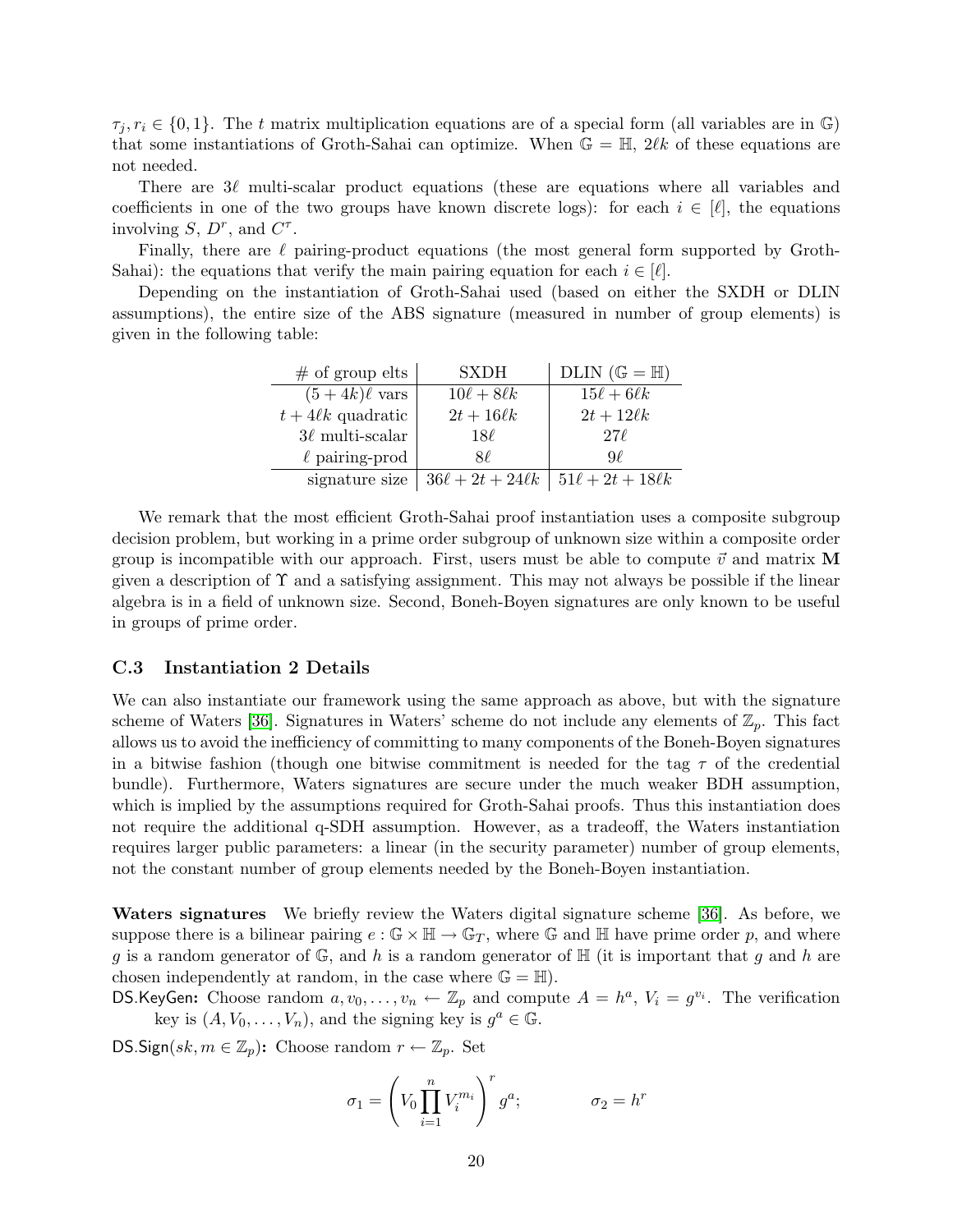where  $m_i$  is the *i*th bit of m. Output  $\sigma = (\sigma_1, \sigma_2) \in \mathbb{G} \times \mathbb{H}$ .

DS.Ver(vk,  $m, \sigma = (\sigma_1, \sigma_2)$ ): Output 1 if

$$
e\left(V_0\prod_{i=1}^n V_i^{m_i}, \sigma_2\right)e(g,A)=e(\sigma_1,h)
$$

and output 0 otherwise.

The Waters scheme is strongly unforgeable under the BDH assumpion, which is implied by either of the SXDH or DLIN assumptions (see [\[36\]](#page-15-3)).

Expressing the Non-Interactive Proof using Pairing Equations We use the same approach as above to express the desired logic using pairing equations. The only significant difference is in how we encode clauses of the form

$$
\exists \tau, \sigma, v : [v \neq 0 \Rightarrow \text{DS.Ver}(vk, \tau || m, \sigma) = 1]
$$

where DS. Ver is now the Waters signature verification.

Since the Waters scheme treats  $\tau|m$  bitwise, we must commit to  $\tau$  bitwise, as before (m is an attribute name, and therefore public in all of our proof clauses). In this way, we ensure that the extractor can extract the bits and reconstruct the entire witness  $\tau$ .

Let  $(\tau, \sigma = (\sigma_1, \sigma_2), v)$  be a witness to the above expression. Express  $\tau$  bitwise as  $\tau = \tau_1 \cdots \tau_k$ and m as  $m_1 \cdots m_k$ . As before, we commit to  $\tau_i$  in both groups, as  $g^{\tau_i}, h^{\tau_i}$ , and then first prove that each is indeed a single bit. This is done exactly as in the previous instantiation.

Next, observe that the pairing equation

$$
e\left(V_0 \prod_{i=1}^k V_i^{\tau_i} \prod_{i=1}^k V_{k+i}^{m_i}, \sigma_2\right) e(g^v, A) = e(\sigma_1, h^v)
$$

is logically equivalent to the desired expression  $[v \neq 0 \Rightarrow DS.Ver(vk, \tau || m, (\sigma_1, \sigma_2)) = 1]$ , provided that the prover sets  $\sigma_2 = h^0$  when  $v = 0$ .

The prover cannot directly compute  $\prod_i V_i^{\tau_i}$  given the committed values. Thus we let the prover commit to this intermediate value, and prove consistency via the following equations:

$$
e\left(\left\langle \prod_{i=1}^k V_i^{\tau_i} \right\rangle, h\right) = \prod_{i=1}^k e(V_i, \langle h^{\tau_i} \rangle);
$$
  

$$
e(\langle \sigma_1 \rangle, \langle h^v \rangle) = e\left(V_0 \prod_{i=1}^k V_{k+i}^{m_i}, \langle \sigma_2 \rangle\right)
$$
  

$$
\cdot e\left(\left\langle \prod_{i=1}^k V_i^{\tau_k} \right\rangle, \langle \sigma_2 \rangle\right) e(\langle g^v \rangle, A).
$$

Note that since  $m, A, B, V_i$  are public, all the coefficients in these equations can be publicly computed. Thus we have:

Theorem 5. Under either the DLIN or SXDH assumptions, there is an ABS scheme supporting claim-predicates represented as monotone span programs, with signatures consisting of  $O(k + s)$ group elements, where s is the size of the monotone span program.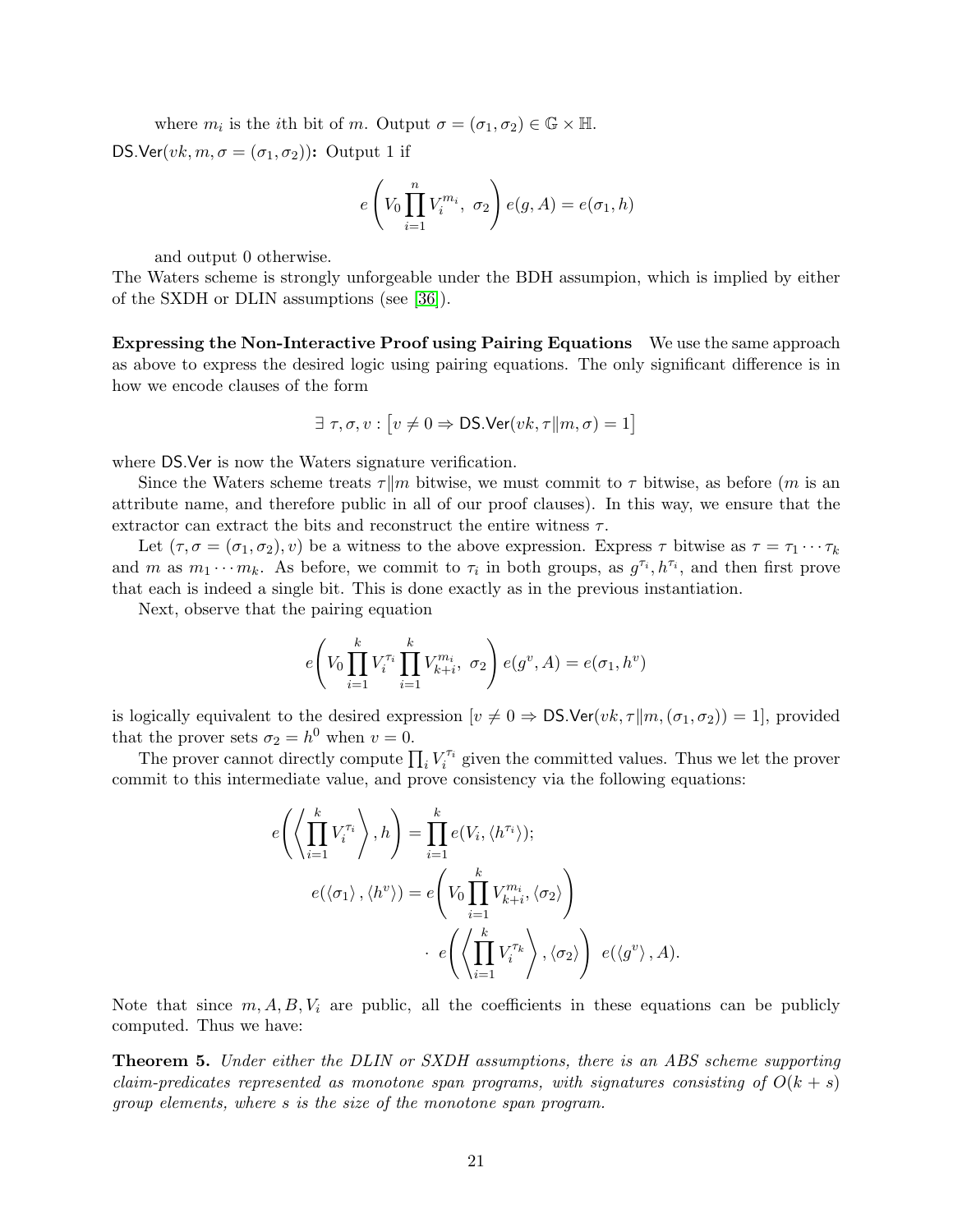**Efficiency** Again we simplify the following efficiency analysis by noting that  $n \leq \ell$ .

The proof requires  $5\ell + 2k + 1$  variables: Each of the k bits of  $\tau$ , in both groups (unless  $\mathbb{G} = \mathbb{H}$ ), plus the product  $\prod_i V_i^{tau_i}$ , which is shared among several clauses. Then for each  $i \in [\ell]$ , the prover must commit to  $g^{v_i}, h^{v_i}, \sigma_1, \sigma_2, A^{v_i}$ .

There are  $t + 2k + \ell$  quadratic  $\mathbb{Z}_p$  equations (these are equations where both the variables and the coefficients have known discrete logs): t to perform the matrix multiplication,  $2k$  to establish  $\tau_j \in \{0, 1\}$ , and  $\ell$  to ensure consistency between  $g^{v_i}$  and  $h^{v_i}$ . The t matrix multiplication equations are of a special form (all variables are in G) that some instantiations of Groth-Sahai can optimize. When  $\mathbb{G} = \mathbb{H}$ , the 2k equations involving  $\tau_i$  are not needed.

There are  $\ell + 1$  multi-scalar product equations (these are equations where all variables and coefficients in one of the two groups have known discrete logs): one equation involving each  $A^{v_i}$ , and one overall involving  $\prod_i V_i^{\tau_i}$ .

Finally, there are  $\ell$  pairing-product equations (the most general form supported by Groth-Sahai): the equations that verify the main pairing equation for each  $i \in [\ell]$ .

Depending on the instantiation of Groth-Sahai used (based on either the SXDH or DLIN assumptions), the entire size of the ABS signature (measured in number of group elements) is given in the following table:

| $#$ of group elts     | <b>SXDH</b>             | DLIN $(\mathbb{G} = \mathbb{H})$ |
|-----------------------|-------------------------|----------------------------------|
| $5\ell + 2k + 1$ vars | $10\ell + 4k + 2$       | $15\ell + 3k + 3$                |
| $t+2k+\ell$ quad      | $2t + 8k + 4\ell$       | $2t+6k+3\ell$                    |
| $\ell+1$ multi-scalar | $6\ell + 6$             | $9\ell + 9$                      |
| $\ell$ pairing-prod   | 8l                      | $9\ell$                          |
| signature size        | $28\ell + 2t + 12k + 8$ | $36\ell + 2t + 9k + 12$          |

Compared to the instantiation using Boneh-Boyen signatures, this instantiation is much more efficient. Each Boneh-Boyen signature involves bitwise operations on an element of  $\mathbb{Z}_p$ , but Waters signatures avoid this, thus eliminating the dominating  $O(nk)$  factor in the total Groth-Sahai proof size. We note that this improvement comes at the cost of having  $O(k)$  group elements in the verification key, instead of  $O(1)$  group elements as in the Boneh-Boyen instantiation.

## <span id="page-21-0"></span>D Notes on Instantiation 3

Our construction from Section [4.5](#page-10-1) is perhaps the best choice in a typical attribute-based system, especially if the system already involves attribute-based encryption schemes whose security is proven in the generic-group model. We make a few notes about the efficiency and extensions of the scheme.

Delegation This scheme supports delegation of attributes in a natural way. Suppose a party has a signing key for A, say,  $(K_{\text{base}}, K_0, \{K_u \mid u \in A\})$ . Then for any  $\mathcal{A}' \subseteq \mathcal{A}$ , when choosing random  $r \leftarrow \mathbb{Z}_p^*$ , the quantity  $((K_{\text{base}})^r, (K_0)^r, \{(K_u)^r \mid u \in \mathcal{A}'\})$  is a valid, correctly distributed signing key for attribute set  $\mathcal{A}'$ .

Probabilistic Verification Using a standard technique, signatures in this scheme can be verified probabilistically with only  $\ell + 4$  pairings instead of  $\ell t + 2$ , at the cost of additional exponentiations and a very small probability of false positives.

To probabilistically verify a signature, proceed as in the normal verification algorithm, but replace the final t checks with the following random one: Choose random  $r_1, \ldots r_t \leftarrow \mathbb{Z}_p^*$ , and check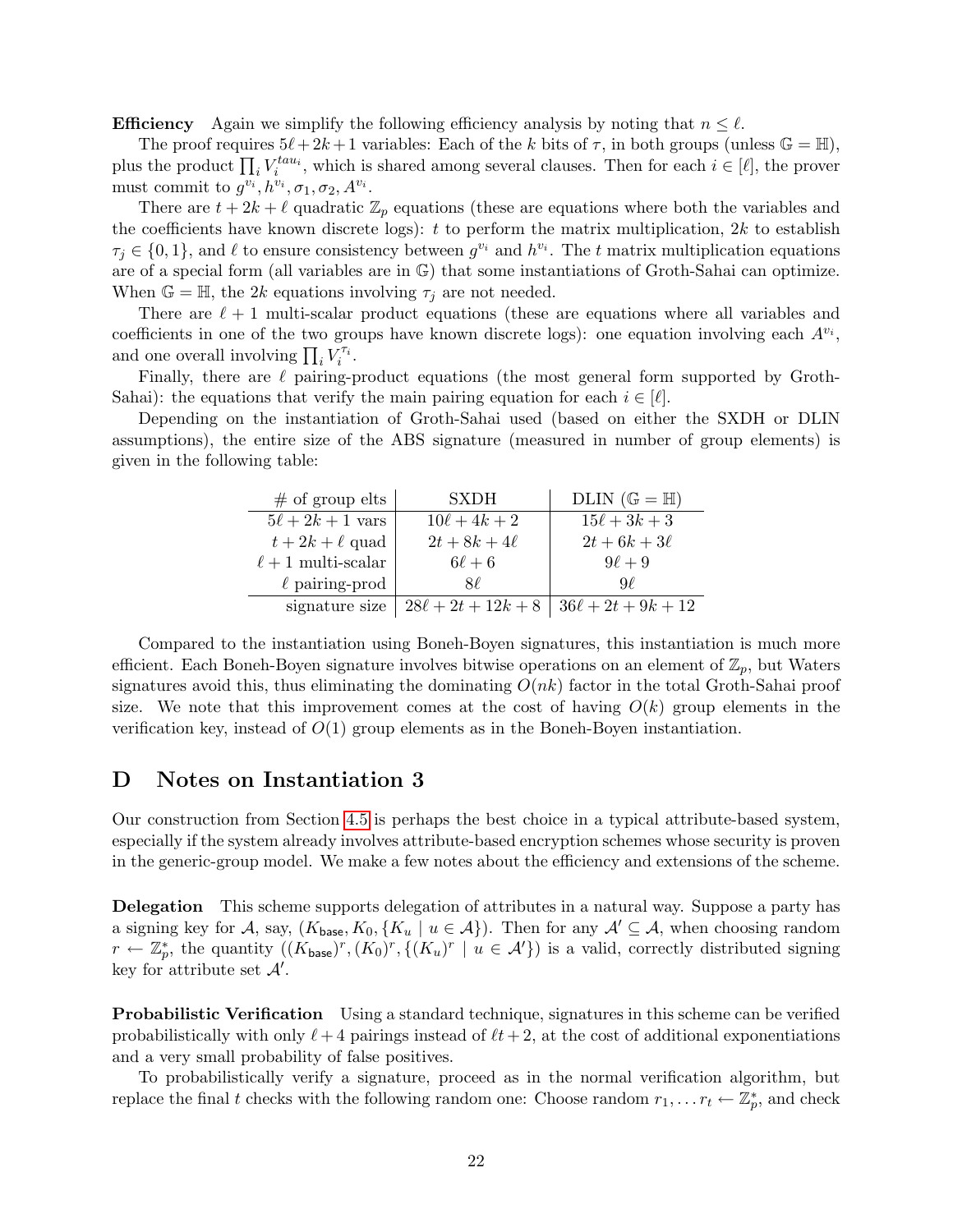the single constraint:

$$
\prod_{i=1}^{\ell} e\left(S_i, \prod_{j=1}^{t} (A_j B_j^{u(i)})^{\mathbf{M}_{ij} \cdot r_j}\right) \stackrel{?}{=} e(Y, h_1^{r_1}) e\left(C g^{\mu}, \prod_{j=1}^{t} P_j^{r_j}\right)
$$

This is essentially a random linear combination of the t original constraints. Legitimate signatures pass such a check with probability 1, while invalid signatures pass with probability at most  $1/p$ .

**Efficiency** The total public key data consists of  $3(t_{\text{max}} + 1)$  group elements, which we emphasize is independent of the number of possible attributes in the system. Signatures have linear size, consisting of  $\ell + t + 2$  group elements, where  $\ell$  and t are the dimensions of the claim-predicate's monotone span program. Signing can be done using a maximum of  $2w+\ell(1+2t)+3$  exponentiations in G and H, where w is the minimum number of attributes needed for the signer to satisfy  $\Upsilon$ .

### <span id="page-22-0"></span>D.1 Security Proof

In this section we prove the following theorem.

**Theorem 6.** Instantiation 3 is a secure ABS scheme in the generic group model.

We break the security proof into the following two lemmas.

**Lemma 1.** Instantiation 3 is a correct (Definition [5\)](#page-5-1) and perfectly private (Definition [6\)](#page-5-2) ABS scheme.

Proof. Correctness can be seen by straight-forward substitutions. To prove perfect privacy it suffices to show that for any claim-predicate  $\Upsilon$  and any attribute set A that satisfies  $\Upsilon$ , the output of ABS.Sign( $PK, SK_A, m, \Upsilon$ ) is uniformly distributed among signatures  $\sigma$ , subject to the constraint that ABS.Ver $(PK, m, \Upsilon, \sigma) = 1$ . For  $\sigma = (Y, W, S_1, \ldots, S_n, P_1, \ldots, P_t)$  it is easy to see that for any setting of  $Y \neq 1$  and  $S_1, \ldots, S_n$ , there is a unique value of  $W, P_1, \ldots, P_t$  for which the signature successfully verifies. We conclude by observing that Y and  $S_1, \ldots, S_n$  output by ABS. Sign are distributed uniformly in their respective domains and that the signature output by ABS.Sign successfully verifies.  $\Box$ 

**Lemma 2.** Instantiation  $3$  is unforgeable (Definition  $7$ ) in the generic group model.

*Proof.* We first observe that the distribution  $\mathsf{AltSign}(ASK, m, \Upsilon)$  can be sampled in the following way:

Let  $\mathbf{M} \in (\mathbb{Z}_p)^{l \times t}$  be the monotone span program for  $\Upsilon$ , with row labeling  $u : [l] \to \mathbb{A}$ ; let  $\mu = \mathcal{H}(m||\Upsilon).$ 

- 1. Pick random  $s_1, \ldots, s_l \leftarrow \mathbb{Z}_p$  and  $y \leftarrow \mathbb{Z}_p^*$
- 2. For all  $j \in [t]$ , compute

$$
p_j = \frac{1}{(c+\mu)} \left[ \sum_{i=1}^l s_i (a + u(i)b) \mathbf{M}_{i,j} - yz_j \right],
$$

where  $\vec{z} = [1, 0, \ldots, 0].$ 

3. Output  $\sigma = (g^y, g^{y/a_0}, g^{s_1}, \dots, g^{s_l}, h_1^{p_1}, \dots, h_t^{p_t})$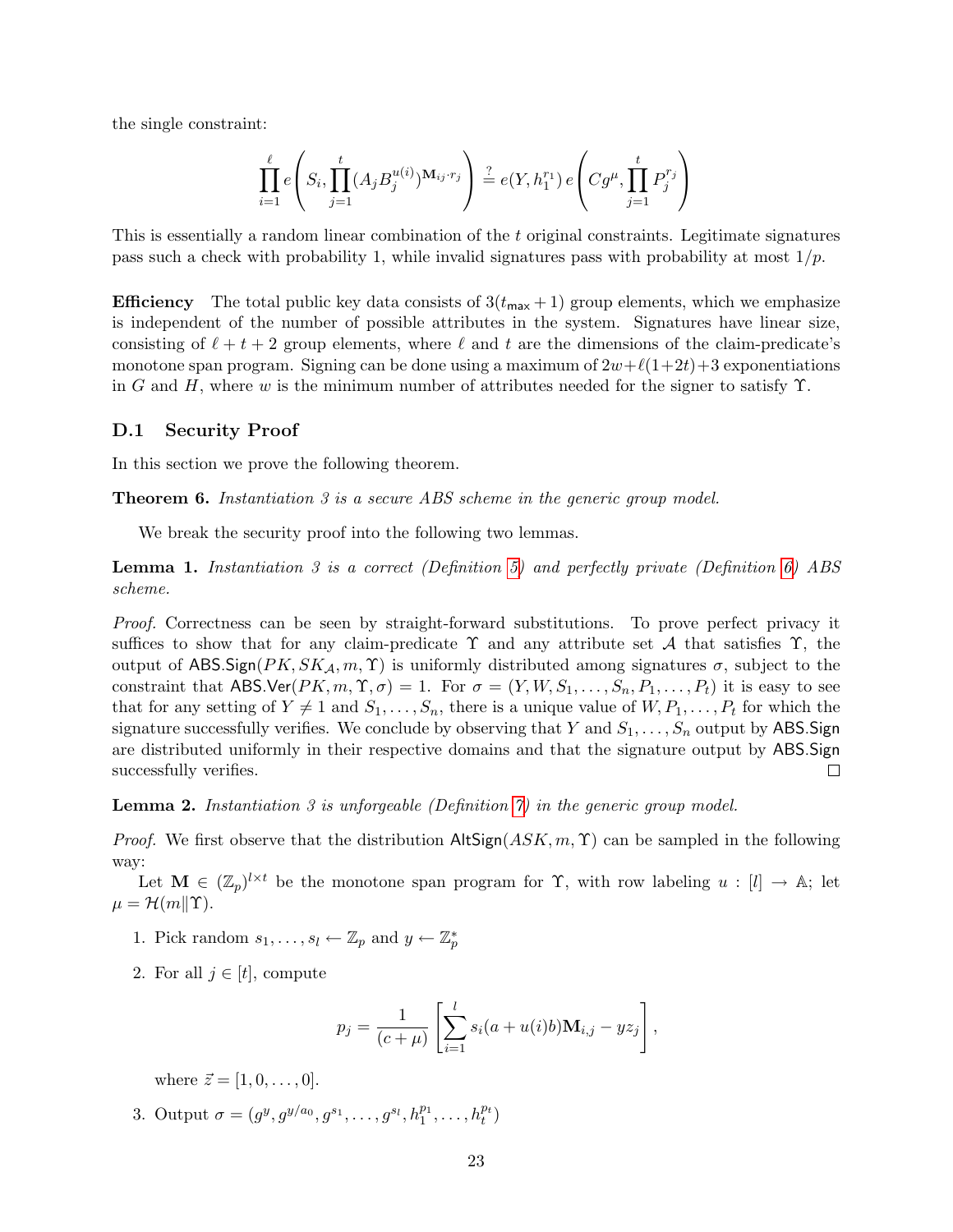It is straight-forward to check that this distribution matches  $\mathsf{AltSign}(ASK, m, \Upsilon)$ . WLOG, we assume that in the security experiment, responses to signature queries are generated in this way.

We now proceed with the proof of unforgeability, following the standard approach for generic groups. Let  $\text{Lin}(S)$  be the set of functions that are linear in the terms in the set S. Let  $\text{Hom}(S)$ be the subset of  $\text{Lin}(S)$  of homogenous functions whose constant coefficient is zero. In the generic group model, the forgery generated by the adversary is a fixed function of the inputs given in the security experiment.

Since it can only benefit an adversary, we assume that the groups  $G$  and  $H$  coincide. Suppose the adversary outputs a purported forgery signature  $\sigma^*$  on a policy  $\Upsilon^*$  and message  $m^*$  such that  $(m^*, \Upsilon^*) \neq (m^{(q)}, \Upsilon^{(q)})$  for all q. Let  $\mathbf{M}^* \in \mathbb{Z}_p^{l^* \times t^*}$  be the corresponding monotone span program with row labeling  $u^*(\cdot)$ . Let  $\mu^* = \mathcal{H}(m^*|| \Upsilon^*)$ , and suppose the signature has the form  $\sigma^* = (g^{y^*}, g^{w^*}, g^{s^*_1}, \ldots, g^{s^{*}_{{l^*}}}, g^{p^*_1}, \ldots, g^{p^*_{{l^*}}}).$ 

To be a forgery, we need  $y^* \neq 0$ , and  $w^* = y^*/a_0$ , and

$$
\sum_{i=1}^{l^*} s_i^* \mathbf{M}_{i,j}^*(a + u^*(i)b)\Delta_j = y^* z_j \Delta_j + (c + \mu^*)p_j^* \quad (\forall j \in [t^*])
$$

WLOG we can assume that these constraints are functionally satisfied (when viewing  $y^*, w^*, s_i^*,$ etc. as appropriate functions in the random variables generated in the experiment); otherwise equality holds only with negligible probability. The rest of our proof proceeds by assuming these constraints are functionally equivalent, and eventually obtaining a contradiction: that there exists  $a k_0 \in [n]$  such that  $\Upsilon(\mathcal{A}_{k_0}) = 1$ . In other words, the adversary could have generated a signature legitimately with the signing key for  $A_{k_0}$ , and thus the output is not a forgery.

We know that  $y^*, w^*, s_1^*, \ldots, s_{l^*}^*, p_1^*, \ldots, p_{t^*}^* \in \text{Lin}(\Gamma)$ , where

$$
\Gamma = \{1, a_0, \Delta_0, c\} \cup \{\Delta_j, a\Delta_j, b\Delta_j \mid j \in [t_{\text{max}}]\}
$$
  

$$
\cup \{x_k, x_k/a_0, x_k/(a+bu) \mid k \in [n], u \in \mathcal{A}_k\}
$$
  

$$
\cup \{s_i^{(q)}, y^{(q)}, w^{(q)}, p_j^{(q)} \mid q \in [\nu], i \in [l^{(q)}], j \in [t^{(q)}]\}
$$

The rest of our analysis proceeds by comparing terms in these constraints. We can show that the multilinear functions given by the adversary's forgery cannot contain terms of certain kinds. Since  $y^* = w^* a_0$ , we get that:

$$
y^* \in \operatorname{Hom}\left(\{\Delta_0a_0\}\cup\{x_k:k\in[n]\}\cup\{y^{(q)}:q\in[\nu]\}\right)
$$

It is easy to see that  $\Delta_j|(c+\mu^*)p_j^*$  and hence  $\Delta_j|p_j^*$ . So,

$$
p^*_j\in \operatorname{Hom}\left(\{\Delta_j, \Delta_j a, \Delta_j b\}\cup \{p^{(q)}_j: q\in [\nu]\}\right)
$$

Consider  $j_0$  such that  $z_{j0} \neq 0$ . Then suppose  $y^*$  has a  $\Delta_0 a_0$  term. Then there is a  $\Delta_0 a_0 \Delta_{j_0}$  monomial in  $y^* z_j \Delta_{j_0}$ . This monomial cannot occur in  $(c + \mu^*) p_{j_0}^*$ , nor can it occur in  $\sum_{i}^{l^*}$  $i^* s_i^* \mathbf{M}_{i,j_0}(a+u^*(i)b) \Delta_{j_0}$ , since all monomials from the sum have a factor of a or b. Hence,

$$
y^* \in \text{Hom}\left(\{x_k : k \in [n]\} \cup \{y^{(q)} : q \in [\nu]\}\right)
$$

Suppose  $p_j^*$  has  $\Delta_j$  term. Then the right hand side contributes monomials  $\Delta_j$  and  $b\Delta_j$ . Because y<sup>\*</sup> has no constant term,  $y^*z_j\Delta_j$  can not contribute a  $\Delta_j$  monomial. And similar to above,  $\sum_{i}^{l^*}$  $i^* s_i^* \mathbf{M}_{i,j} (a + u^*(i)b) \Delta_j$  can not contribute a monomial with  $\Delta_j$  alone, hence

$$
p_j^* \in \text{Hom}\left(\{\Delta_j a, \Delta_j b\} \cup \{p_j^{(q)} : q \in [\nu]\}\right)
$$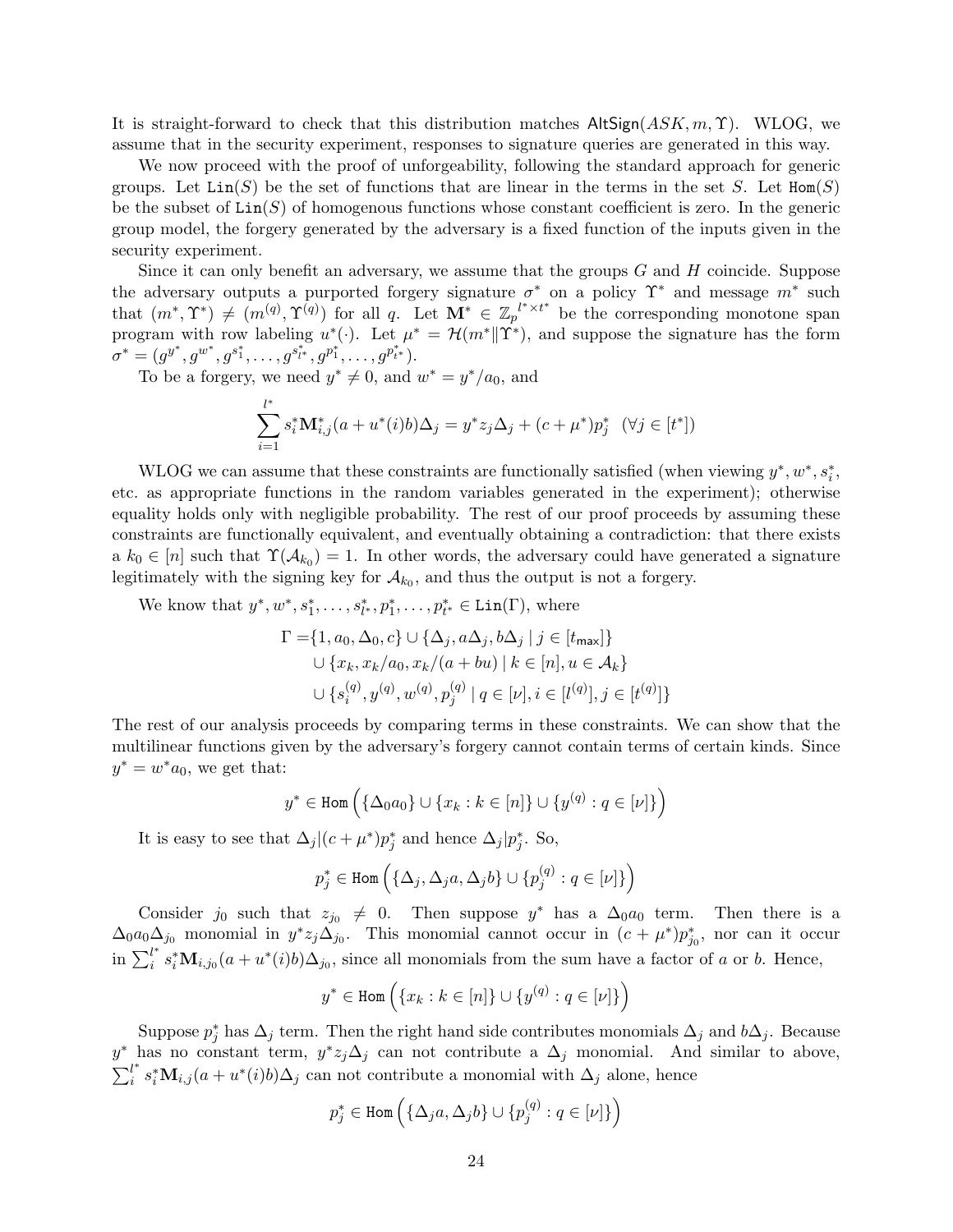Suppose  $p_j^*$  has a  $p_j^{(q)}$  $j^{(q)}$  term. Then on the right hand side we will have a contribution of  $(c+\mu^*)p_j^*$ , producing a term with a factor of  $(c + \mu^*)/(c + \mu^{(q)})$ . Since  $\mu^* \neq \mu^{(q)}$  for any q, this is a proper rational. No setting of  $y^*$  or  $\{s_i^*\}_{i\in[l^*]}$  can yield terms in the final equation with a factor of  $(c + \mu^*)/(c + \mu^{(q)})$ . Hence:

$$
p_j^* \in \text{Hom}\left(\{\Delta_j a, \Delta_j b\}\right)
$$

Consider  $j_0$  such that  $z_{j_0} \neq 0$ . Now,  $y^*$  can not have a  $y^{(q)}$  term, because neither  $(c + \mu^*)p_{j_0}^*$ nor  $\sum_{i}^{l^*}$  $i^* s_i^* \mathbf{M}_{i,j_0}(a + u^*(i)b) \Delta_{j_0}$  can contribute a monomial of this form. Hence:

$$
y^* \in \text{Hom}\left(\{x_k : k \in [n]\}\right)
$$

Finally we conclude that:

$$
p_j^* \in \text{Hom}(\{\Delta_j a, \Delta_j b\}) \quad \text{and} \quad y^* \in \text{Hom}(\{x_k : k \in [n]\})
$$

Observe that any term which appears in  $y^*$  must also be contributed from the left hand side, to make the expression equal. So, we can split  $s_i^*$  into two parts; one whose terms involve  $x_k$  variables, and one which does not. Let

$$
s_i^* = t_i^* (X_i) + \delta^* (\Gamma \setminus X_i)
$$

where  $X_i = \left\{\frac{x_k}{(a+u^*(i)b)} : u(i) \in \mathcal{A}_k, k \in [n]\right\}$ . Observe that  $t_i^* \in \text{Hom}(X_i)$ , and satisfies the following equation for all  $j \in [t]$ :

$$
\sum_{i=1}^{l^*} t_i^* \mathbf{M}_{i,j}^*(a+u^*(i)b) = y^* z_j
$$

Consider any  $x_{k_0}$  such that it has a non-zero coefficient in  $y^*$ . Construct  $v_i^*$ , for  $i \in [l]$ , by defining

$$
v_i^* = \frac{1}{[x_{k_0}]y^*} \left[ \frac{x_{k_0}}{a + u^*(i)b} \right] t_i^*
$$

where the  $[x]\pi$  notation denotes the coefficient of the term x in  $\pi$ . We see that  $v^*$  is a vector of constant coefficients which satisfies the equation  $v^*M^* = [z_1 \dots z_t] = [1, 0 \dots, 0]$ . Further, in every position where  $v_i^* \neq 0$ , the set  $\mathcal{A}_{k_0}$  surely contained the attribute  $u^*(i)$ . By the properties of the monotone span program, it must be the case that  $\Upsilon^*(\mathcal{A}_{k_0}) = 1$ , and thus the signature is not a forgery.  $\Box$ 

## <span id="page-24-0"></span>E Simulation-Extractable Identity-Based NIZK and ABS

Our technique of augmenting a NIWI proof with a digital signature scheme can be used to make any NIWI argument of knowledge into a simulation-extractable, identity-based NIZK argument of knowledge. Identity-based NIZK was defined in [\[24\]](#page-14-7) as a NIZK proof with an associated identity. The soundness definition requires that seeing a proof under one identity does not help one to construct proofs under another identity (even proofs of the same statement).

<span id="page-24-1"></span>Simulation-soundness [\[32\]](#page-15-13), informally, requires that seeing a simulated proof does not help one to violate the soundness property of a proof system. In the case of proofs (or arguments) of knowledge, the corresponding notion is termed "simulation-extractability." We are interested in incorporating simulation-extractability into identity-based NIZK arguments of knowledge. We note that the identity-based NIZK from [\[24\]](#page-14-7) is not simulation-sound.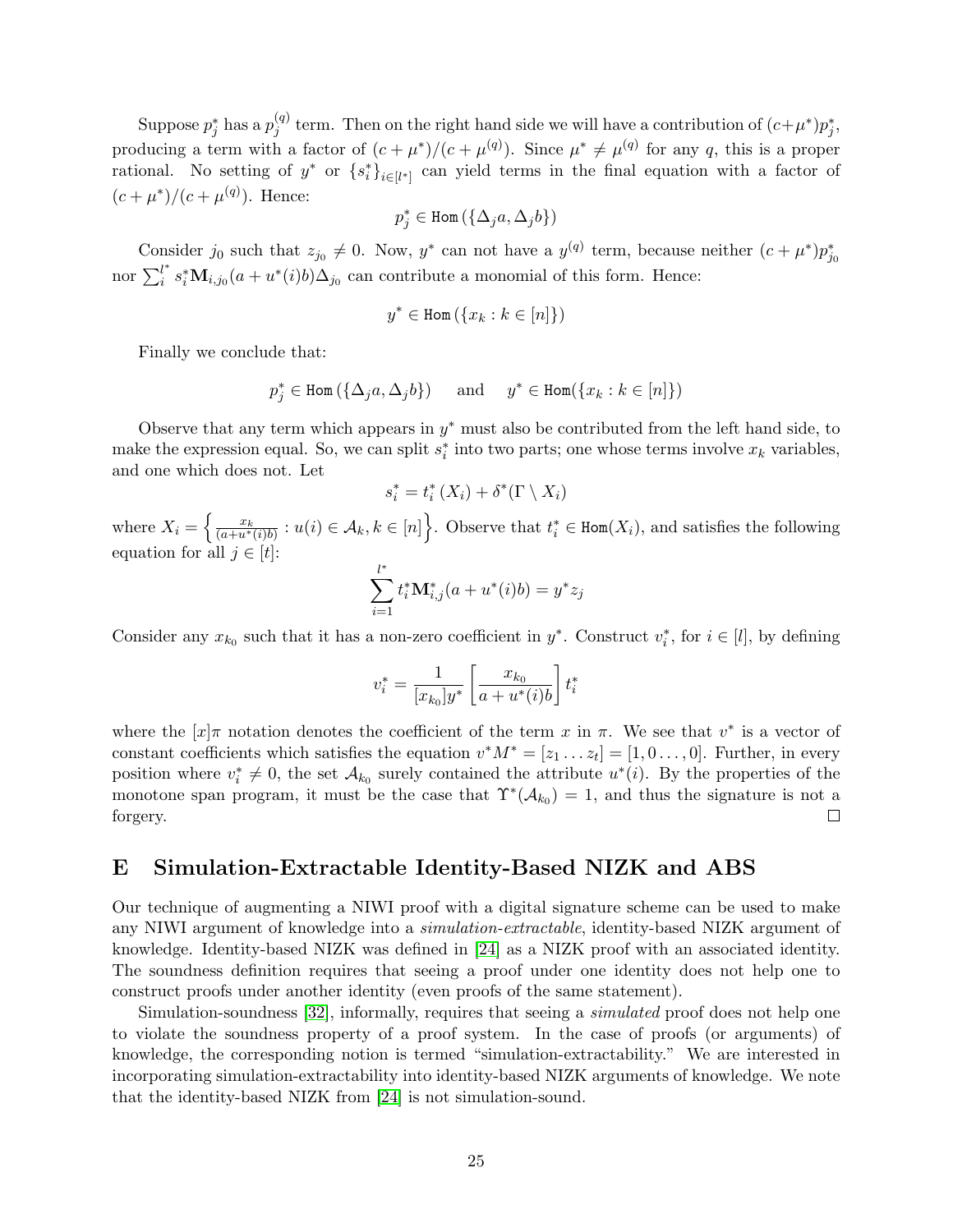Theorem 7. Any statement provable in via Groth-Sahai proofs can be made an identity-based, simulation extractable, NIZK argument of knowledge, with overhead linear in the number of variables (independent of the number of constraints).

Proof. The identity-based, simulation extractable NIZK scheme in the above theorem is described as follows:

- ID-NIZK.Setup: Run  $crs \leftarrow$  ID-NIZK.Setup and  $(vk, sk) \leftarrow$  DS.KeyGen. Publish  $crs' = (crs, vk)$ .
- ID-NIZK.SimSetup: Run  $(crs, \psi)$  ← ID-NIZK.SimSetup and  $(vk, sk)$  ← DS.KeyGen. Publish  $crs' = (crs, vk)$ , and use  $\psi' = (\psi, sk)$  as the trapdoor.
- ID-NIZK.Prove $(crs'; \Phi; id; w)$ : Define  $\Phi'_{vk,id} := \exists w, \sigma : \Phi(w) \vee \text{DS.Ver}(vk, \mu, \sigma) = 1$ , where  $\mu$  is an encoding of  $(id, \Phi)$ . Output the result of NIWI.Prove $(crs; \Phi'_{vk, id}; w)$ .
- ID-NIZK.Verify $(crs'; \Phi; id; \pi)$ : Define  $\Phi'_{vk,id}$  as above, then output the result of NIWI.Verify $(crs; \Phi'_{vk,id}; \pi)$ .
- ID-NIZK.Extract $(crs', \psi', \pi)$ : Output the result of NIWI.Extract $(crs, \psi; \pi)$ .
- ID-NIZK.Simulate $(crs', \psi'; id; \Phi)$ : Define  $\Phi'_{vk,id}$  as above, then compute  $\sigma$   $\leftarrow$  DS.Sign $(sk, \mu$  =  $(id, \Phi)$ ). Output the result of NIWI.Prove $pers; \Phi'_{vk, id}; \sigma)$ .

Now we argue that the above construction indeed gives an ID-NIZK.

First, the  $crs'$  output by ID-NIZK. Setup is indistinguishable from that of ID-NIZK. SimSetup, directly by the security of NIWI.Setup, NIWI.SimSetup. Next, simulated proofs are indistinguishable from legitimate proofs by the witness indistinguishability of NIWI.Prove.

Finally, we must show that if an adversary has access to an oracle for ID-NIZK.Simulate and outputs a valid (verifying) proof  $\pi^*$  on  $\Phi^*$  under  $id^*$ , where  $(id^*, \Phi^*)$  have never been queried to ID-NIZK.Simulate, then ID-NIZK.Extract outputs a witness for Φ<sup>∗</sup> with overwhelming probability. This is easy to see by simulating such an experiment within the signature scheme's unforgeability experiment. Each time a simulated proof is needed, we request a signature on  $(id, \Phi)$  and use it to generate a simulated signature. By the correctness of NIWI.Extract, when the adversary outputs  $\pi^*$ , we obtain a witness for  $(\Phi^*)'_{vk,id^*}$  with overwhelming probability. This is either a witness for  $\Phi^*$ , or a signature on  $(id^*, \Phi^*)$ . However, the latter would constitute a signature forgery, thus with overwhelming probability we do in fact obtain a witness for  $\Phi^*$ , as desired.

Finally, to prove Theorem [7,](#page-24-1) we describe an efficient application of the above construction, using Groth-Sahai proofs and Waters signatures. Groth-Sahai proofs are zero-knowledge only for statements that can be expressed (perhaps after adding extra variables) as pairing equations of the form:

$$
\prod_i e(\mathcal{X}_i, B_i) \prod_j e(A_j, \mathcal{Y}_j) \prod_{i,j} e(\mathcal{X}_i, \mathcal{Y}_j)^{\gamma_{ij}} = e(g, h)
$$

where  $\mathcal{X}_i, \mathcal{Y}_j$  are the formal variables, and  $A_i, B_j, \gamma_{ij}$  are public coefficients.

Suppose  $(A, V_0, \ldots, V_n)$  is the Waters public key, and let  $(\sigma_1, \sigma_2) \in \mathbb{G} \times \mathbb{H}$  be a candidate signature. Our approach is to develop a proof of the following statment:

$$
\prod_{i} e(\mathcal{X}_i^{\beta}, B_i) \prod_{j} e(A_j, \mathcal{Y}_j^{\beta}) \prod_{i,j} e(\mathcal{X}_i^{\beta}, \mathcal{Y}_j^{\beta})^{\gamma_{ij}}
$$
  
×  $e(V^*, \sigma_2^{1-\beta}) e(g^{1-\beta}, A) = e(g^{\beta}, h) e(\sigma_1, h^{1-\beta})$   
∧  $\beta \in \{0, 1\}$ 

In the above expression,  $V^* = V_0 \prod_i V_i^{\mu_i}$ , a public coefficient when  $\mu$  is known. This new statement says that either the original statement was satisfied, or  $(\sigma_1, \sigma_2)$  is a valid signature on  $\mu$ , as desired. We can rewrite any term of the form  $e(C, z^{1-\beta})$  as  $e(C, z) \cdot e(C^{-1}, z^{\beta})$ , and thus we must commit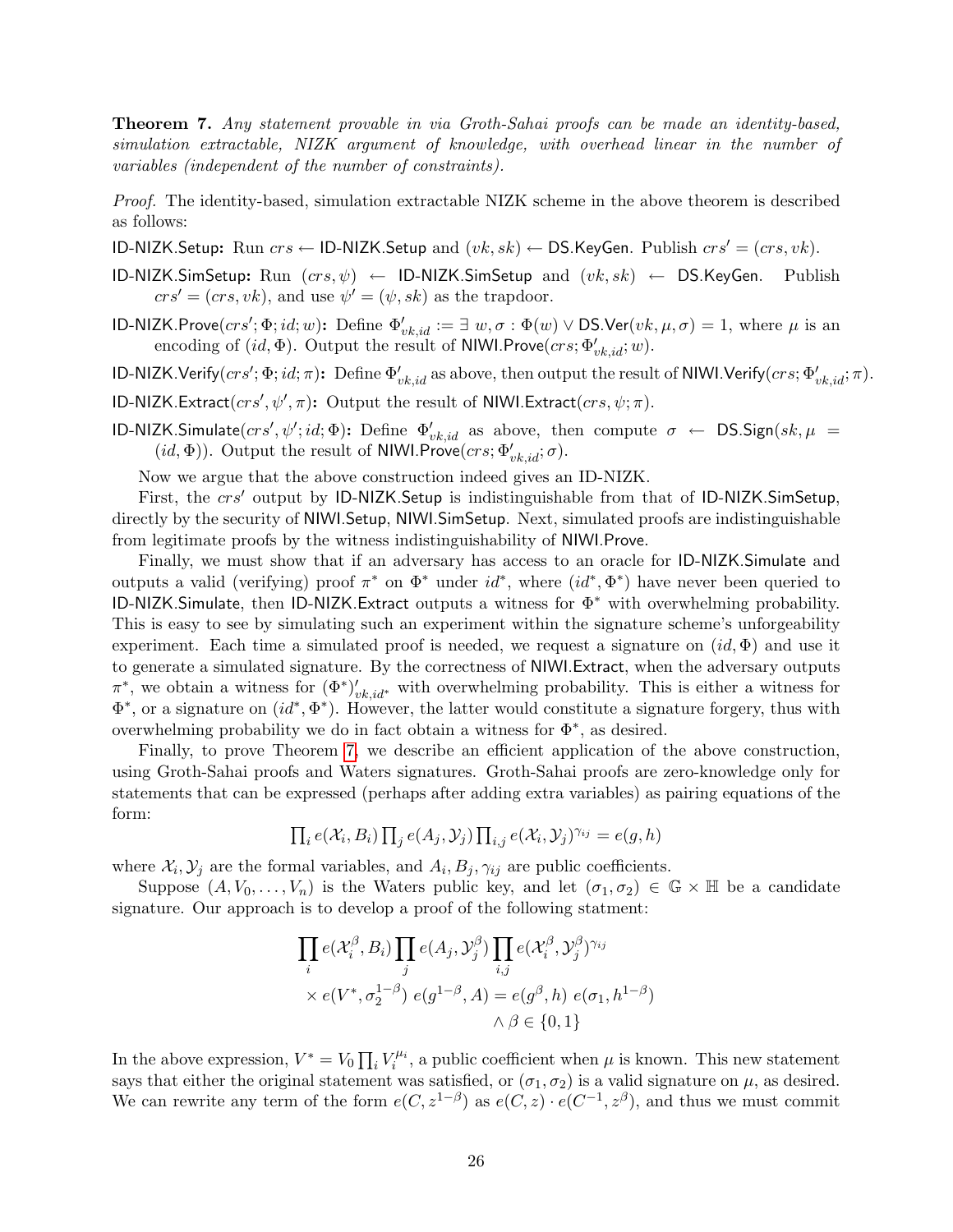to additional values: each  $\mathcal{X}_i^{\beta}$  $v_j^{\beta}$  and  $\mathcal{Y}_j^{\beta}$  $j^{\beta}$ , as well as  $g^{\beta}, h^{\beta}, \sigma_1, \sigma_1^{\beta}$  $_{1}^{\beta},\sigma_{2},\sigma_{2}^{\beta}$  $2^{\circ}$ . We prove the expression above, using the commitments to these values.

Finally, we add additional pairing equations to prove that  $\beta \in \{0,1\}$ . First, equations  $e(\langle g^{\beta} \rangle, \langle h^{\beta} \rangle) = e(\langle g^{\beta} \rangle, h)$  and  $e(\langle g^{\beta} \rangle, h) = e(g, \langle h^{\beta} \rangle)$ . We must also prove that the commitments to  $\mathcal{X}_i^{\beta}$  $\eta^{\beta}, \mathcal{Y}^{\beta}_j$  $_{j}^{\beta },\sigma _{1}^{\beta }$  $_{1}^{\beta},\sigma_{2}^{\beta}$  $2^{\beta}$  are consistent with  $\beta$ , using equations of the form:

$$
e(\langle \mathcal{X}_i \rangle, \langle h^\beta \rangle) = e(\langle \mathcal{X}_i^\beta \rangle, h); \qquad e(\langle g^\beta \rangle, \langle \mathcal{Y}_j \rangle) = e(g, \langle \mathcal{Y}_j^\beta \rangle).
$$

We note that this transformation can be applied to every pairing equation in the Groth-Sahai proof, re-using the same  $\beta, \sigma_1, \sigma_2$ , and shared  $\mathcal{X}_i^{\beta}$  $\bar{\mathbf{y}}_i^{\beta}, \mathcal{Y}_j^{\beta}$  $j_j^{\beta}$  variables. Thus the overhead of the transformation is linear in the number of variables, and independent of the number of pairing equations proven on those variables. П

## F Multiple Attribute Authorities

When an attribute-based system is in an enterprise setting (say, an attribute-based messaging system for communications within a corporation), there would be a single authority issuing attributes to the users and setting up the ABS scheme. However, for many practically interesting settings, it is important to allow users to obtain attributes from different attribute authorities who may not trust each other, or may not even be aware of each other. Indeed, some of the attribute authorities may be corrupt, and this should not affect the attributes issued by other authorities.

As a simple illustrative example, suppose Alice wishes to anonymously publish an anecdote on user experience in online social networks. To give credibility to her story she decides to use the following claim to endorse her message:

(Facebook user for 2 years AND Has 100 Facebook friends)

- OR (Has 100 Orkut friends AND Participated in 100 Orkut discussion forums)
- OR ((Princeton professor OR Yale professor) AND Expert on online social networks).

Alice wants to endorse her anecdote using this claim, without having to reveal how she satisfies the claim. These attributes are owned by different attribute authorities like Facebook, Orkut, Princeton University, Yale University and the American Sociological Association, who may not trust each other, or may not even be aware of each other. Nor might all these authorities trust a common central agency. To satisfy the claim Alice may need to use attributes she acquired from different authorities, say Yale and the ASA. To make matters more challenging, Alice may have never interacted with Facebook's attribute-authority, and yet she wishes to use an arbitrary attribute string from Facebook as part of her claim.

In the following we extend the notion of ABS to such a multi-authority setting. Then in Appendix [F.2](#page-29-0) we will illustrate how Alice can use multi-authority ABS to solve her problem.

In a multi-authority ABS scheme, apart from (mutually distrusting) attribute authorities, there needs to be an entity to set up the various public parameters of the signature system. We call this entity the signature trustee. However, we shall require that the signature trustee does not have to trust any attribute authority. In particular, the attribute authorities use only the public keys from the signature trustee.

Finally, we shall also allow there to be multiple signature trustees. In this case, the attribute authorities would issue attribute keys to a user for all the signature trustees she wishes to work with. Here, an attribute authority or a signer need not trust the signature trustee.

Below we give a summary of the modifications in the syntax and security definitions of the ABS primitive for the multi-authority setting, followed by the formal definition.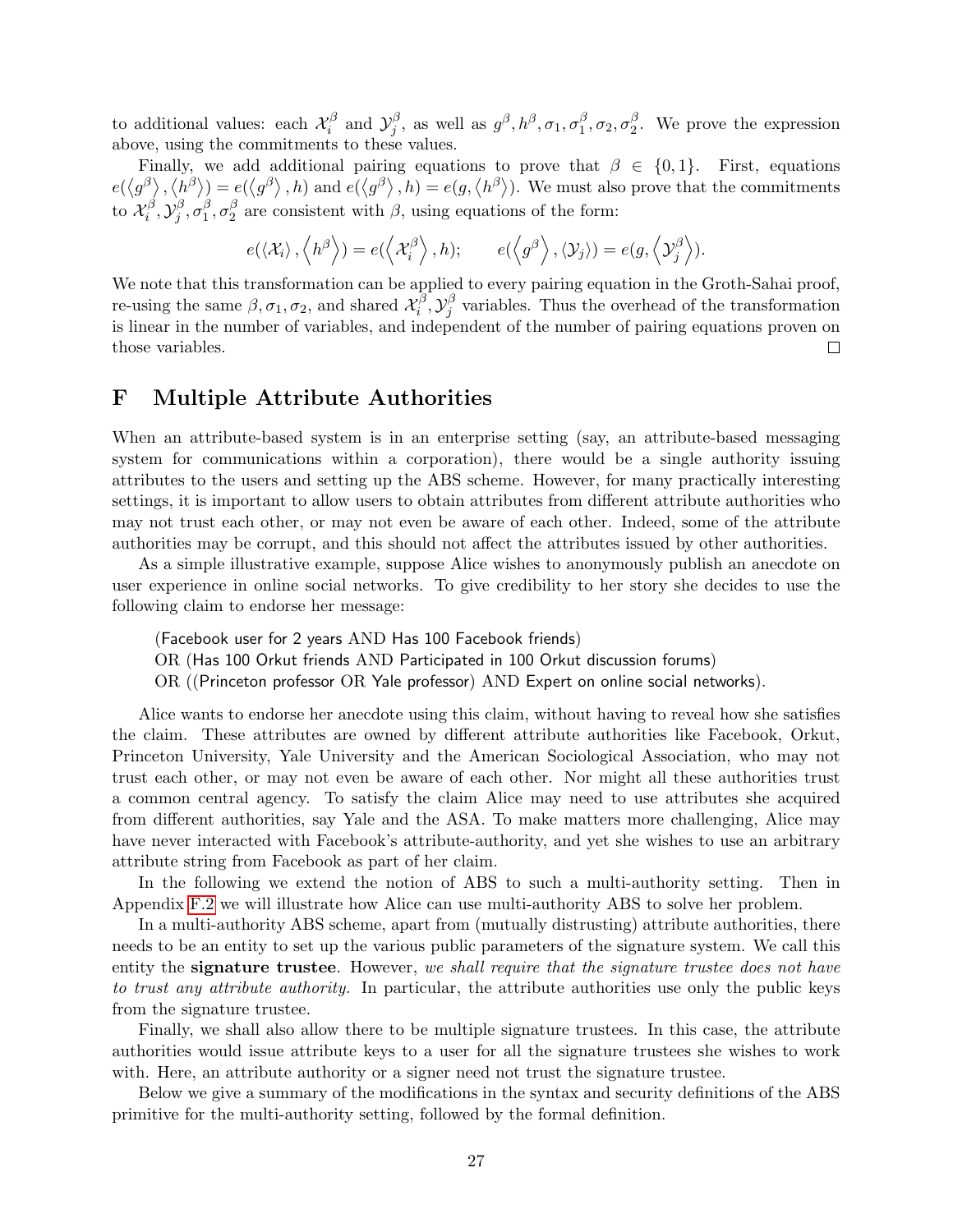Modified syntax. Our main changes in syntax involve separating the key material into pieces originating from different authorities. Further, the syntax must now include new safety checks on the key material, since (a) the authorities depend on the user to provide key material from the trustees, and (b) the users no longer consider all authorities as trusted entities.

The claim-predicates in the signatures are now required to carry the identity of the attributeauthorities who own the various attributes (possibly as meta-data attached to the attribute description). Note that if for any attribute appearing in the claim-predicate the verifier uses a different attribute-authority than what the signer used, the verification will simply fail. So it is in the interest of the signer to point to the correct attribute-authorities.

Definition 10 (Multi-Authority ABS). A multi-authority ABS scheme consists of the following algorithms/protocols:

- ABS. TSetup: The signature trustee runs the algorithm ABS. TSetup which produces a trustee public key  $PK$  and trustee secret key TSK. The trustee publishes  $PK$  and stores TSK.
- ABS.TRegister: When a user with user id uid registers with the signature trustee, the trustee runs ABS.TRegister(TSK, uid) which outputs a public user-token  $\tau$ . The trustee gives  $\tau$  to the user.
- ABS.ASetup: An attribute authority who wishes to issue attributes runs ABS.ASetup( $PK$ ) which *outputs an* attribute-authority public key  $APK$  and an attribute-authority secret key  $ASK$ . The attribute authority publishes APK and stores ASK.
- ABS. AttrGen: When an attribute authority needs to issue an attribute  $u \in A$  to a user uid, first it obtains (from the user) her user-token  $\tau$ , and runs a token verification algorithm ABS. TokenVerify( $PK$ , uid,  $\tau$ ). If the token is verified, then it runs ABS. AttrGen( $ASK, \tau, u$ ) which outputs an attribute key  $K_u$ . The attribute authority gives  $K_u$  to the user.

The user checks this key using ABS.KeyCheck( $PK$ ,  $APK$ ,  $\tau$ ,  $K_u$ ) and accepts this attribute key only if it passes the check.

ABS. Sign: A user signs a message m with a claim-predicate  $\Upsilon$ , only if there is a set of attributes A such that  $\Upsilon(\mathcal{A}) = 1$ , the user has obtained a set of keys  $\{K_u | u \in \mathcal{A}\}$  from the attribute authorities, and they have all passed ABS.KeyCheck. Then the signature  $\sigma$  can be generated using

ABS.Sign  $(PK, \{APK_{\mathsf{auth}(u)} \mid u \in \mathbb{A}\gamma\}, \tau, \{K_u \mid u \in \mathcal{A}\}, m, \Upsilon)$ .

Here auth $(u)$  stands for the authority who owns the attribute u (as described in u), and  $\mathbb{A}_{\Upsilon}$ is the set of attributes appearing in  $\Upsilon$ .  $(m, \Upsilon, \sigma)$  can be given out for verification.

ABS.Ver: To verify a signature  $\sigma$  on a message m with a claim-predicate  $\Upsilon$ , a user runs

ABS.Ver  $(PK, \{APK_{\mathsf{auth}(u)} \mid u \in \mathbb{A}\gamma\}, m, \Upsilon, \sigma)$ 

which outputs a boolean value, accept or reject.

Security Definitions The security definitions are now a little more elaborate to accommodate for the different cases corresponding to different entities (signers, verifiers, attribute-authorities and signature-trustees) being corrupt.

The privacy requirement is formulated as a perfect information-theoretic property: for every PK, m, and T, the output distribution of ABS.Sign( $PK$ ,  $\{APK_{\mathsf{auth}(u)} \mid u \in \mathbb{A}\Upsilon\}$ , ...,  $m, \Upsilon$ ) is the same no matter which  $\tau$ , and attribute signing keys  $\{K_u\}$  are used, as long as the keys  $\{K_u\}$  have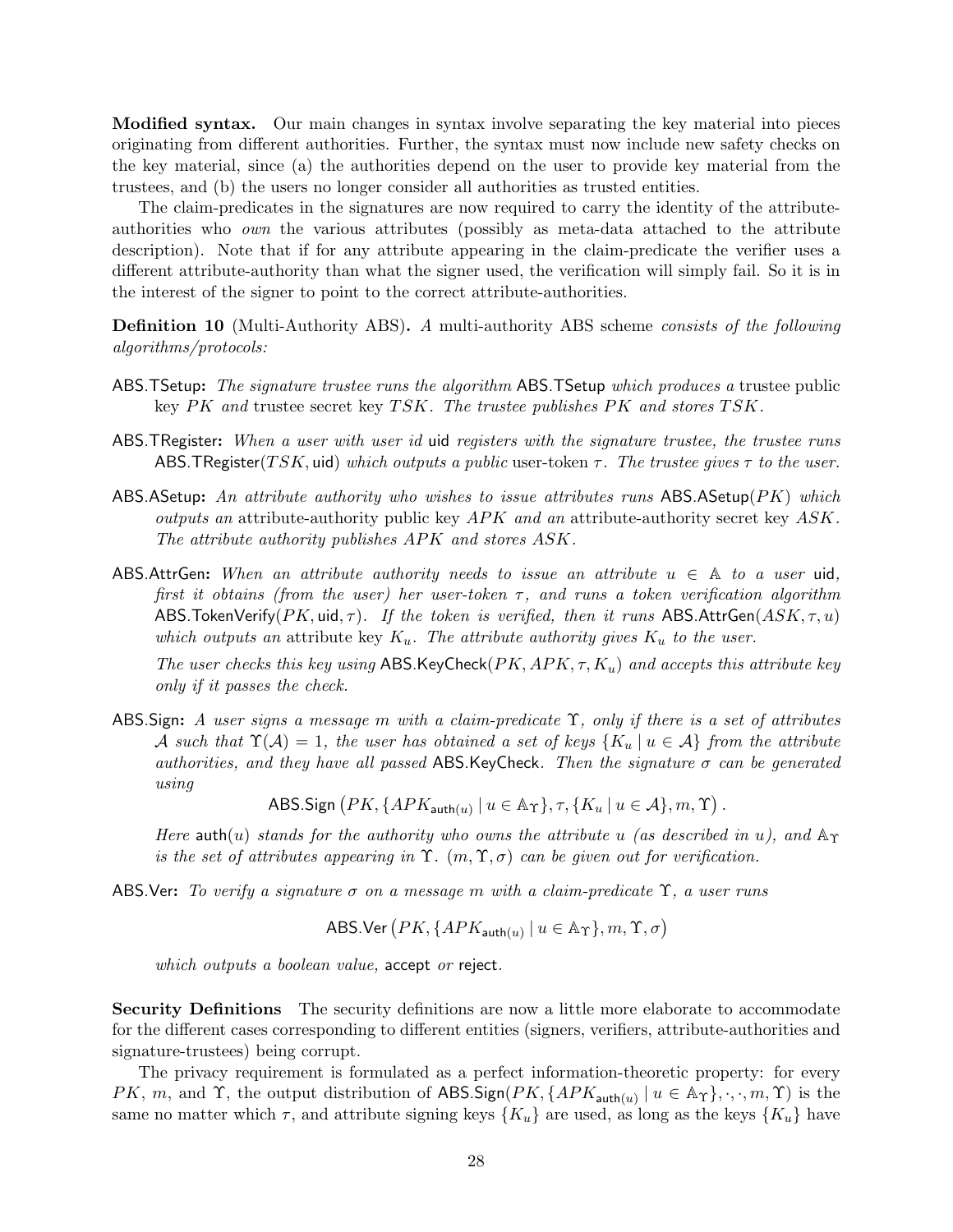all passed ABS.KeyCheck. In other words, there is a (computationally infeasible) procedure AltSign such that  $\textsf{AltSign}(PK, m, \Upsilon, \{APK_{\textsf{auth}(u)} \mid u \in \mathbb{A}\Upsilon\})$  is distributed exactly as a valid signature on m with claim-predicate  $\Upsilon$ .

The unforgeability definition is modified to account for the case where some of the attribute authorities, and some signature trustees are corrupt. The unforgeability requirement is with respect to an uncorrupted signature trustee (whose setup is carried out by the experimenter in the security experiment).

**Definition 11.** A multi-authority ABS scheme is unforgeable if the success probability of every polynomial-time adversary is negligible in the following experiment:

- 1. Run  $(PK, TSK) \leftarrow$  ABS. TSetup. The adversary is given PK and access to the ABS.TRegister( $TSK, \cdot$ ) oracle.
- 2. The adversary can ask for honest attribute authorities to be instantiated using ABS.ASetup. For each of these, the adversary receives only the public key APK and gets access to a ABS.AttrGen $(ASK, \cdot, \cdot)$  oracle. The adversary can also instantiate (corrupt) attribute authorities and publish public keys for them.
- 3. The adversary gets access to the alternate signing oracle  $\mathsf{AltSign}(PK, \cdot, \cdot, \cdot)$ .
- 4. At the end the adversary outputs  $(m, \Upsilon, \sigma)$ .

Let  $A_{\text{uid}}$  be the set of  $u \in A$  such that the adversary queried the ABS. AttrGen oracle on (uid, u). Let  $\mathcal{A}_0$  be the set of possible attributes corresponding to corrupt attribute authorities. Then the adversary succeeds if  $\sigma$  verifies as a valid signature on  $(m, \Upsilon)$ , and  $(m, \Upsilon)$  was never queried to the signing oracle, and  $\Upsilon(\mathcal{A}_0 \cup \mathcal{A}_{\text{uid}}) = 0$  for all uid queried to the ABS. TRegister oracle.

#### F.1 Construction

All our constructions generalize to the multi-authority setting. In the case of Schemes 1, 2 and 3, recall that the credential-bundles are implemented as signatures by the attribute authority on (nonce,attribute) pairs. In the multi-authority setting each attribute authority publishes their own signature verification key. The nonce will be derived deterministically (using a collision-resistant hash function) from the identity uid of the user, so that all authorities agree on the same nonce. The signature trustee publishes its own signature verification key and a CRS for the NIWI argument of knowledge. The NIWI system will be used to prove possession of sufficient attributes (valid signatures, under different verification keys) or a signature on the (message, predicate) pair under the the verification key of the signature trustee. With this modification, the rest of the construction is almost identical to that in the case of the single authority setting.

Our final scheme, which is secure in the generic group model, also extends to the multi-authority setting. Below we sketch in more detail the modifications required for this.

- ABS. TSetup: Here the signature trustee selects the cyclic groups  $G$  and  $H$ , generators  $g, C, h_0, \ldots, h_{t_{\text{max}}}$ , hash function  $H$ , and  $A_0 = h_0^{a_0}$ , as in the single-authority setting. In addition, it generates a signature key-pair  $(TSig, TVer)$  for a (conventional) digital signature scheme. The private key is  $TSK := (a_0, TSiq)$ , and the public key is  $PK := ((G, H), \mathcal{H}, g, A_0, h_0, \ldots, h_{t_{\text{max}}}, C, TVer).$
- ABS.TRegister: Given uid, draw at random  $K_{\text{base}} \leftarrow G$ . Let  $K_0 := K_{\text{base}}^{1/a_0}$ , where  $a_0$  is retrieved from TSK. Output  $\tau := (\text{uid}, K_{\text{base}}, K_0, \rho)$  where  $\rho$  is (conventional) signature on uid  $|K_{\text{base}}|$ using the signing key  $TSig$  (also retrieved from  $TSK$ ).
- ABS.ASetup: Choose  $a, b \leftarrow \mathbb{Z}_p$  and compute  $A_j = h_j^a$ ,  $B_j = h_j^b$  for  $j \in [t_{\text{max}}]$ . The private key is  $ASK := (a, b)$  and the public key is  $APK := \{ \tilde{A}_i, B_i | j \in [t_{\text{max}}] \}.$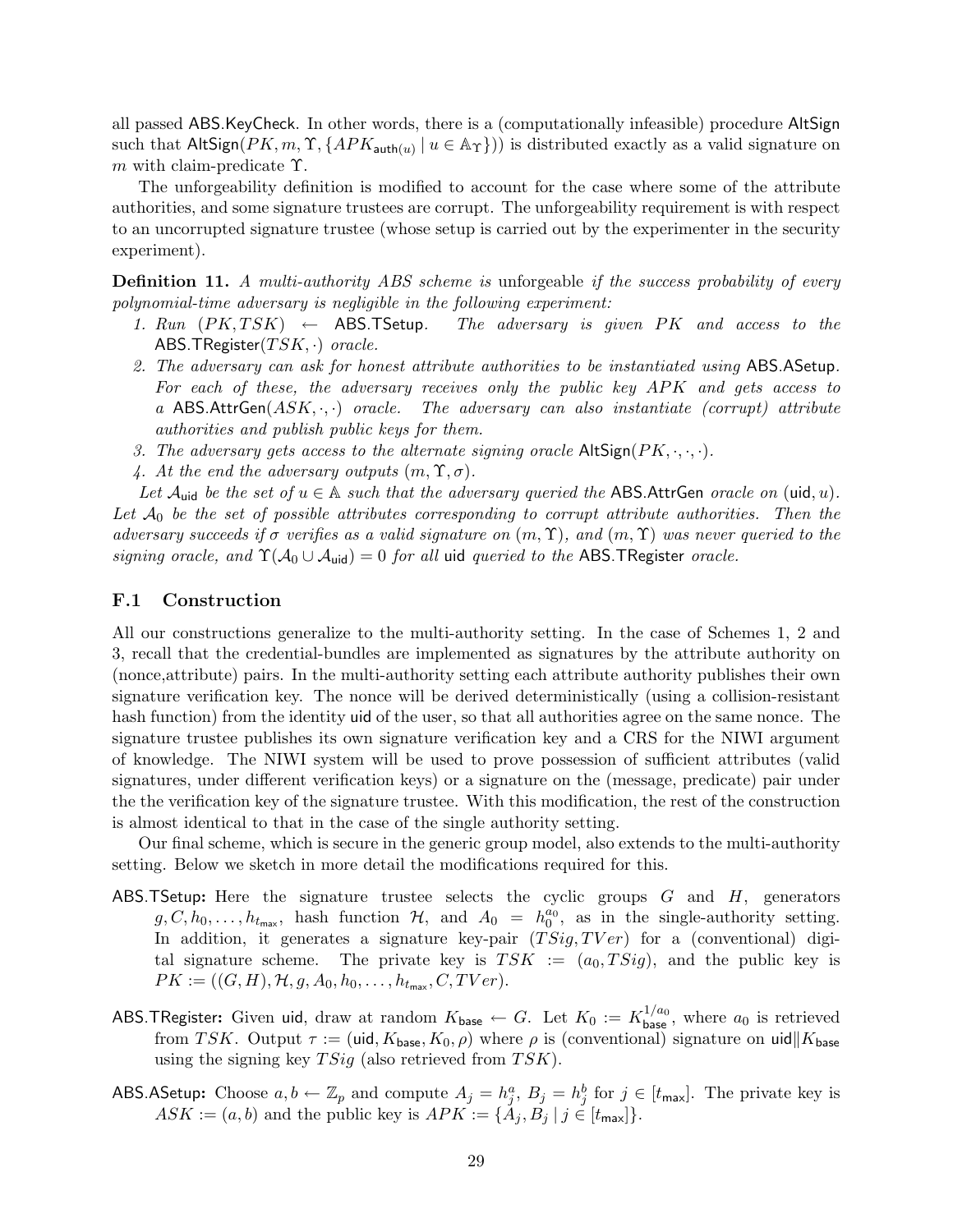ABS.AttrGen: The token verification ABS.TokenVerify( $PK$ , uid,  $\tau$ ) verifies the signature contained in  $\tau$  using the signature verification TVer in PK. ABS.AttrGen( $ASK, \tau, u$ ) extracts K<sub>base</sub> from  $\tau$ , and using  $(a, b)$  from  $ASK$ , computes  $K_u := K_{\text{base}}^{1/(a+bu)}$ .

The key  $K_u$  can be checked for consistency using ABS.KeyCheck( $PK$ ,  $APK$ ,  $\tau$ ,  $K_u$ ), which checks that  $e(K_u, A_j B_j^u) = e(K_{\text{base}}, h_j)$  for all  $j \in [t_{\text{max}}]$ , where  $A_j$  and  $B_j$  are from  $APK$ .

ABS. Sign, ABS. Ver: These algorithms proceed verbatim as before, except where  $(A_j B_j^{u(i)})$  $j^{u(i)}$ ) is used (corresponding to the attribute  $u(i)$  associated with the *i*th row of the monotone span program), we use  $A_{ij}B_{ij}^{u(i)}$  where  $A_{ij}$  and  $B_{ij}$  are  $A_j$  and  $B_j$  from  $APK$  (as described in ABS.ASetup above) published by the authority auth $(u(i))$  who owns the attribute  $u(i)$ .

In the above construction we used a  $\tau$  which contained a certificate from the signature trustee binding  $K_{\text{base}}$  to uid. The need for this certificate can be avoided if we derive  $K_{\text{base}}$  as  $K_{\text{base}} = R(\text{uid})$ , where  $R: \{0,1\}^* \to G$  is a hash function modeled as a random oracle. We use a random oracle because it is important that users have no advantage in computing the discrete logarithms of their  $K_{\text{base}}$  values. This eliminates the need for a user to present the token to the attribute authorities, and the need for token verification, because the attribute authorities could themselves derive the  $K_{\text{base}}$ . We stress that in our construction, we do not employ a random oracle anywhere, except for this optional efficiency improvement.

### <span id="page-29-0"></span>F.2 Using Multi-Authority ABS

As described above, ABS can support multiple, mutually independent (and possibly distrusting) agents who can set up their own signature infrastructure, and multiple agents who can issue their own attributes to users. To illustrate how ABS operates in such a setting, we return to the example introduced in the beginning of this section. Recall that Alice wishes to endorse her message with a claim which includes attributes owned by different attribute authorities like Facebook, Orkut, Princeton University, Yale University and the American Sociological Association. Alice needs to choose one or more signature trustees under whose system she will provide the signatures. Suppose Alice is aware that most of her potential readers use Google or the Department of Motor Vehicles (DMV) as trusted signature-trustees. Then Alice can go about endorsing her story as follows:

- 1. Alice registers herself with Google and the DMV (using ABS.TRegister). These trustees would use their idiosyncratic ways to bind the user with a user ID. For instance the DMV could use the user's driver's licence number and Google could use the user's social security number. Alice gets two tokens  $\tau_{\text{Google}}$  and  $\tau_{\text{DMV}}$  this way. We stress that the tokens issued by the trustees are public. As such it is not important for the trustees to verify the identity of a user while registering.
- 2. Alice happens to be a professor at Yale, and is certified by the American Sociological Association as an expert on online social networks. To obtain appropriate attributes, first she approaches Yale's attribute authority, and presents her tokens from Google and the DMV. For Yale to be able to issue her attributes under these trustees, Yale needs to have the trustee's public-keys. Further, Yale should be satisfied that Alice is indeed the person who possesses the user ID mentioned in the tokens. We shall assume that the Yale can verify the social security number and licence number of all Yale faculty. After verifying Alice's identity and the tokens she presented, using Google and DMV's trustee public-keys, Yale can issue corresponding attribute keys on the attribute "Professor at Yale" (for simplicity we ignore the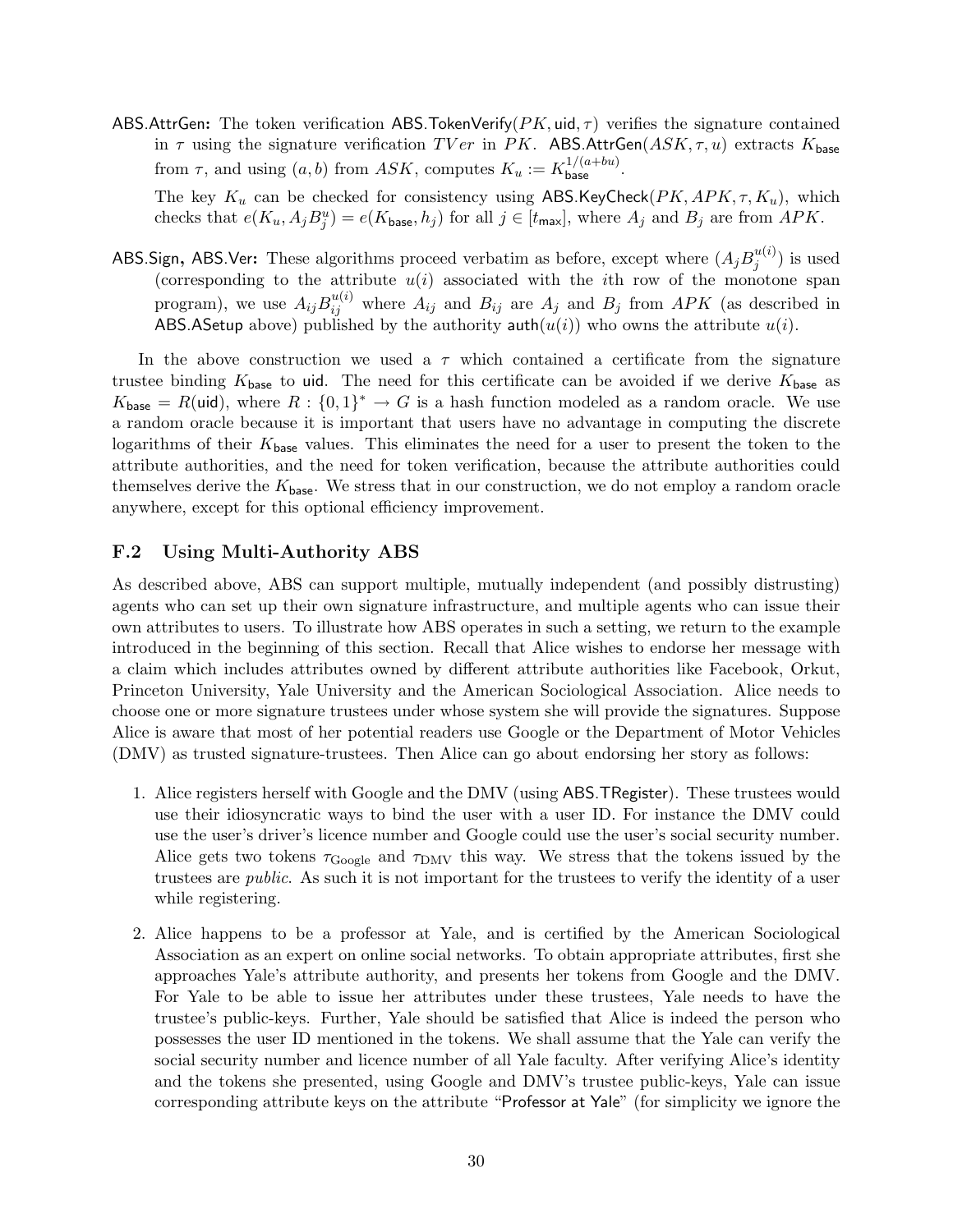fact that Alice is untenured, and Yale would only issue an attribute saying Professor at Yale in 2008). Similarly the American Sociological Association will issue Alice keys for the attribute "Expert on online social networks" under the two trustees. Again, the ASA will need to be able to verify Alice's social security number and driver's licence for this, and have access to Google and the DMV's public trustee keys.

- 3. Alice has already registered herself with Google and the DMV and obtained her tokens. Later, when she has prepared her anecdote — which we shall denote simply by  $m$  — she can decide what claim to attach to it. As mentioned above, she decides on the claim (which we shall call Υ) involving additional attributes owned by the attribute authorities Facebook, Orkut and Princeton (from whom she does not have any attributes). Using her attributes from Yale and the American Sociological Association, she can successfully prepare a pair of signatures  $\sigma_{\text{Google}}$  and  $\sigma_{\text{DMV}}$  on m using  $\Upsilon$ . For this she will need access to the public keys of Facebook, Orkut and Princeton (but need not have interacted with them otherwise). In describing  $\Upsilon$ , each attribute is clearly marked as owned by the corresponding attribute authority, so that a verifier knows which public keys are to be used. Further,  $\sigma_{\text{Google}}$  and  $\sigma_{\text{DMV}}$  include the information that the signature trustee for that signature is Google and the DMV respectively.
- 4. Suppose Alice has anonymously published  $(m, \Upsilon, \sigma_{\text{Google}}, \sigma_{\text{DMV}})$  on the internet. A user in India who trusts Google (but does not know if DMV can be trusted) can verify  $\sigma_{\text{Google}}$ and be convinced that the message was endorsed by someone possessing adequate attributes as claimed. For this she should have access to the public keys issued by all the attribute authorities (Facebook, Orkut, Princeton, Yale and the American Sociological Association).

As an orthogonal issue, this user might believe that Princeton University's attribute authority has been hacked, and an attribute from that authority should not be trusted. In this case she does not attach any significance to the part of the claim (Professor at Princeton OR Professor at Yale).

In this example, Alice herself need not have trusted all the signature trustees. Indeed, she could be concerned that Google is interested in knowing who signed the message, or which attributes were used to sign them. Further, Orkut's attribute authority could be colluding with Google's signature trustee. But even so, the perfect privacy guarantee assures Alice that her signature does not contain any information other than the message and the claim-predicate (and other public information).

Finally, we point out that it is important to use user IDs (social security number or licence number) which cannot be shared among multiple individuals. To see this, suppose Google used an e-mail address as the user ID. Also suppose Alice and her friend Bob shared the e-mail address alice.and.bob@gmail.com . Yale could verify that the e-mail address indeed belongs to Alice. But, meanwhile Bob, who happens to be a professional chess player, can get an attribute Top-100 Chess Player from the World Chess Federation, also under the same user ID and token from Google, because the World Chess Federation verifies that the user ID indeed belongs to Bob. Thus, if they could share a user ID, Alice and Bob would be able to pool their attributes together and endorse messages claiming to have attributes satisfying Professor at Yale AND Top-100 Chess Player.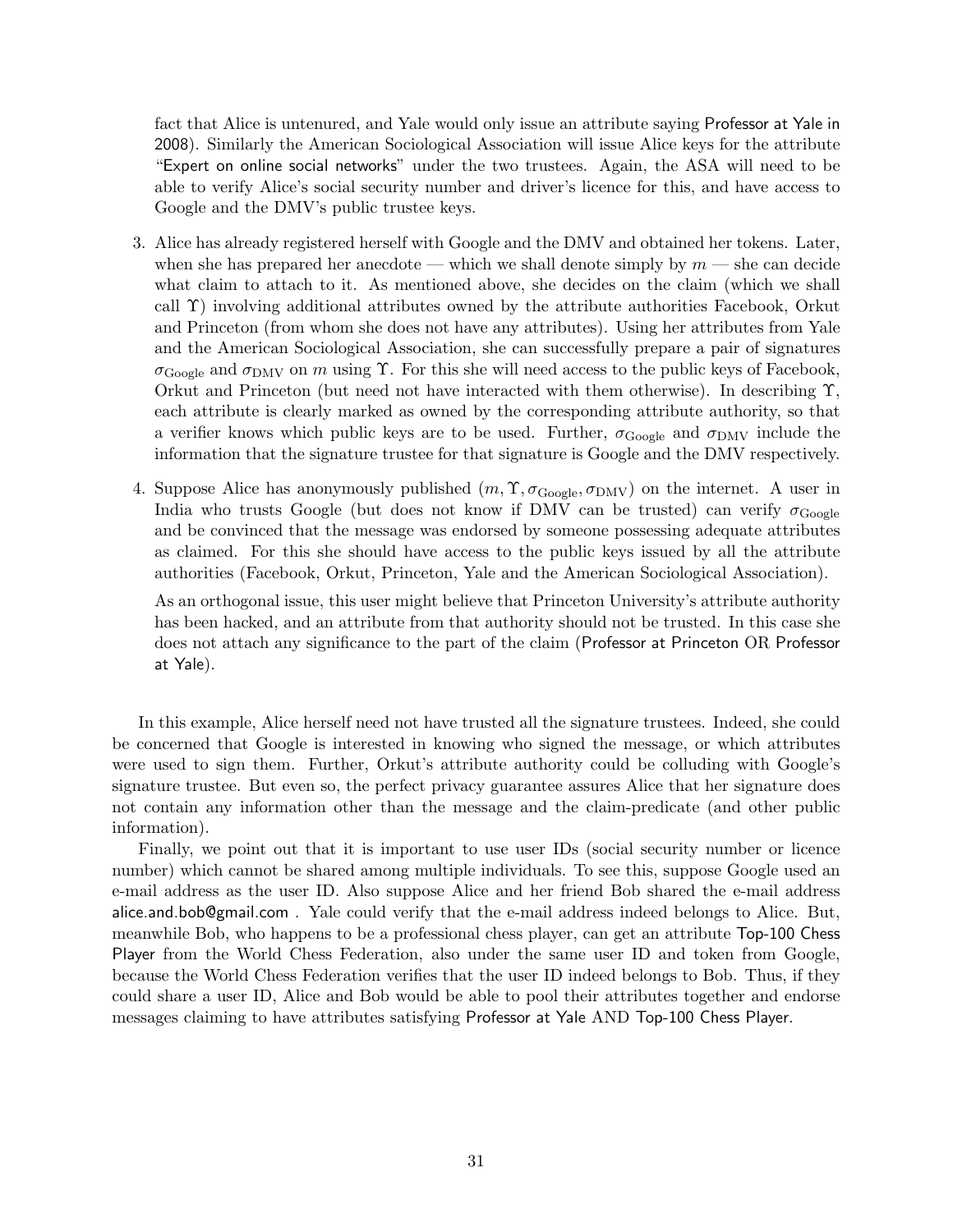# G Applications

### G.1 Attribute-Based Messaging

Attribute-Based Messaging or ABM (e.g. [\[5\]](#page-13-3)) provides an example of a quintessential attributebased system which demands new cryptographic primitives for achieving its natural security goals. In an ABM system, the set of users to whom a message is addressed is not specified by their identities, but by an "attribute-based address": that is, a predicate on the attributes, such that the intended receivers are the users whose attributes satisfy the predicate. An ABM system can also ensure that only users whose attributes satisfy certain conditions can send messages to certain other users. All this must be facilitated without requiring the users to be aware of each other's identities or attributes.

End-to-End guarantees in ABM The goals of an ABM system can be achieved using trusted entities. But as in other communication systems, the users may require an *end-to-end* guarantee on these properties, independent of the entities involved in delivering the messages. That is, (1) senders would like to encrypt their messages so that only users with appropriate attributes can decrypt them, and (2) receivers would like to verify signatures on messages such that only users with appropriate attributes could have signed them; the signer should not be forced to reveal more details about its attributes or identity than what is relevant to the receiver. Note that here the users would be willing to trust the authority that issues the attributes, as a compromised attribute-authority could give all attributes to any user, thereby rendering the above guarantees meaningless.[9](#page-31-0)

The first of these issues can be elegantly handled using attribute-based encryption: in particular the ciphertext-policy attribute-based encryption of Bethencourt, Sahai and Waters [\[4\]](#page-13-0) provides just the right cryptographic tool. Their implementation of this encryption scheme was integrated into the ABM system of Bobba et al. [\[6\]](#page-14-19) and demonstrated to be practical.

However, the second issue of authentication did not have a satisfactory solution until now. To highlight some of the issues involved, we point out shortcomings of some natural proposals using existing cryptographic tools:

• Using certificates: For each attribute that a user has, the attribute authority gives the user a new signing key and a certificate binding the attribute to the corresponding signature verification key. Then, to sign a message using her attributes, a user simply signs it using the signing key from the attribute authority and presents (a subset of) the certificates it received.

This achieves the goal of users not having to be a priori aware of other users or their attributes. But this "solution" has at least two drawbacks. First, the user has to reveal (a subset of) its attributes, rather than just some predicate of the attributes. Second, even though the user's identity is not directly revealed by the signature, multiple signatures can be linked together as coming from the same user.

• Using mesh signatures: To allow signing with non-trivial predicates of attributes, one could consider using the recently developed tool of mesh-signatures [\[11\]](#page-14-1). This does indeed provide a perfect privacy guarantee. However, this approach fails a crucial unforgeability requirement: multiple users can pool their attributes together and create signatures which none of them could have by themselves produced.

<span id="page-31-0"></span> $^{9}$ In an ABM system, the entities in the message path are significantly more vulnerable than the attribute authority, because they need to stay online and be involved in every message delivery. The attribute authority interacts with users only when issuing them attributes.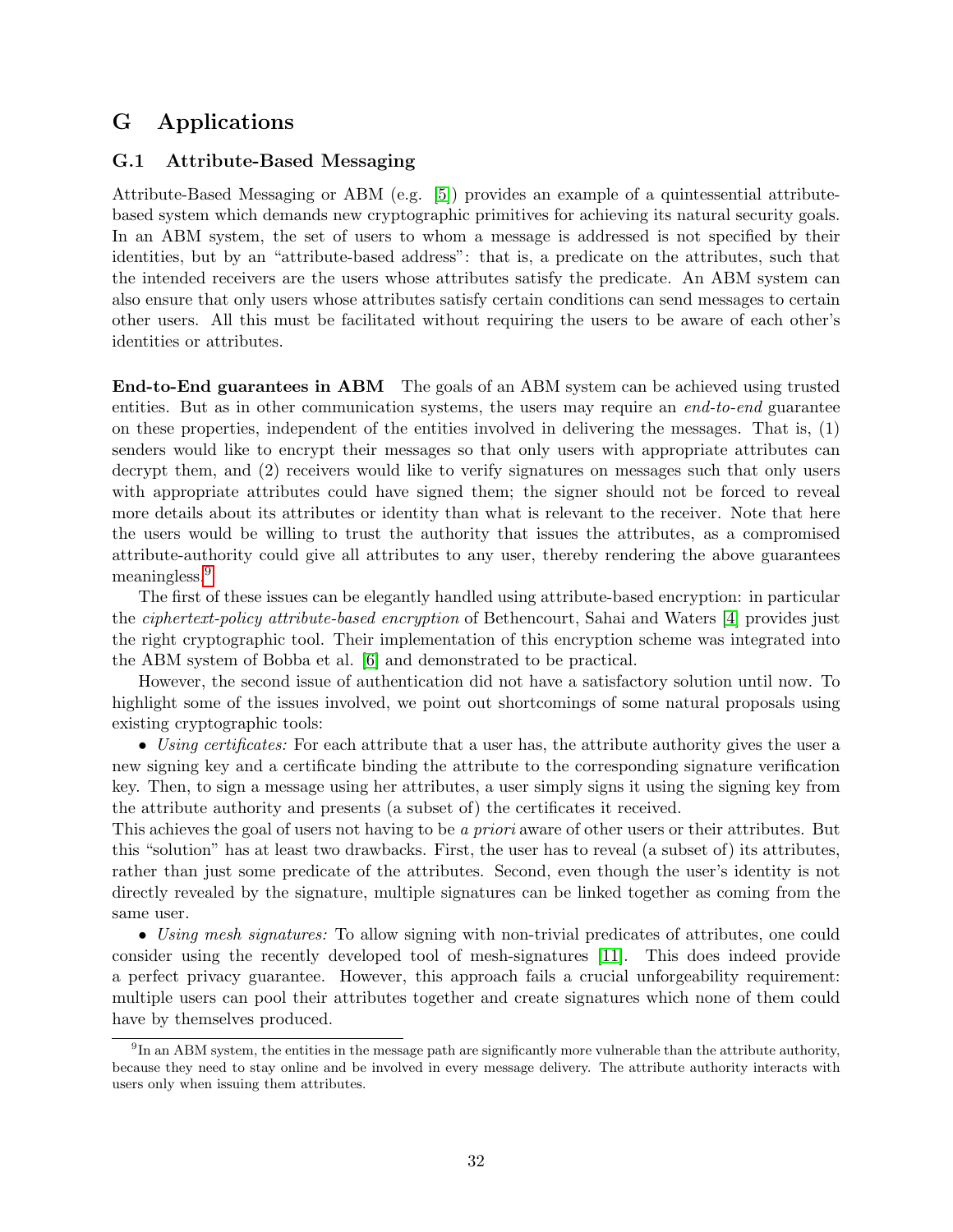• As a "fix" to the above collusion problem, one might consider using disjoint attribute universes for different parties. This would indeed prevent collusion, and would still retain the privacy guarantee that the signature does not reveal how the claim-predicate was satisfied. However this is also not a satisfactory solution, as it allows multiple signatures to be identified as being generated by the same user.

Using an ABS scheme simultaneously overcomes all these problems, and achieves (a) perfect privacy and unlinkability, and (b) collusion resistant unforgeability. In integrating ABS into ABM, the message path of the ABM need not be altered. But in the attribute keying path, during registration the users should obtain keys for signing and verification as well (in addition to keys for encryption and decryption). An implementation would follow the description in Section [A.](#page-15-9)

ABS for Access Control in ABM As suggested above, the primary application of ABS in an ABM system would be to obtain end-to-end authentication guarantees. But in addition, ABS could be used by the system to implement access control: a typical ABM system will require that messages to some addresses be not delivered unless the sender has attributes satisfying a certain policy. That is, an attribute-based access control mechanism must decide whether to allow a messaging attempt from a sender or not, depending on the attributes of the sender and the attribute-based address of the message.

In the current implementations this is achieved by the sender authenticating itself to a central server in the message path, who then consults the attribute database to determine whether the sender's attributes satisfy the requisite predicate. This requires this central server having access to the user's identity as well as attributes. This in general is not considered a serious issue, because anyway the attribute database has to be queried for obtaining the list of recipients.

However, it is possible that the attributes of the receivers used in the addresses are not the same (and may not be as sensitive) as the attributes of the sender used to determine access privileges. In such a scenario, using ABS can completely eliminate the need to query the database regarding the more sensitive attributes. Instead, for each message, a sender can decide what predicate regarding its attributes is to be revealed, then sign the message with that predicate using ABS. A server in the message path can ensure that the claimed predicate satisfies the system's sending policy, and if the signature verifies, deliver the message. Note that since this signature verification can be carried out using public keys, it can be done at one of the many points in the message path, instead of at a centralized server.

In a complex ABM system one might require the senders to include two ABS tags with every message — one intended for the message delivery agents, and one for the end recipient. The former would typically involve a claim-predicate that is independent of the contents of the message, and simpler (and hence faster to verify). The signature intended for the receiver could be dependent on the message and more complex; note that this signature is verified by the individual users locally, without putting load on central servers.

ABS for inter-domain ABM There are several engineering and cryptographic challenges in implementing a truly inter-domain ABM system. Neither the current implementations of ABM nor attribute-based encryption schemes known today fully support multiple attribute authorities (so that a user can use attributes from different attribute-authorities in the same message). For instance, Chase's proposal [\[14\]](#page-14-12) for multi-authority attribute-based encryption (originally for the schemes in [\[33,](#page-15-1) [20\]](#page-14-2), but can be extended to the one in [\[4\]](#page-13-0)) requires all the attribute-authorities to share secret keys with a central authority, thereby requiring the central authority to trust all the attribute authorities.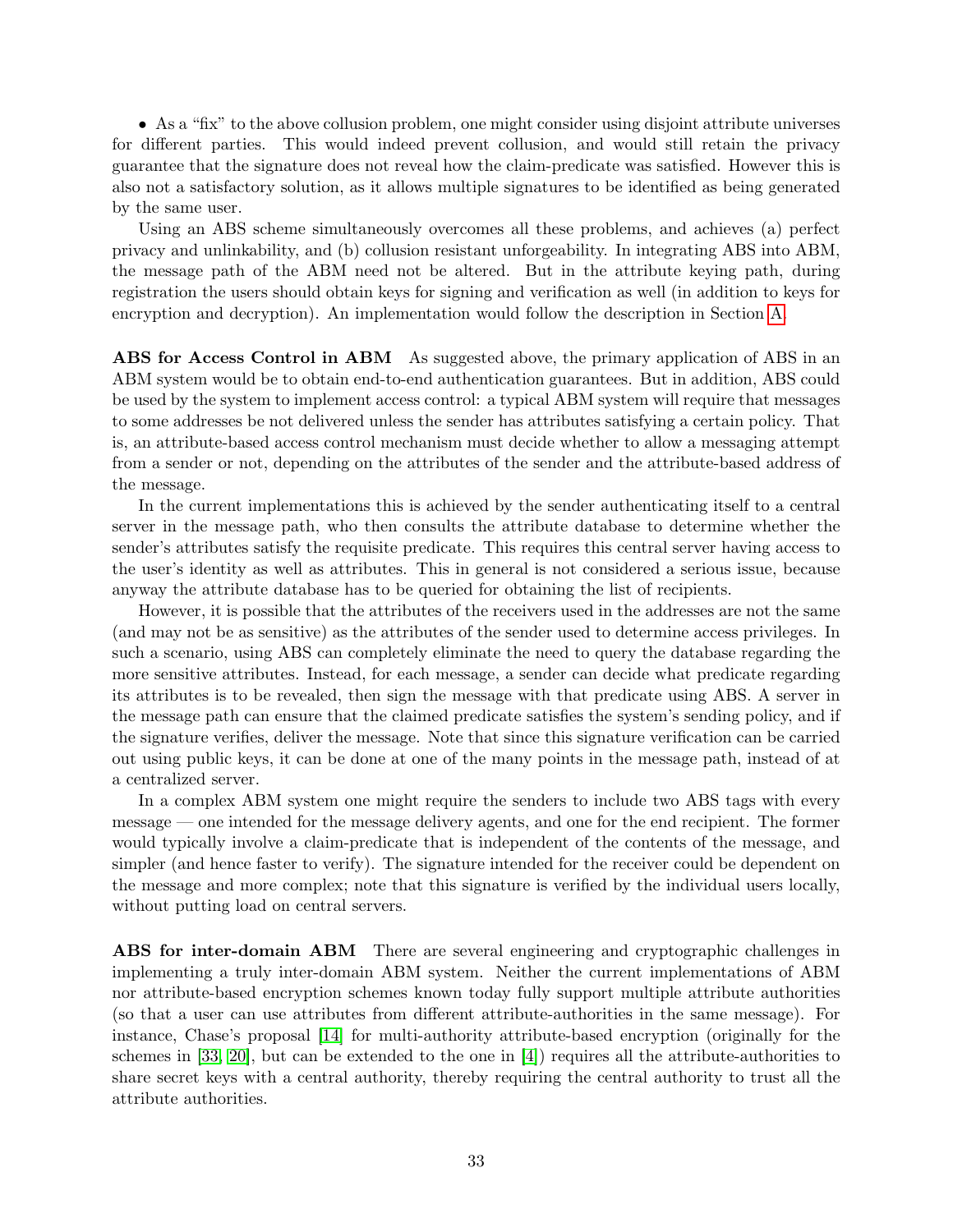Remarkably, however, the multi-authority version of our ABS scheme is readily amenable to a full-fledged inter-domain setting. There can be multiple attribute-authorities and signaturetrustees who need not trust each other. It is safe for a signer to produce signatures using keys from untrusted trustees, and it is possible to form signatures involving attributes from multiple (untrusted) attribute-authorities; the verifier needs to trust just one of the signature-trustees used.

### G.2 Other Applications

ABS offers a unique combination of features that makes it suitable for several other scenarios as well. We point out a few potential applications. These are only meant to illustrate different possibilities of ABS, and not claimed to be solutions for these problems in their most general setting.

Attribute-Based Authentication Consider a server which allows clients to connect to it and carry out transactions depending only on the client's attributes. A client who wishes to carry out a transaction may wish to reveal only minimal information about its identity of attributes as required by the system policy. ABS provides an immediate solution: to establish an authenticated session, the server sends a unique *session-id* to the client. The client responds to the server over an encrypted channel with an ABS signature on (*session-id*, *session-key*), where *session-key* consists of freshly generated keys for symmetric-key encryption (with semantic security) and MAC. After verifying the ABS signature, the server grants the client access depending on the claim-predicate of the ABS tag. All further communication in the session is carried out using the session-key.

Leaking Secrets The classical application for which the notion of ring-signatures was developed by Rivest, Shamir and Tauman [\[30\]](#page-15-0) is "leaking secrets." In a ring signature the signer can endorse a message and attach a claim that it is one of the identities (or attributes, in our case) in some set. This is indeed an instance of ABS, with a particularly simple class of claim-predicates, namely disjunctions. *Mesh signatures* [\[11\]](#page-14-1) are an extension of this concept that allow a rich class of claimpredicates (the same class of claim-predicates supported in our construction). However, when allowing this larger class of predicates an issue arises which is not present in the ring signature setting — namely, the possibility of multiple users colluding to pool their attributes together. Note that when restricted to disjunction, having any one attribute is enough to satisfy the claim, and pooling attributes does not allow a coalition to satisfy any new disjunctions. But for any claim-predicate other than a disjunction, collusion can indeed help. In [\[11\]](#page-14-1) collusion is considered legitimate: indeed attributes there are considered to be individual identities, and multiple users must collude to obtain multiple attributes.

ABS goes beyond mesh signatures and provides collusion-resistance. (If certain groups of users must be allowed to collude, an ABS scheme would treat them as a single user; indeed if there is only one user in the system, an ABS scheme degenerates to a mesh signature scheme.) In that sense ABS is a more appropriate generalization of ring signatures to complex claim-predicates in many settings.

The semantics of leaking a secret with an ABS signature is that a *single entity* who has attributes satisfying a certain claim has endorsed the message. Here it is important that the ABS allows claims to be in terms of some arbitrary attributes chosen by the signer (presumably designed to obscure their identity), as well as some attributes the signer might indeed possess.

Trust Negotiations Trust-negotiation between two parties is a well-studied problem in the setting of an attribute-based system. From a theoretical point of view, the problem is a special case of secure two-party computation. However much of the research on this problem focuses on